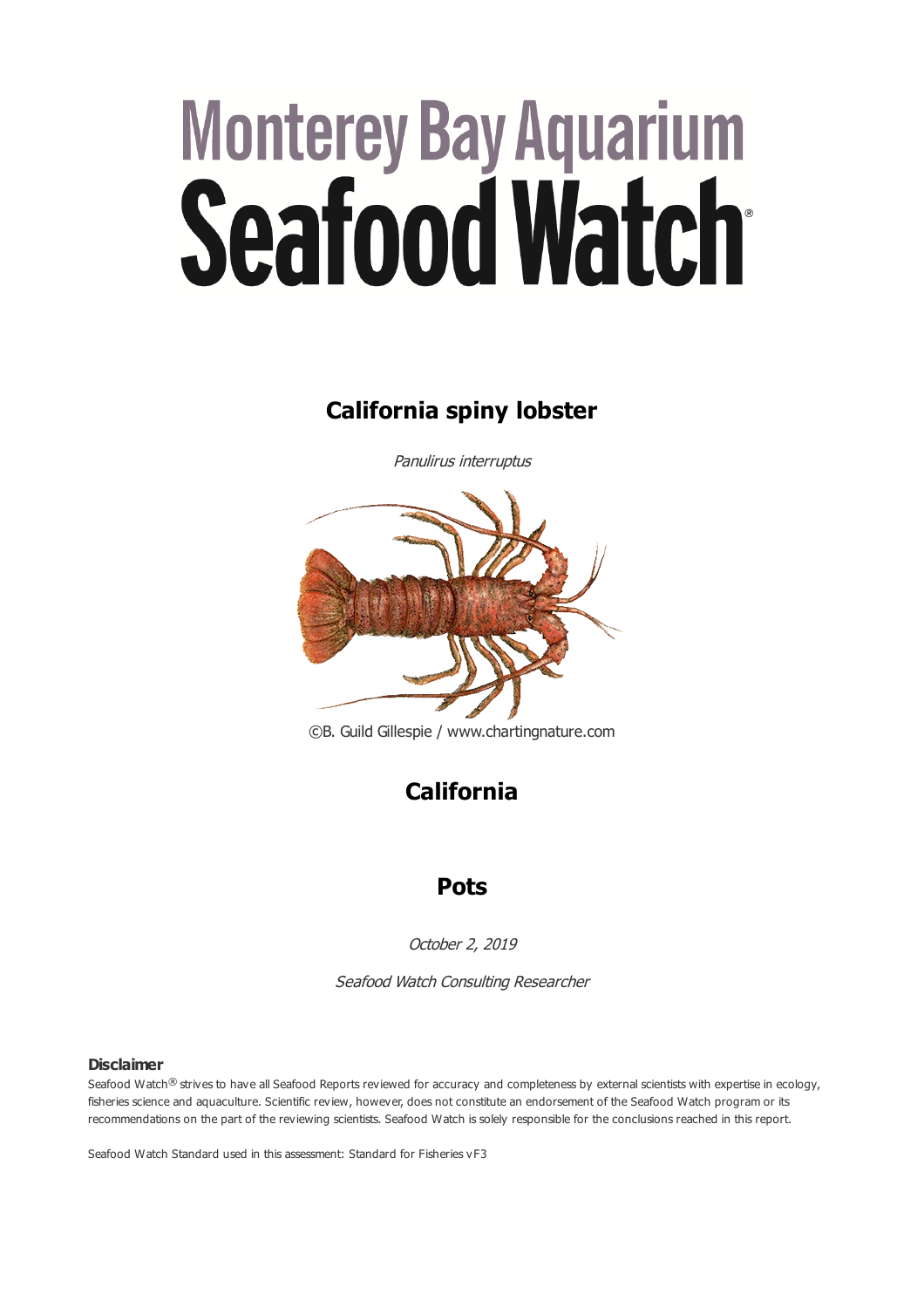# **Table of Contents**

| Introduction $\cdots$                                                                                                                                                                                                                |
|--------------------------------------------------------------------------------------------------------------------------------------------------------------------------------------------------------------------------------------|
| Assessment (12) and the contract of the contract of the contract of the contract of the contract of the contract of the contract of the contract of the contract of the contract of the contract of the contract of the contra       |
|                                                                                                                                                                                                                                      |
| Criterion 2: Impacts on Other Species <b>Manual According to the Criterion 2:</b> In 18                                                                                                                                              |
|                                                                                                                                                                                                                                      |
|                                                                                                                                                                                                                                      |
|                                                                                                                                                                                                                                      |
|                                                                                                                                                                                                                                      |
| Appendix A: Extra By Catch Species <b>Manufacture Contract Contract State State State State State State State State State State State State State State State State State State State State State State State State State State </b> |
|                                                                                                                                                                                                                                      |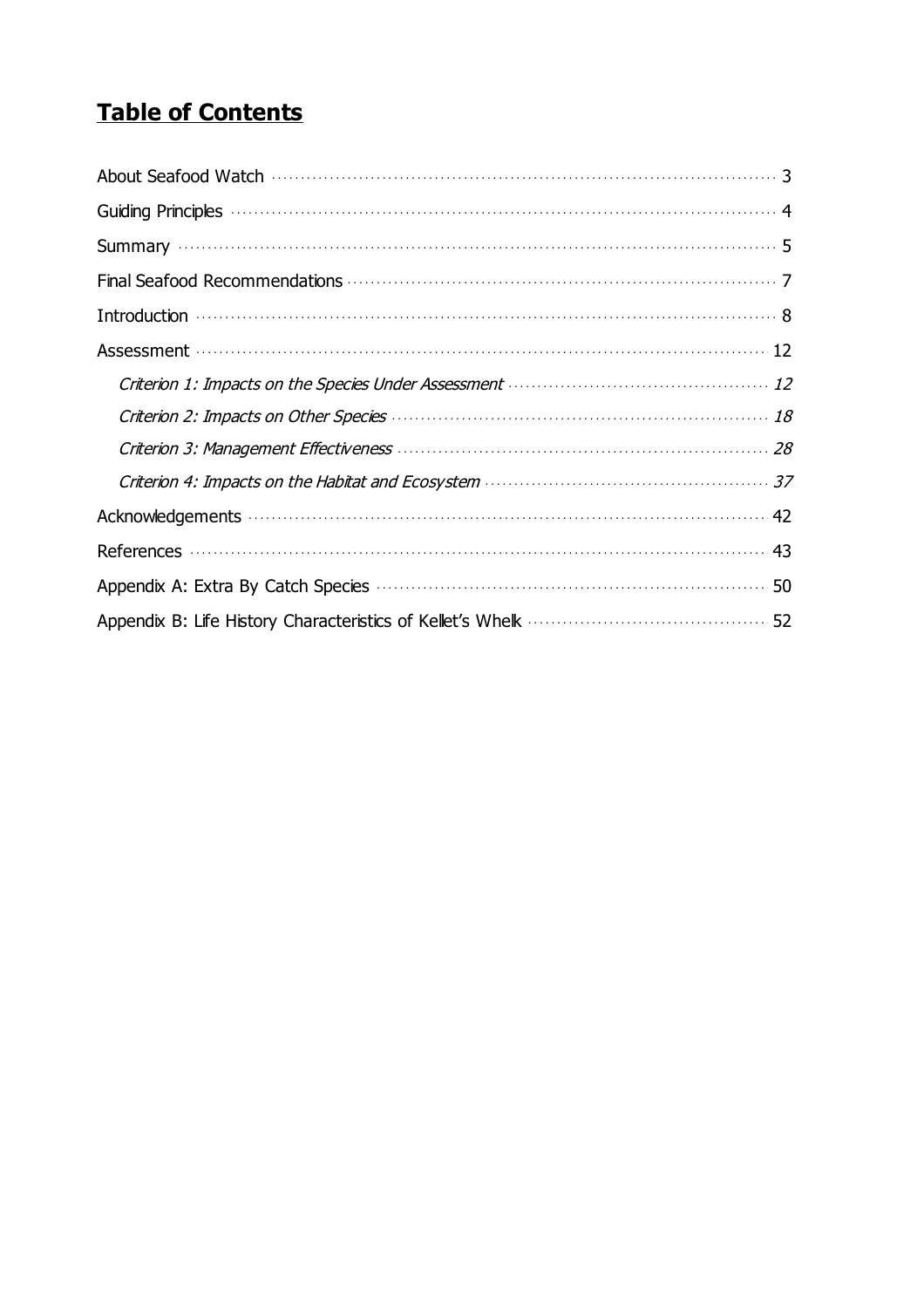# <span id="page-2-0"></span>**About Seafood Watch**

Monterey Bay Aquarium's Seafood Watch program evaluates the ecological sustainability of wild-caught and farmed seafood commonly found in the United States marketplace. Seafood Watch defines sustainable seafood as originating from sources, whether wild-caught or farmed, which can maintain or increase production in the long-term without jeopardizing the structure or function of affected ecosystems. Seafood Watch makes its science-based recommendations available to the public in the form of regional pocket guides that can be downloaded from www.seafoodwatch.org. The program's goals are to raise awareness of important ocean conservation issues and empower seafood consumers and businesses to make choices for healthy oceans.

Each sustainability recommendation on the regional pocket guides is supported by a Seafood Watch Assessment. Each assessment synthesizes and analyzes the most current ecological, fisheries and ecosystem science on a species, then evaluates this information against the program's conservation ethic to arrive at a recommendation of "Best Choices," "Good Alternatives" or "Avoid." This ethic is operationalized in the Seafood Watch standards, available on our website here. In producing the assessments, Seafood Watch seeks out research published in academic, peer-reviewed journals whenever possible. Other sources of information include government technical publications, fishery management plans and supporting documents, and other scientific reviews of ecological sustainability. Seafood Watch Research Analysts also communicate regularly with ecologists, fisheries and aquaculture scientists, and members of industry and conservation organizations when evaluating fisheries and aquaculture practices. Capture fisheries and aquaculture practices are highly dynamic; as the scientific information on each species changes, Seafood Watch's sustainability recommendations and the underlying assessments will be updated to reflect these changes.

Parties interested in capture fisheries, aquaculture practices and the sustainability of ocean ecosystems are welcome to use Seafood Watch assessments in any way they find useful.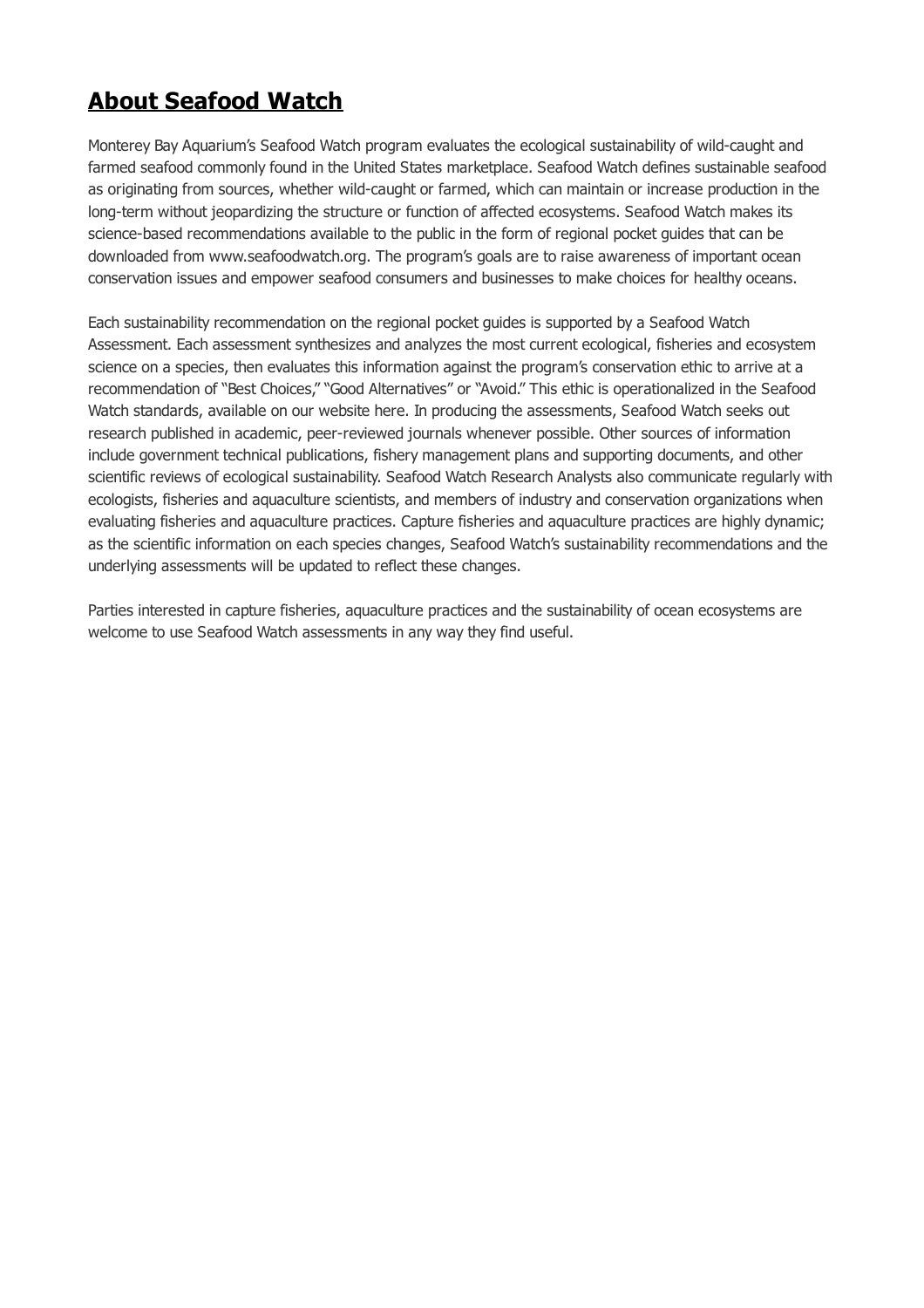# <span id="page-3-0"></span>**Guiding Principles**

Seafood Watch defines sustainable seafood as originating from sources, whether fished<sup>1</sup> or farmed that can maintain or increase production in the long-term without jeopardizing the structure or function of affected ecosystems.

The following guiding principles illustrate the qualities that fisheries must possess to be considered sustainable by the Seafood Watch program (these are explained further in the Seafood Watch Standard for Fisheries):

- Follow the principles of ecosystem-based fisheries management.
- Ensure all affected stocks are healthy and abundant.
- Fish all affected stocks at sustainable levels.
- Minimize bycatch.
- Have no more than a negligible impact on any threatened, endangered or protected species.
- Managed to sustain the long-term productivity of all affected species.
- Avoid negative impacts on the structure, function or associated biota of aquatic habitats where fishing occurs.
- Maintain the trophic role of all aquatic life.
- Do not result in harmful ecological changes such as reduction of dependent predator populations, trophic cascades, or phase shifts.
- Ensure that any enhancement activities and fishing activities on enhanced stocks do not negatively affect the diversity, abundance, productivity, or genetic integrity of wild stocks.

These guiding principles are operationalized in the four criteria in this standard. Each criterion includes:

- Factors to evaluate and score
- Guidelines for integrating these factors to produce a numerical score and rating

Once a rating has been assigned to each criterion, we develop an overall recommendation. Criteria ratings and the overall recommendation are color coded to correspond to the categories on the Seafood Watch pocket guide and online guide:

**Best Choice/Green:** Are well managed and caught in ways that cause little harm to habitats or other wildlife.

**Good Alternative/Yellow:** Buy, but be aware there are concerns with how they're caught.

**Avoid/Red** Take a pass on these for now. These items are overfished or caught in ways that harm other marine life or the environment.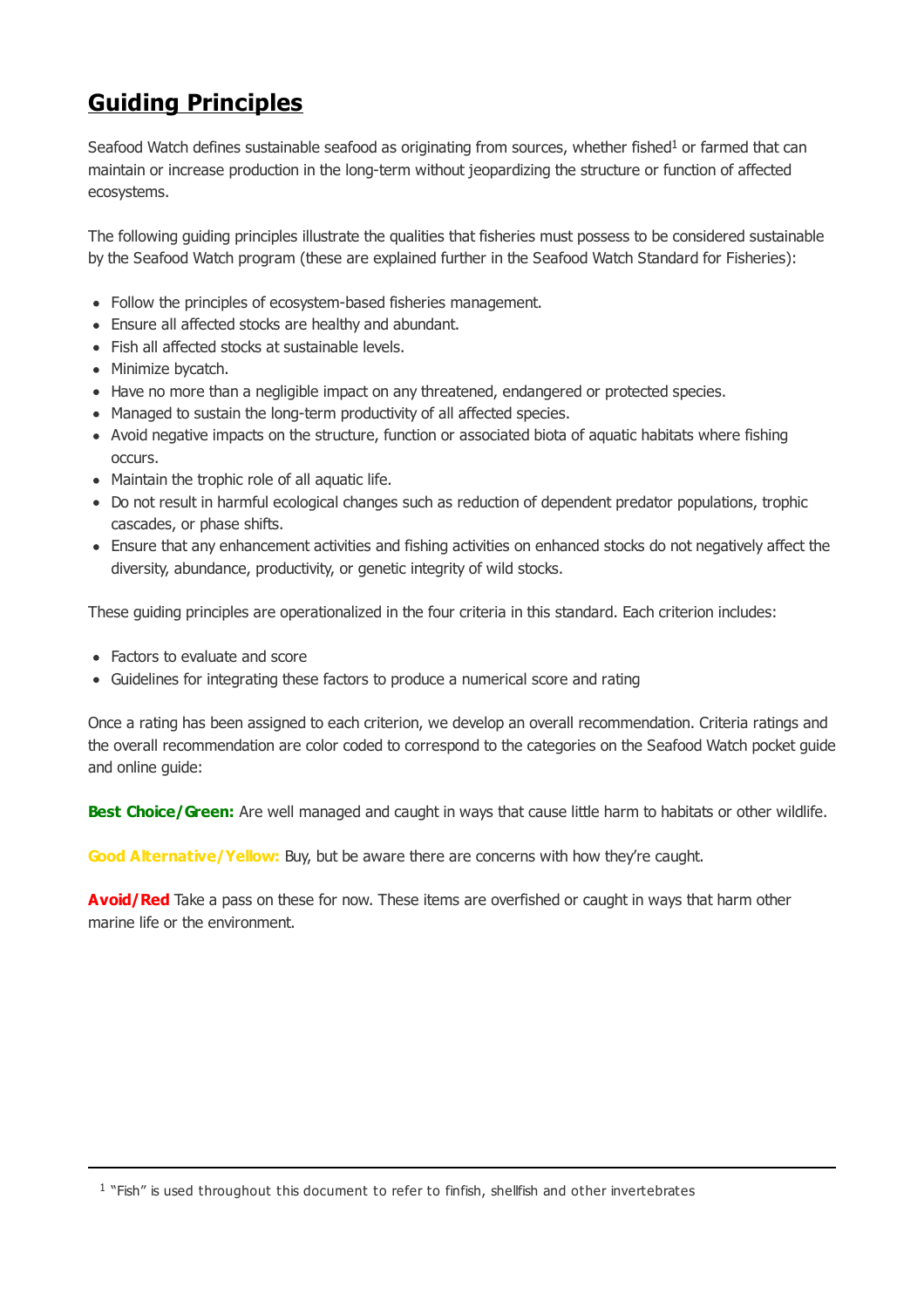# <span id="page-4-0"></span>**Summary**

Several species of spiny lobster occur around the world that support commercial and recreational fisheries. The California spiny lobster's range is along the western coast of North America from Monterey, California to Manzanillo, Mexico, though a small population exists in the Gulf of California. The main areas where they are fished are Point Conception, Santa Barbara County to Magdalena Bay, and Baja, CA. This report will provide information and recommendations for the California spiny lobster (*Panulirus interruptus*) commercially fished with traps in the waters of California. There is a large recreational fishery for spiny lobster, but this report focuses on the commercial fishery only.

The California spiny lobster is moderately vulnerable to fishing pressure. They mature fairly quickly, between 5 years (Chávez-Hidalgo and Chávez 2016) and 7 years (K. A. Hovel, personal communication 2017), compared to their life span of approximately 15 years (Fishwatch 2017). Mature spiny lobsters spawn once a year and females produce around 2,000,000 eggs (Flores et al. 2016). The produced larvae disperse widely during their 7 to 11 month planktonic stage.

Infrequent stock assessments for spiny lobster are conducted in the California fishery with the last assessment completed in 2011.

The California spiny lobster fishery has experienced steady landings; the most recent assessment suggests the California spiny lobster population is stable. Landings during the 2014 to 2015 fishing season were the third highest on record and fishing mortality is suggested to be close to Maximum Sustainable Yield (MSY) (Hovel et al. 2015). Fishing mortality is estimated based on commercial landing receipts and logbook data.

A recent 2013 study that included some bycatch information found that bycatch from the California lobster fishery is comprised mainly of sublegal-sized lobsters and Kellet's whelk, Kelletia kelletii (at 5.98% of the bycatch). The study shares similar results with the bycatch studies in the Mexican spiny lobster fishery. Sublegal-sized lobsters will be discussed in Criteria 1 since they are part of the target species. Due to the effect of ghost fishing by lost traps, the incidence of capture of other species is likely to be higher than known bycatch rates. However, because there are little species-specific data on the impacts of ghost fishing in this region, and many species have been observed entering and leaving traps freely, it is not believed that any species are being impacted significantly. Importantly, destruct devices are incorporated into traps to reduce the risk of ghost fishing effects.

Management of the California spiny lobster fishery is considered "moderately effective." Lobster populations are protected commercially, through biological regulations (size limits, specific seasons to protect breeding females and peak molting periods, effort-based regulations (permits, trap limits per permit) and gear restrictions (including requirements to check traps frequently and escape ports to allow bycatch to escape traps). In addition, trap design—including escape ports designed to reduce capture of undersized lobsters, and destruct devices that enable traps to open up after a certain amount of time—provide additional protection to the population. Enforcement of existing regulations is carried out by the Law Enforcement Division (LED) of the California Department of Fish and Wildlife (CDFW). Enforcement includes daily patrols at sea and inspections where lobsters are handled that may result in citations for illegal fishing and poaching; however, an unknown level of poaching is still thought to occur. Overall, the management of the spiny lobster fishery is ranked yellow.

The commercial spiny lobster fishery in California is entirely trap based. Traps result in some damage to the benthic habitat. There is a lack of studies in the impact of the CA fishery on habitat; however, studies conducted in neighboring fisheries have suggested that spiny lobster fisheries present a non-significant impact on habitats. Additionally, MPAs have been established to protect 14.6% of lobster habitat and to fulfill other conservation objectives. The ecosystem impacts from the trap fishery are a moderate conservation concern because these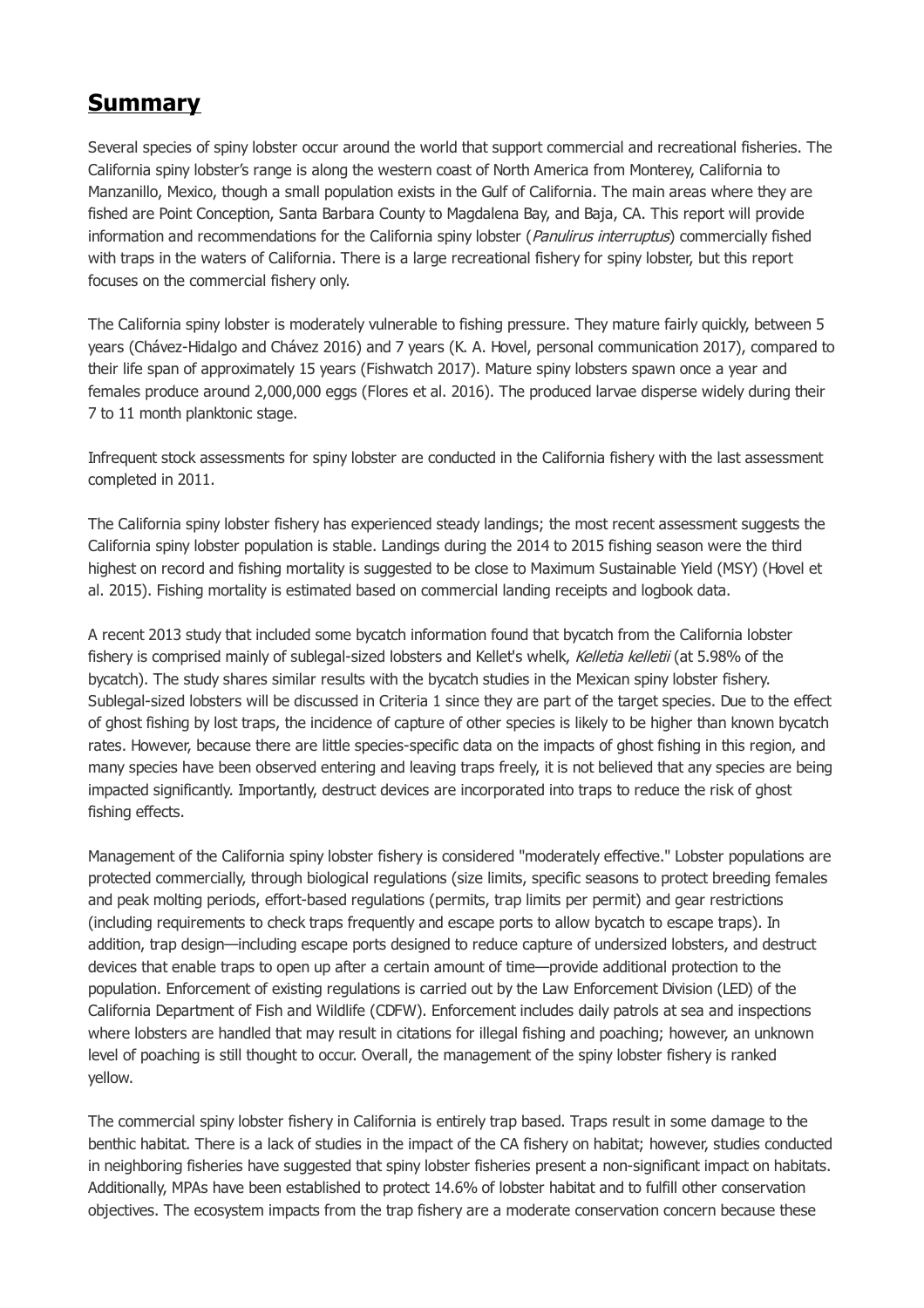impacts are unknown for this fishery. CDFW has started to implement measures (such as Marine Protected Areas) to protect the ecosystem.

| CA           | California                                          |
|--------------|-----------------------------------------------------|
| <b>CDFW</b>  | California Department of Fish and Wildlife          |
| <b>CFR</b>   | Collaborative Fisheries Research                    |
| <b>CLTFA</b> | California Lobster and Trap Fishermen's Association |
| <b>CPUE</b>  | Catch per Unit Effort                               |
| <b>FMP</b>   | <b>Fisheries Management Plan</b>                    |
| <b>HCR</b>   | <b>Harvest Control Rule</b>                         |
| LAC          | Lobster Advisory Council                            |
| <b>LEK</b>   | Local Ecological Knowledge                          |
| <b>MLMA</b>  | Marine Life Management Act                          |
| <b>MPA</b>   | <b>Marine Protected Area</b>                        |
| <b>MSY</b>   | Maximum Sustainable Yield                           |
| <b>PDO</b>   | Pacific Decadal Oscillation                         |
| <b>SAM</b>   | Size at Maturity                                    |
| <b>SCLRG</b> | South Coast Lobster Research Group                  |
| <b>SPR</b>   | Spawning Potential Ratio                            |
| <b>TAC</b>   | <b>Total Allowable Catch</b>                        |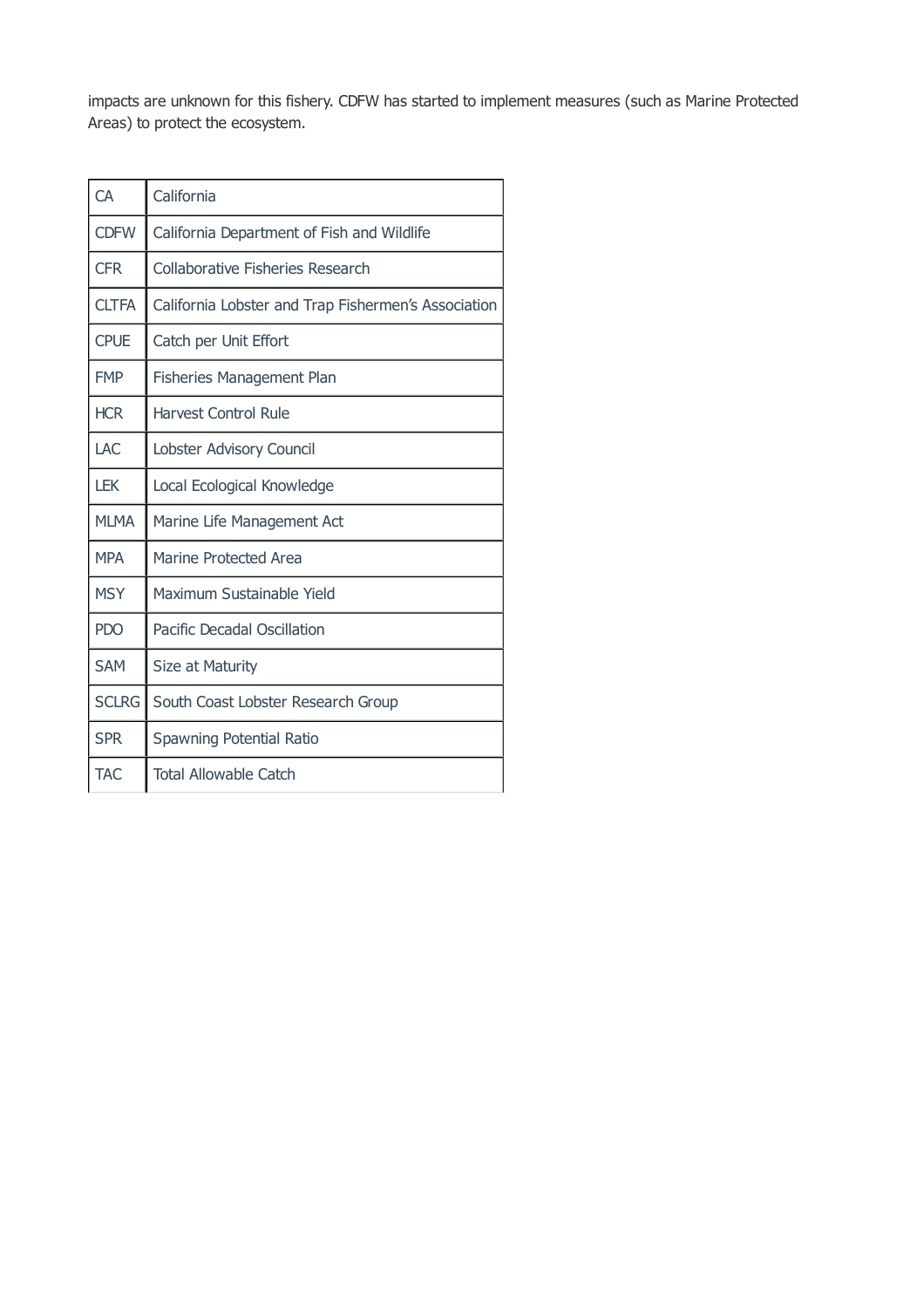# <span id="page-6-0"></span>**Final Seafood Recommendations**

| <b>SPECIES</b><br><b>FISHERY</b>                                                                                                  | <b>CRITERION 1:</b><br>Impacts on<br>the Species | <b>CRITERION 2:</b><br>Impacts on<br><b>Other Species</b> | <b>CRITERION 3:</b><br>Management<br><b>Effectiveness</b> | <b>CRITERION 4:</b><br>Habitat and<br>Ecosystem | <b>OVERALL</b><br><b>RECOMMENDATION</b> |
|-----------------------------------------------------------------------------------------------------------------------------------|--------------------------------------------------|-----------------------------------------------------------|-----------------------------------------------------------|-------------------------------------------------|-----------------------------------------|
| <b>California spiny</b><br><b>lobster</b><br>California/Eastern<br>Central Pacific  <br>Pots   United<br><b>States of America</b> | Yellow (2.644)                                   | Red (1.677)                                               | Yellow (3.000)                                            | Yellow (3.000)                                  | <b>Good Alternative</b><br>(2.513)      |

# **Scoring Guide**

Scores range from zero to five where zero indicates very poor performance and five indicates the fishing operations have no significant impact.

Final Score = geometric mean of the four Scores (Criterion 1, Criterion 2, Criterion 3, Criterion 4).

- **Best Choice/Green** = Final Score >3.2, and no Red Criteria, and no Critical scores
- Good Alternative/ Yellow = Final score >2.2-3.2, and neither Harvest Strategy (Factor 3.1) nor Bycatch Management Strategy (Factor 3.2) are Very High Concern2, and no more than one Red Criterion, and no Critical scores
- **Avoid/Red** = Final Score ≤2.2, or either Harvest Strategy (Factor 3.1) or Bycatch Management Strategy (Factor 3.2) is Very High Concern or two or more Red Criteria, or one or more Critical scores.

 $2$  Because effective management is an essential component of sustainable fisheries, Seafood Watch issues an Avoid recommendation for any fishery scored as a Very High Concern for either factor under Management (Criterion 3).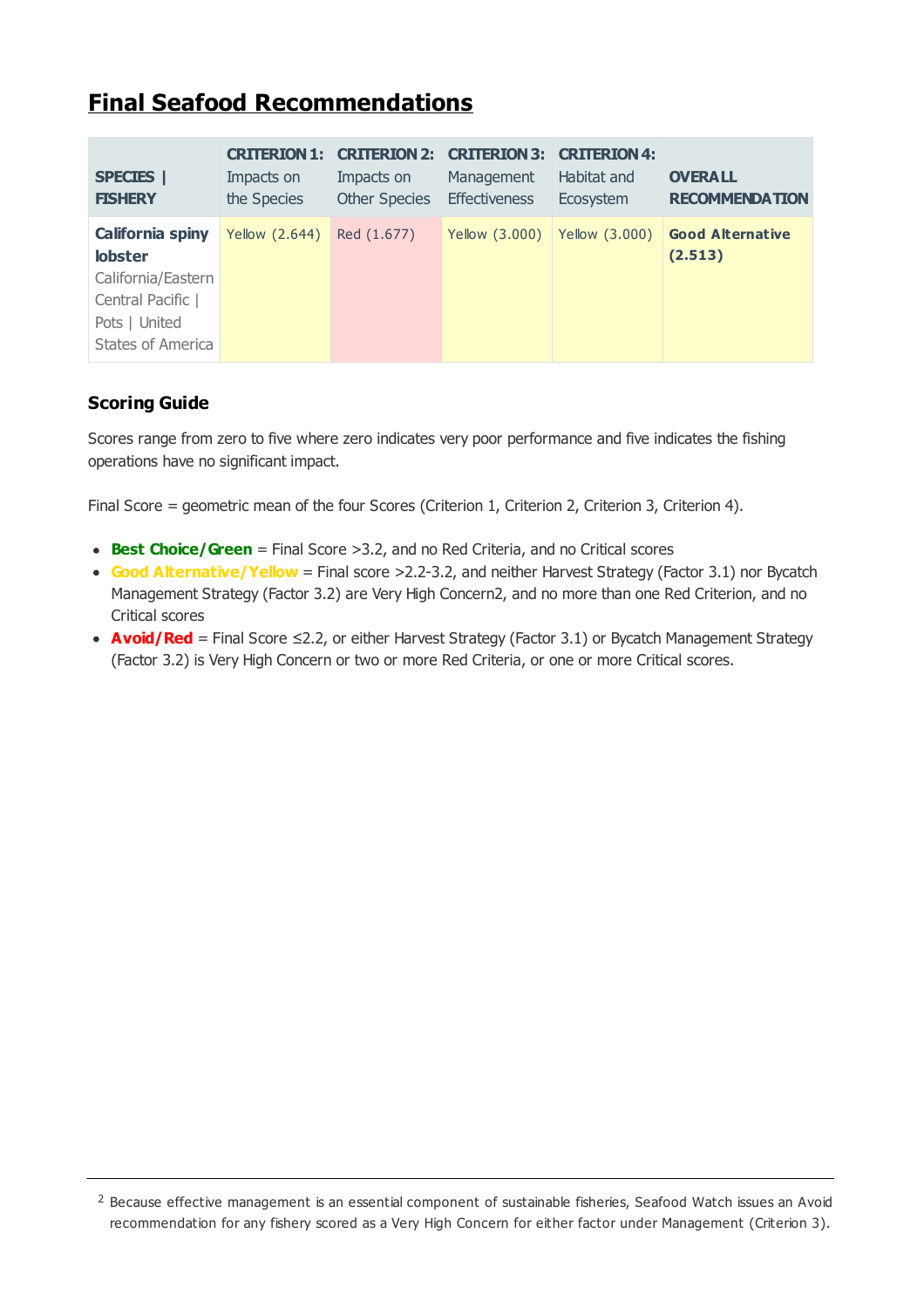# <span id="page-7-0"></span>**Introduction**

# **Scope of the analysis and ensuing recommendation**

Spiny lobsters are marine invertebrates that are widely fished around the world. The California spiny lobster, Panulirus interruptus, is found along the western coast of North America from Monterey, CA to Manzanillo, Mexico though a small population exists in the Gulf of California; see Figure 1-1 (CDFW 2016). In the US it is fished from Point Conception, Santa Barbara County, south to the Mexican border. This report provides information and recommendations for the California spiny lobster that is commercially fished with traps in the waters of Southern California.

# **Species Overview**

The spiny lobster, of the genus *Panulirus*, contains approximately 20 different species occurring worldwide in tropical and sub-tropical waters (Pollack 1995). The spiny lobster can be easily distinguished by the long, spiny antennae and the lack of claws on the first four pairs of legs (Holthuis 1991). Spiny lobsters are typically found at depths from 0 to 90 m (meters), depending upon the species (Holthuis 1991). Little is known about the recruitment habitats of California spiny lobsters (K. A. Hovel, personal communication 2017). Previous studies suggest that juvenile California spiny lobsters spend their first few years in nearshore surf grass beds (CDFG 2001), although some live in non-surfgrass habitats such as algal habitat (K. A. Hovel, personal communication 2017). Adults are often found on rocky substrates, reefs, and within surfgrass beds (CDFG 2001). Generally, spiny lobsters tend to be nocturnal, foraging at night and sheltering during the day (K. A. Hovel, personal communication 2017). Lobster migration processes attract debate: some studies suggest that they migrate among depths depending upon the season, generally moving deeper in winter months (CDFG 2001); others hypothesize that lobsters generally have high site fidelity, remaining in the same area for years (Hovel and Lowe 2007) (Withy-Allen and Hovel 2013) (Hovel et al. 2015) as cited in (Yaeger et al. 2017), or migrate seasonally to suitable spawning habitats (Kelly 2001) (Withy-Allen and Hovel 2013).

Several different species of spiny lobster support commercial fisheries worldwide. As previously mentioned, this report covers the spiny lobster commercial fishery in California. The fishery in California is managed by the California Department of Fish and Wildlife (CDFW) and occurs along the southern California Bight from Point Conception south to the Mexican border (SFW 2012).

The CDFW regulates the fishery through several means:

A harvest control rule to prevent, detect and recover the spiny lobster population from overfishing, which is underpinned by the Marine Life Management Act (MLMA)

Minimum landing size (MLS) of 82.5 mm (3.25 in) carapace length

Permit restrictions: limited entry program (capping permit numbers at 141 transferable and 53 nontransferable permit holders), permit transfer restrictions, permit limit of up to 2 per commercial fishers Gear restrictions: trap servicing requirements, lost trap requirements, trap limits of 300 per permit, buoy marking, a tag per trap

Logbook requirements

Spatial management: open season (early October through mid-March) and MPAs (14.6% of lobster habitat is calculated to be protected by MPAs) (CDFW 2017b)

The MLS is greater than that at which individuals reach sexual maturity, thereby ensuring the survival of younger broodstock (Kay 2011). The MLS was first implemented in the fishery in 1901 (CDFW 2016c); however, models evaluating size-at-maturity (SAM) and growth include uncertainties. Additionally, recent studies suggest that sexual maturity may occur at a smaller size than original studies estimate (Kay 2011) (Hovel et al. 2015) or differs depending on location (Yaeger et al. 2017) (Culver et al. 2016). Because of this, recent research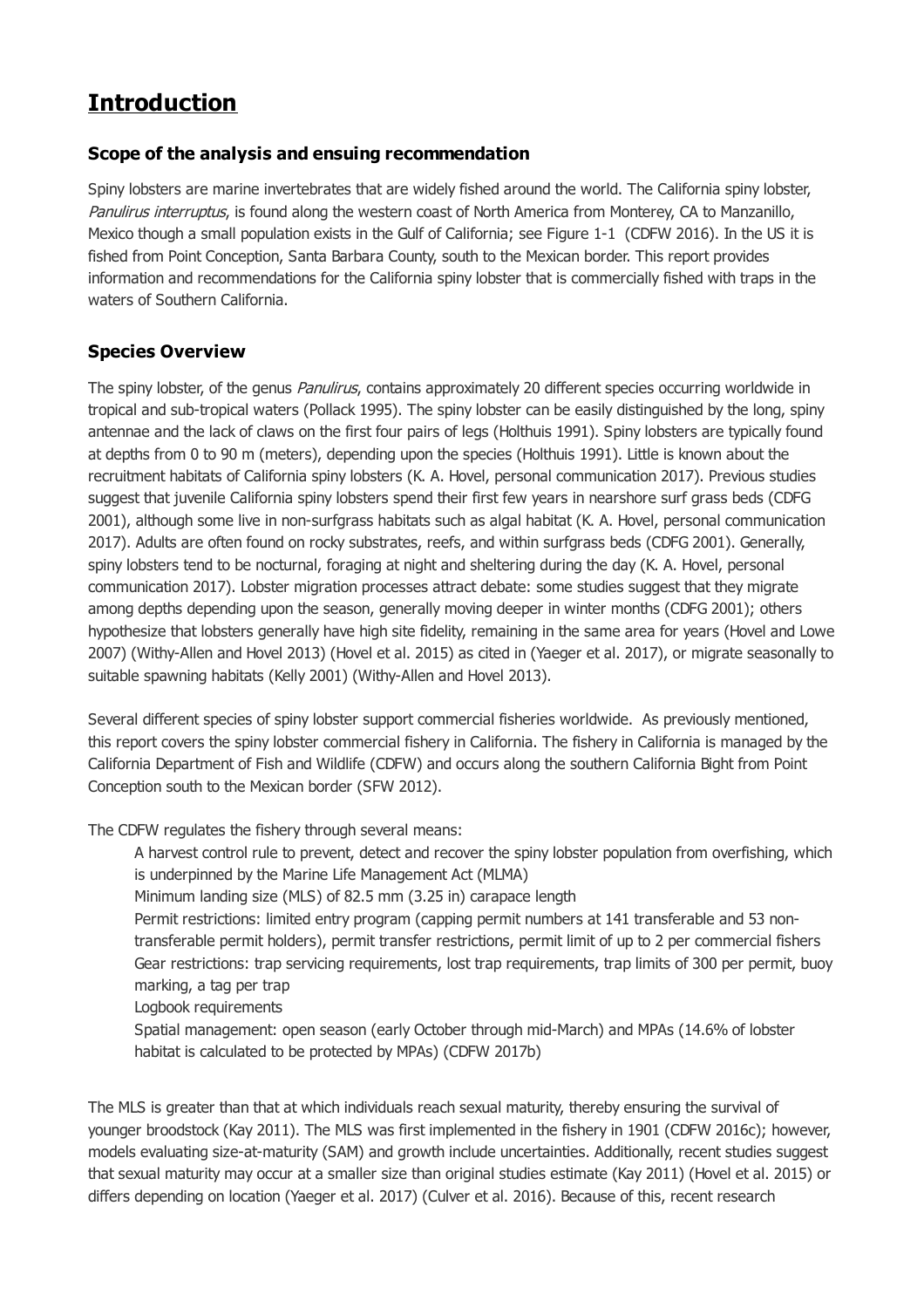suggests that area-based management would be more suited to the stock to account for differences in size distributions, sex ratios, number of recruits, and CPUE among CA spiny lobster populations (Yaeger et al. 2017).

The fishery season is regulated to allow fishing from the first Wednesday in October through the first Wednesday after 15 March (CA Government 2016a §8251) to protect egg-carrying (or berried) females (CA Government 2016b) and to minimize handling of molting (soft) animals. Females have been found carrying anywhere from 5,000 to 500,000 eggs (Johnson 1956).

CDFW requires lobster traps to have a destruct device to prevent ghost fishing in the event of trap loss, and escape ports to minimize the capture of undersize lobsters (Barsky 2001). A permit system for entry into the lobster fishery was established in 1961 and a restricted access program was initiated in 1996, limiting the number of permits in the fishery to 141 transferable and 53 non-transferable permit holders (CDFW 2016c). Though not directly considered a regulation in the lobster fishery, it should be noted that several marine reserves have been established in areas where lobster were previously fished. Specifically, in 2003, the Channel Islands National Marine Sanctuary established several no-take marine reserves at the Northern Channel Islands in the Santa Barbara Channel (Kay et al. 2012). Also, in 2010 the California Fish and Game Commission adopted regulations as part of the Marine Life Protection Act, which became effective 1 January 2012, creating a network of MPAs. Southern California, from Point Conception south to the US-Mexico border contains 50 marine protected areas (MPAs) including 19 no-take state marine reserves, 10 state marine conservation no-take areas, 21 state marine conservation areas, plus an additional two special closures (CDFW 2016b).

Mexico sits in the center of the spiny lobster range (Figure 1) and the species has a very long larval duration; therefore, the Mexican fishery could potentially impact the US component of the spiny lobster population. Due to the potential strong connectivity between Mexico and California spiny lobster stocks, a greater understanding is needed in the larval dispersal and recruitment processes in the spiny lobster fishery to ensure effective management. A better understanding of larval sinks and sources will enable increased understanding of how it effects differences in size structure between areas within the fishery (Yaeger et al. 2017).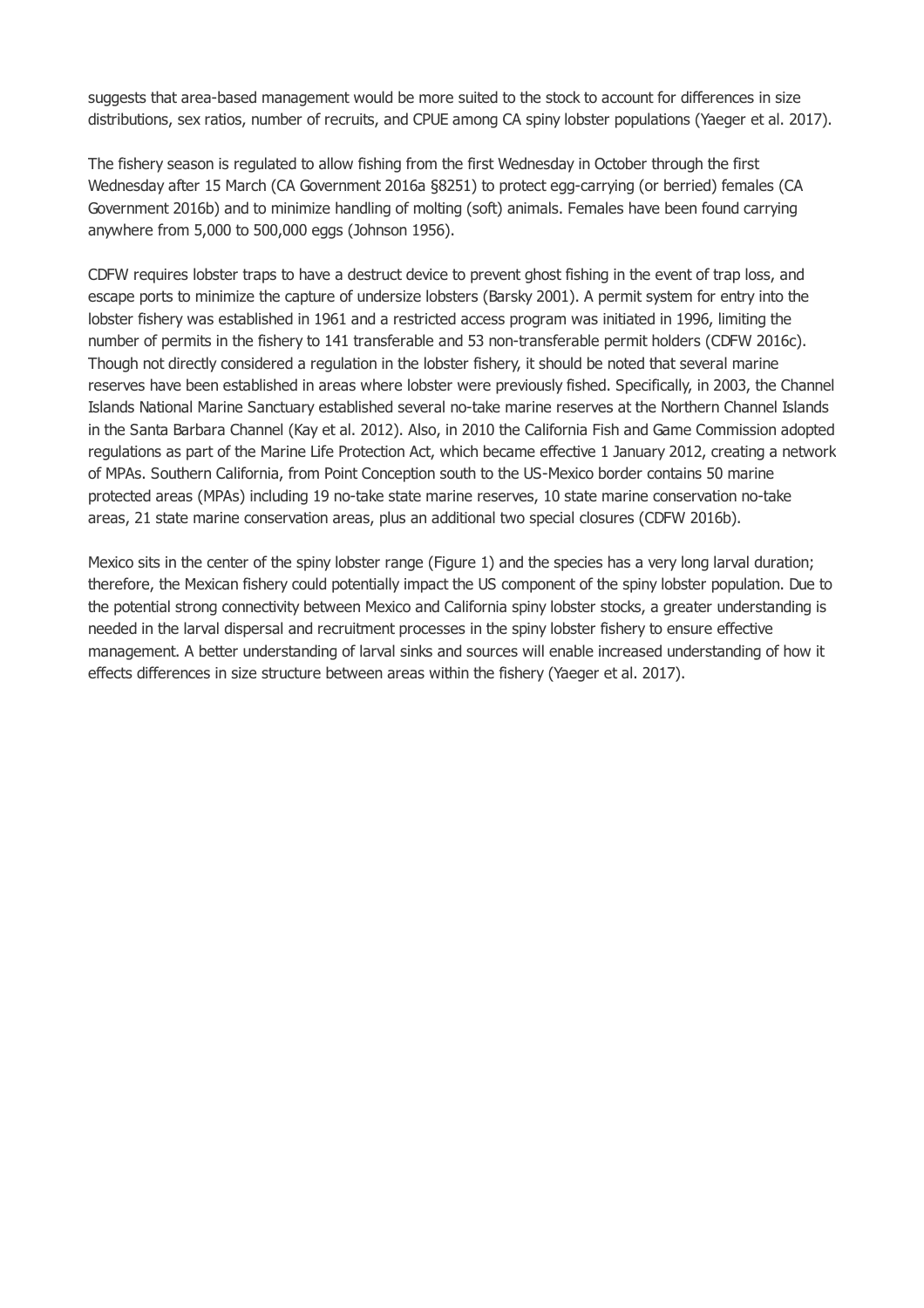

Figure 1 Primary distribution range of the California spiny lobster. \*A 20mi buffer from the coast was used to indicate the approximate range of the species, and does not represent fine-scale distribution. Figure from CDFW 2016c.

.}

# **Production Statistics**

Landings from the California lobster fishery have remained fairly steady over the last 10 years, with 431 MT (metric tons) (950,000 lb) landed during the 2014 to 2015 season (CDFW 2016c). The fishery is thought to be operating close to maximum sustainable yield (MSY) (Hovel et al. 2015). All US landings of the California spiny lobster occur in the state of California (NOAA, 2012). The US also imports spiny lobster from Mexico, which may include the California spiny lobster and the Caribbean spiny lobster (Panulirus argus).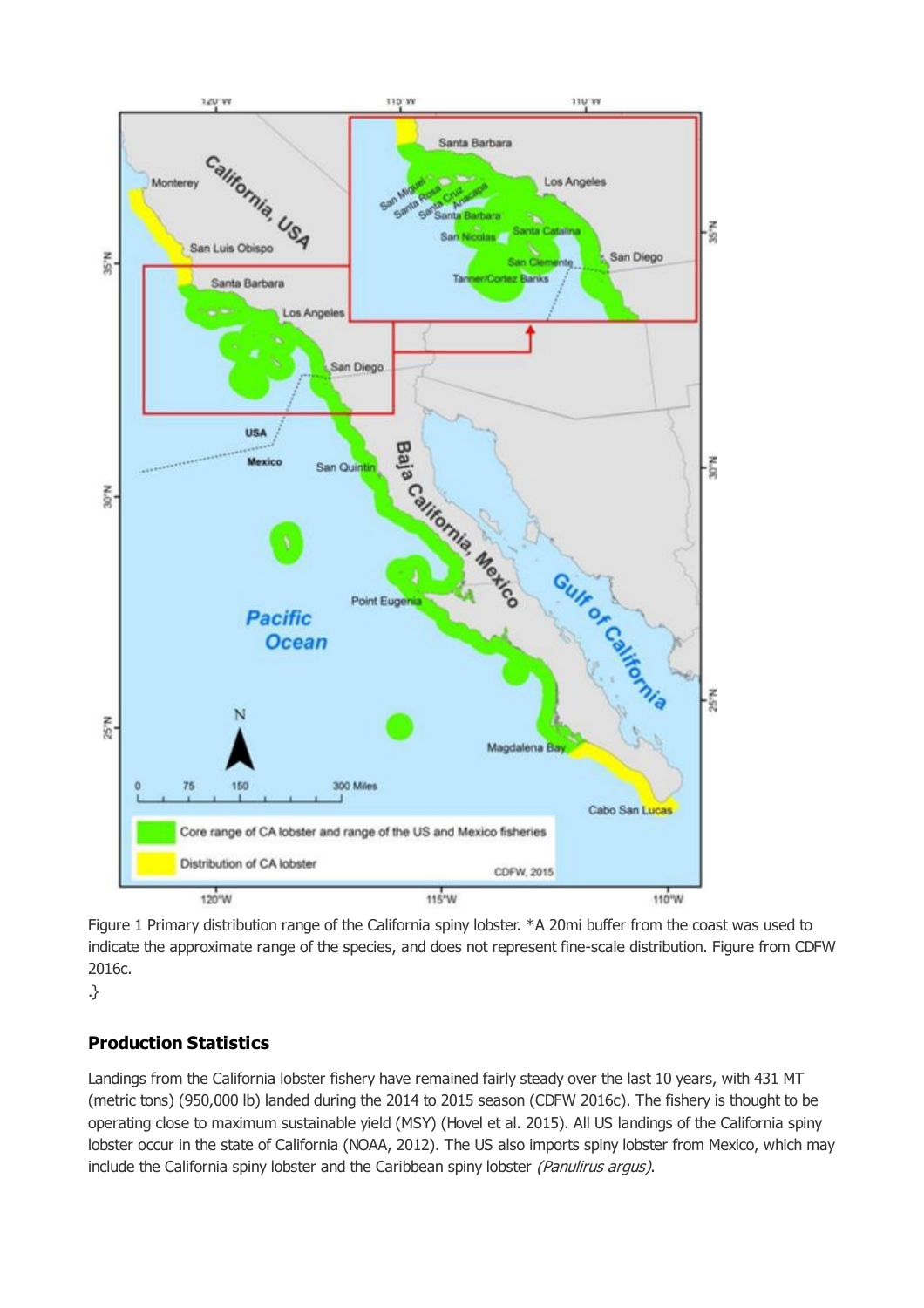

Figure 2 US Landings of California lobster from the 1936-1937 to the 2014-2015 fishing season in

lbs.

# **Importance to the US/North American market.**

 There is a lack of species-specific reporting for import and export data. For example, import databases sometimes record lobsters using the term "Lobster rock NSPF" (not specifically provided for), which doesn't depict the species. Ex-vessel value reached a record high of \$18.12 million during the 2014 to 2015 season, which is attributable to foreign market expansion and increasing demand (CDFW 2016c). This has increased substantially over time. The majority of the lobsters caught in California are exported and shipped live (since they cannot be tailed for market) to Asian countries, particularly China, and to a lesser extent within the US in the last several years (C. LaMell, personal communication 2016).

## **Common and market names.**

Spiny lobsters, in general, are also known as:

- Rock lobsters
- California lobster and red lobster
- Crawfish, Bug (FishWatch 2017).  $\bullet$

# **Primary product forms**

The spiny lobster is marketed whole because it is illegal to tail them, and they are primarily sold live.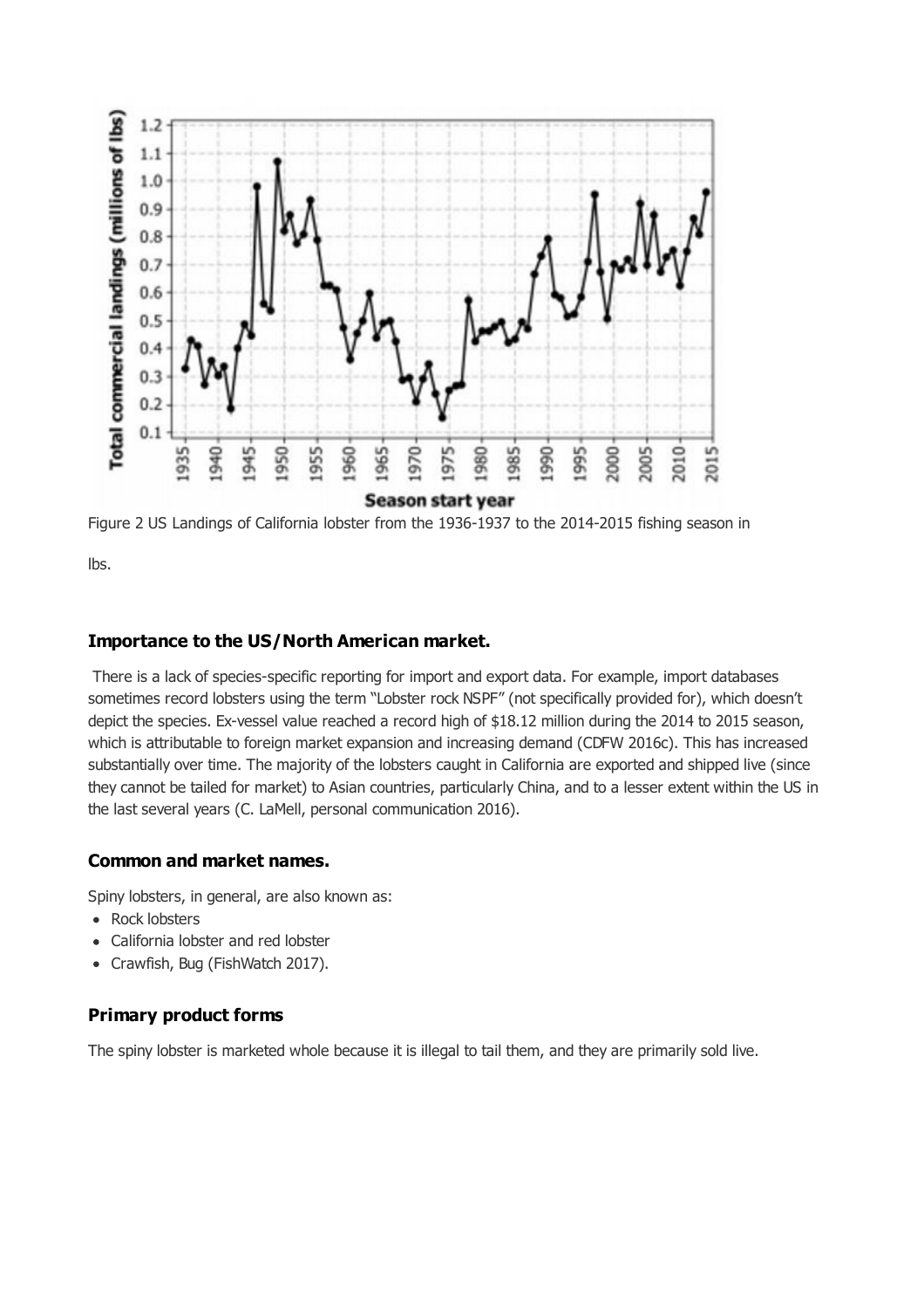# <span id="page-11-0"></span>**Assessment**

This section assesses the sustainability of the fishery(s) relative to the Seafood Watch Standard for Fisheries, available at www.seafoodwatch.org. The specific standard used is referenced on the title page of all Seafood Watch assessments.

# <span id="page-11-1"></span>**Criterion 1: Impacts on the Species Under Assessment**

This criterion evaluates the impact of fishing mortality on the species, given its current abundance. When abundance is unknown, abundance is scored based on the species' inherent vulnerability, which is calculated using <sup>a</sup> Productivity-Susceptibility Analysis. The final Criterion 1 score is determined by taking the geometric mean of the abundance and fishing mortality scores. The Criterion 1 rating is determined as follows:

- Score > 3.2=Green or Low Concern
- Score >2.2 and ≤3.2=Yellow or Moderate Concern
- Score ≤2.2=Red or High Concern

Rating is Critical if Factor 1.3 (Fishing Mortality) is Critical

# **Guiding Principles**

- Ensure all affected stocks are healthy and abundant.
- Fish all affected stocks at sustainable level.

# **Criterion 1 Summary**

| <b>CALIFORNIA SPINY LOBSTER</b> |                        |                          |                       |  |  |
|---------------------------------|------------------------|--------------------------|-----------------------|--|--|
| <b>Region   Method</b>          | <b>Abundance</b>       | <b>Fishing Mortality</b> | <b>Score</b>          |  |  |
| <b>California/Eastern</b>       | 2.33: Moderate Concern | 3.00: Moderate Concern   | <b>Yellow (2.644)</b> |  |  |
| <b>Central Pacific   Pots</b>   |                        |                          |                       |  |  |
| United States of America        |                        |                          |                       |  |  |

The most recent stock assessment for the California spiny lobster was in 2011 {Nielson 2011}. The status of the stock is uncertain, though the fishery is expected to be operating close to or at MSY {Nielson 2011}. The management agency considers the population to be at a sustainable level based on individual size, catch size, and fishing effort {Nielson 2011}. There is much uncertainty around mortality estimates, particularly in the recreational sector. Both the Marine Life Management Act (MLMA) and the fishery management plan (FMP) agree that it is one of the highest data priorities in the fishery {CDFW 2016c}.

# **Criterion 1 Assessment**

## SCORING GUIDELINES

# **Factor 1.1 - Abundance**

Goal: Stock abundance and size structure of native species is maintained at a level that does not impair recruitment or productivity.

• 5 (Very Low Concern) — Strong evidence exists that the population is above an appropriate target abundance level (given the species' ecological role), or near virgin biomass.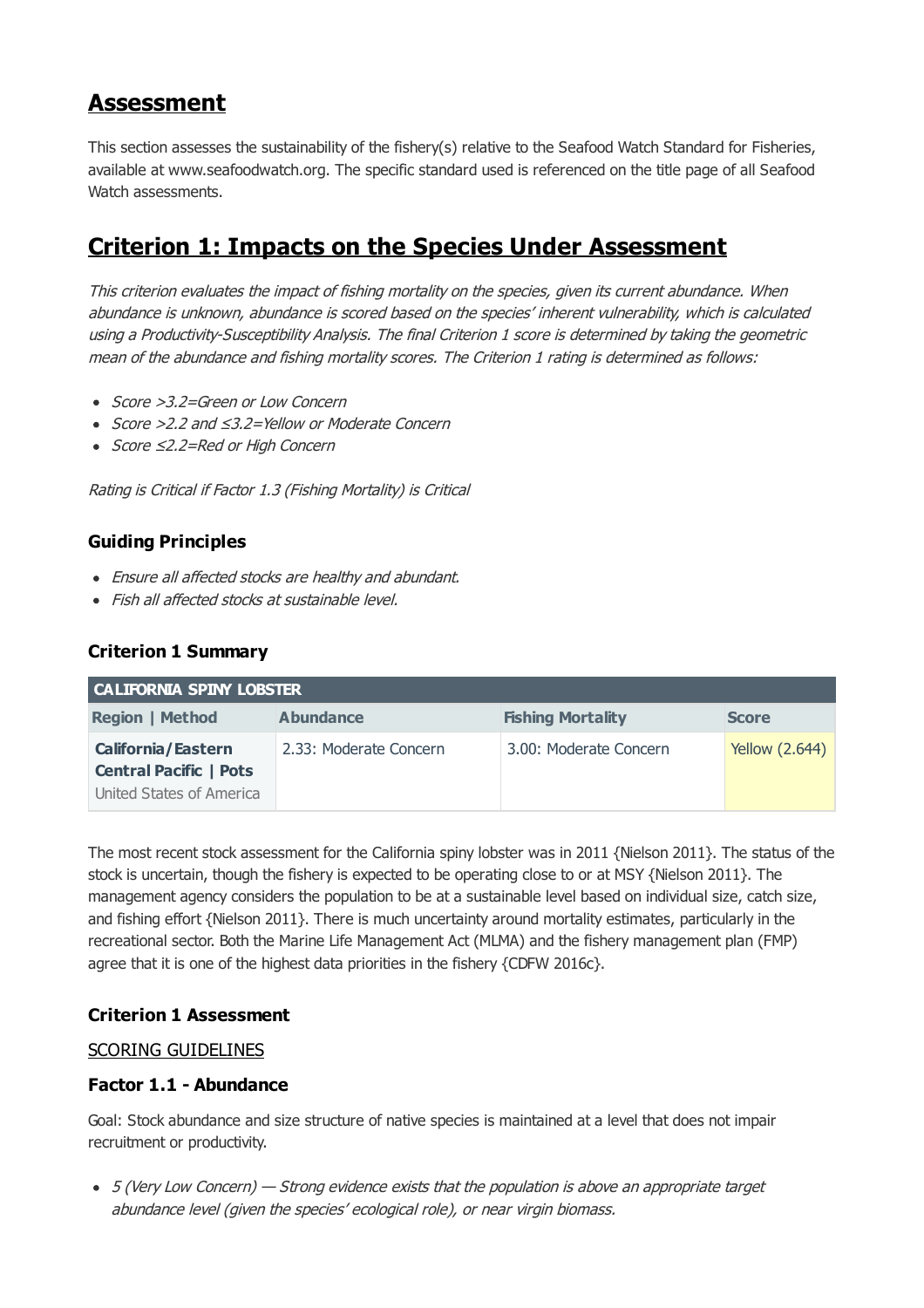- 3.67 (Low Concern) Population may be below target abundance level, but is at least 75% of the target level, OR data-limited assessments suggest population is healthy and species is not highly vulnerable.
- 2.33 (Moderate Concern) Population is not overfished but may be below 75% of the target abundance level, OR abundance is unknown and the species is not highly vulnerable.
- 1 (High Concern) Population is considered overfished/depleted, a species of concern, threatened or endangered, OR abundance is unknown and species is highly vulnerable.

# **Factor 1.2 - Fishing Mortality**

Goal: Fishing mortality is appropriate for current state of the stock.

- 5 (Low Concern) Probable (>50%) that fishing mortality from all sources is at or below a sustainable level, given the species ecological role, OR fishery does not target species and fishing mortality is low enough to not adversely affect its population.
- 3 (Moderate Concern) Fishing mortality is fluctuating around sustainable levels, OR fishing mortality relative to a sustainable level is uncertain.
- 1 (High Concern) Probable that fishing mortality from all source is above a sustainable level.

## CALIFORNIA SPINY LOBSTER

## **Factor 1.1 - Abundance**

#### **CALIFORNIA/EASTERN CENTRAL PACIFIC**

Pots | United States Of America

#### **Moderate Concern**

The California spiny lobster fishery is considered data-limited (CDFW 2016c); therefore the 2016 FMP uses data-limited indicators: (catch per unit effort [CPUE], catch and spawning potential ratio [SPR]) to determine abundance (CDFW 2016c). CPUE has overall declined since 2004, but has been increasing since 2011. CPUE<sub>CURRENT</sub> values have been below CPUE<sub>THRESHOLD</sub> values for the past four fishing seasons, which suggests negative trends. Conversely, the Cable-CDFW models suggest that SPR values have increased in recent years: the 2014 to 2015 season are some of the highest values in the time series (CDFW 2016c). The SPR<sub>CURRENT</sub> for 2014 to 2015 was estimated at 32%, which is above SPR<sub>THRESHOLD</sub> (25%) (CDFW 2016e), which suggests positive trends (CDFW 2016c). Modeled and observed results indicate that the population is stable (CDFW 2016c).

The stock assessment in 2011 suggested that the fishery has potentially reached MSY (Nielson 2011). However, this assessment is over five years old. Further research is required to better understand diverging trends among data-limited indicators.

Since data-limited indicators show conflicting results for abundance, and the productivity-susceptibility analysis (PSA) deems California spiny lobster to have a "medium" vulnerability, Seafood Watch deems abundance as a "moderate" concern.

#### **Justification:**

The most recent stock assessment (2011) suggested that biomass was relatively stable during the 2000s (Nielson 2011). CPUE increased throughout the 2000s but was still mostly lower compared to CPUE values from the previous two to three decades (Nielson 2011). This, coupled with the stable landings at the time (Nielson 2011), suggests that overall abundance was stable.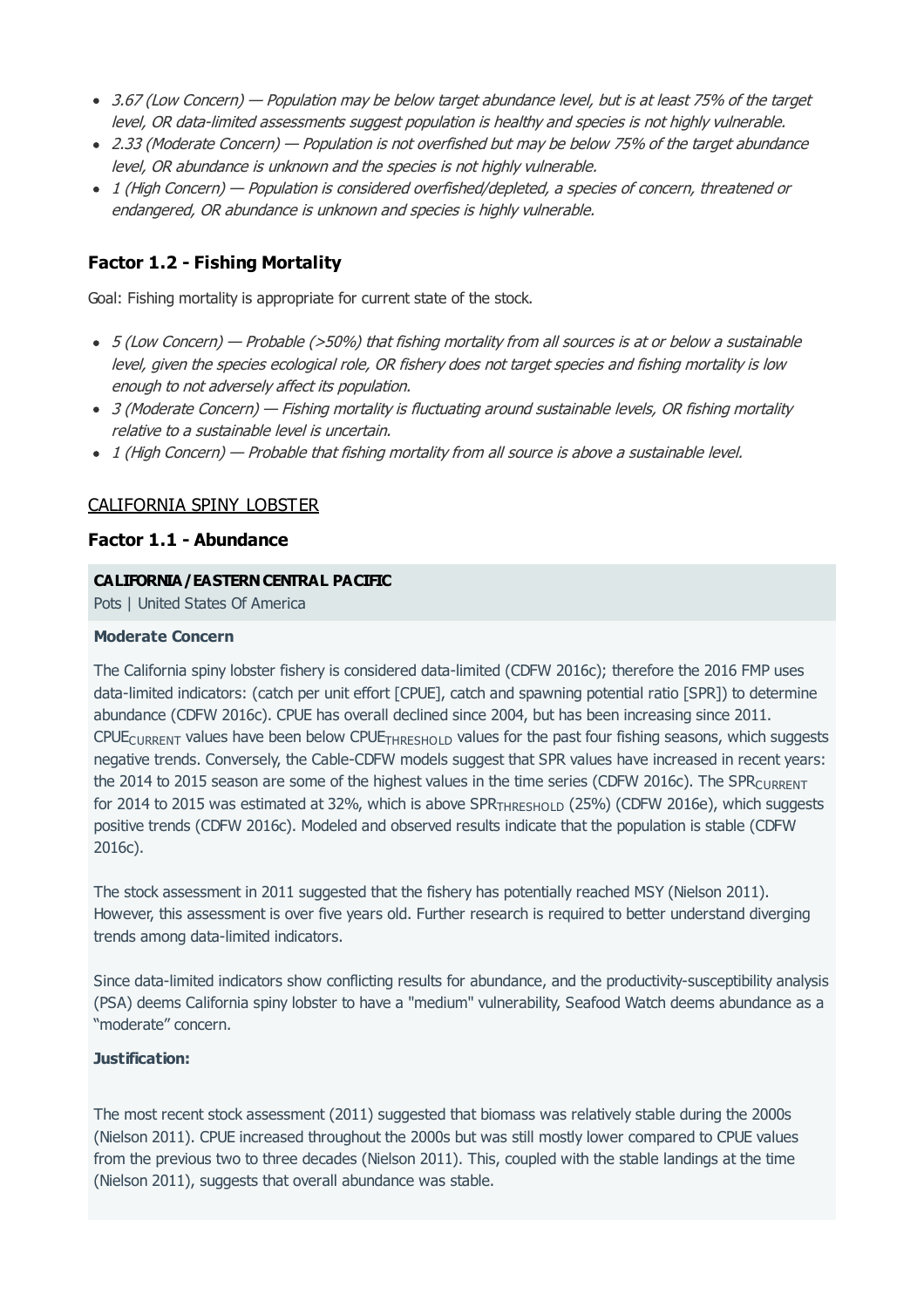Since the 2011 stock assessment, the 2016 FMP stated that fishers have claimed that they are catching less with more effort (CDFW 2016c). CPUE<sub>THRESHOLD</sub> values have been breached seven times during the  $C$ PUE<sub>CURRENT</sub> time-series data, with four of those occurring over the last four fishing seasons (from 2010 to 2014). The CPUE<sub>THRESHOLD</sub> values are calculated as average CPUE levels for the 3 most recent seasons divided by average CPUE for the 10 most recent seasons to create a CPUE-based threshold, to which the annual CPUE reference point is compared. Between 2004 and 2011, landings increased (Figure 2) while CPUE decreased (Figure 3). CPUE generally increased from 2010 to 2016, but is still lower than most annual CPUE results throughout the time-series (CDFW 2016c). The final FMP HCRs require that an investigation is initiated if CPUE  $_{\text{CURRENT}}$  drops below the CPUE  $_{\text{THRESHOLD}}$ , or if CPUE  $_{\text{CURRENT}}$  decreases for six consecutive years.



Figure 3 Catch Per Unit Effort (CPUE) in the California spiny lobster fishery (CDFW 2016c).

Yaeger et al. (2017) showed that weight of lobster across all regions had remained stable, which denotes a positive data-limited indicator outcome (Yaeger et al. 2017). The Collaborative At-Sea Sampling Program (CASP) showed similar trends to CDFW data among mean legal-sized lobster CPUE and weight datasets (Culver et al. 2016).

The FMP showed that SPR values have increased in recent years due to an increasing trend in average weight of spiny lobster. The 2014 to 2015 fishing season had its highest average weight since observations began (year 2000) (CDFW 2016c).

Abundance of different cohorts of lobster and reproductive capacity vary regionally.

Yaeger et al. (2017) found high levels of recruits in the south of the fishery (between San Diego and Dana Point, including San Clemente and Catalina islands); this was not observed in the north or northwest islands.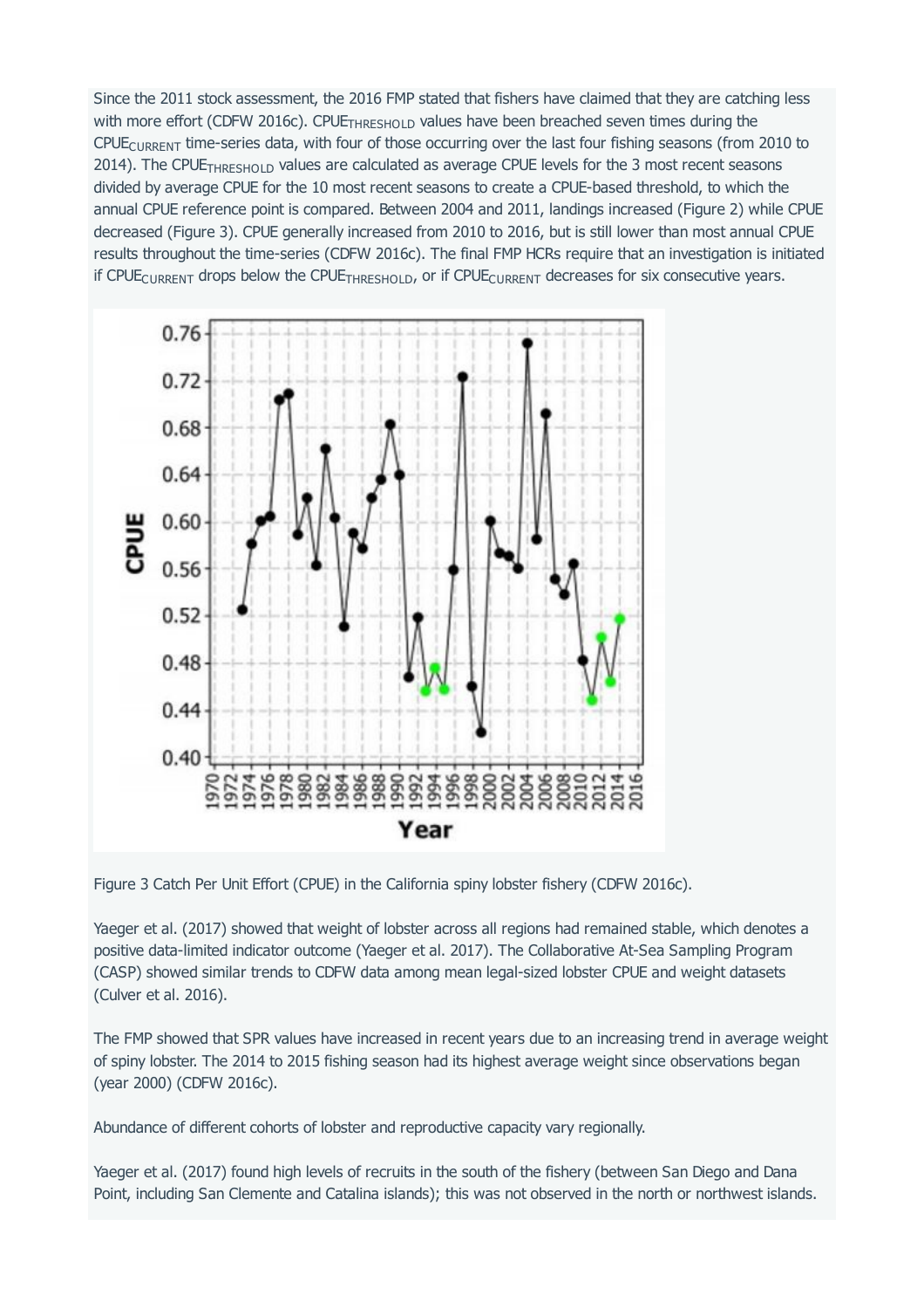Reasons for this may be environmental: the South has warmer waters, which are more conducive to lobster settlement, thus promoting increased recruitment (Yaeger et al. 2017). The South also has greater egg production than the North or northwest islands, since the sublegal lobster population contributed substantially to egg production (Culver et al 2016).

Abundance varies significantly with climate patterns: during El Niño and PDO—when mean SST increases lobster larval abundance also increases (Koslow et al. 2012). Long-term landing data have agreed with these results, which have positively correlated during El Niño Southern Oscillation Index since the mid-1990s (Nielson 2011).

#### Productivity

| Productivity Attribute    |                                                        | Score          | Source                                           |
|---------------------------|--------------------------------------------------------|----------------|--------------------------------------------------|
| Average age at maturity   | 5.275                                                  | 2              | Average value from<br>table 3-2 in CDFW<br>2016c |
| Average max age           | 30-50 years.                                           | 3              | Neilson 2011                                     |
| Fecundity                 | $5,000 - 500,000$                                      | 1              | Johnson 1956                                     |
| Reproductive strategy     | Brooder                                                | 2              | CDFG 2001                                        |
| <b>Trophic Level</b>      | ~1                                                     | $\overline{2}$ | Behringer and Butler<br>2006                     |
| <b>Density Dependence</b> | Depensatory<br>dependence based on<br>the Allee effect | 3              | Gascoigne and<br>Lipcius 2004                    |
| <b>Total Score</b>        |                                                        | 13             |                                                  |
| Average                   |                                                        | $13/6 = 2.17$  |                                                  |

#### Susceptibility

| Susceptibility Attribute                                                                                                                                                 |                                                                                                                                                | Score                   | Source                                                                                                                                                                       |
|--------------------------------------------------------------------------------------------------------------------------------------------------------------------------|------------------------------------------------------------------------------------------------------------------------------------------------|-------------------------|------------------------------------------------------------------------------------------------------------------------------------------------------------------------------|
| Areal overlap                                                                                                                                                            | Default scores                                                                                                                                 | 3                       |                                                                                                                                                                              |
| Vertical overlap                                                                                                                                                         | The spiny lobster<br>fishery normally occurs<br>in less than 100 ft water                                                                      | 3                       | <b>CDFW 2016c</b>                                                                                                                                                            |
| Selectivity of gear type<br>Potential of the gear to<br>retain species                                                                                                   | a. Individuals $\le$ size at<br>maturity are regularly<br>caught, b. Individuals <<br>half the size at maturity<br>can escape or avoid<br>gear | $\overline{\mathbf{z}}$ | The bycatch study<br>found that the traps<br>catch a high<br>proportion of<br>individuals < SAM.<br>however, escape<br>ports allow for<br>individuals to leave<br>the traps. |
| Post-capture mortality<br>(PCM) The chance that, if<br>captured, a species would be<br>released and that it would<br>be in a condition permitting<br>subsequent survival | Retained species,<br>however the majority<br>of the catch is<br>undersized and<br>returned with a high<br>likelihood of survival.              | 2                       | Nielson 2011                                                                                                                                                                 |

Key relevant information: Productivity (P) Score = 1.83 Susceptibility (S) Score = [((3 x 3 x 2 x 3) - 1)/ 40] +1 = 2.325

Vulnerability (V) Score =  $VP2 + S2 = 2.961$ This equates to a medium vulnerability score.

Figure 4 Productivity and susceptibility of California spiny lobster.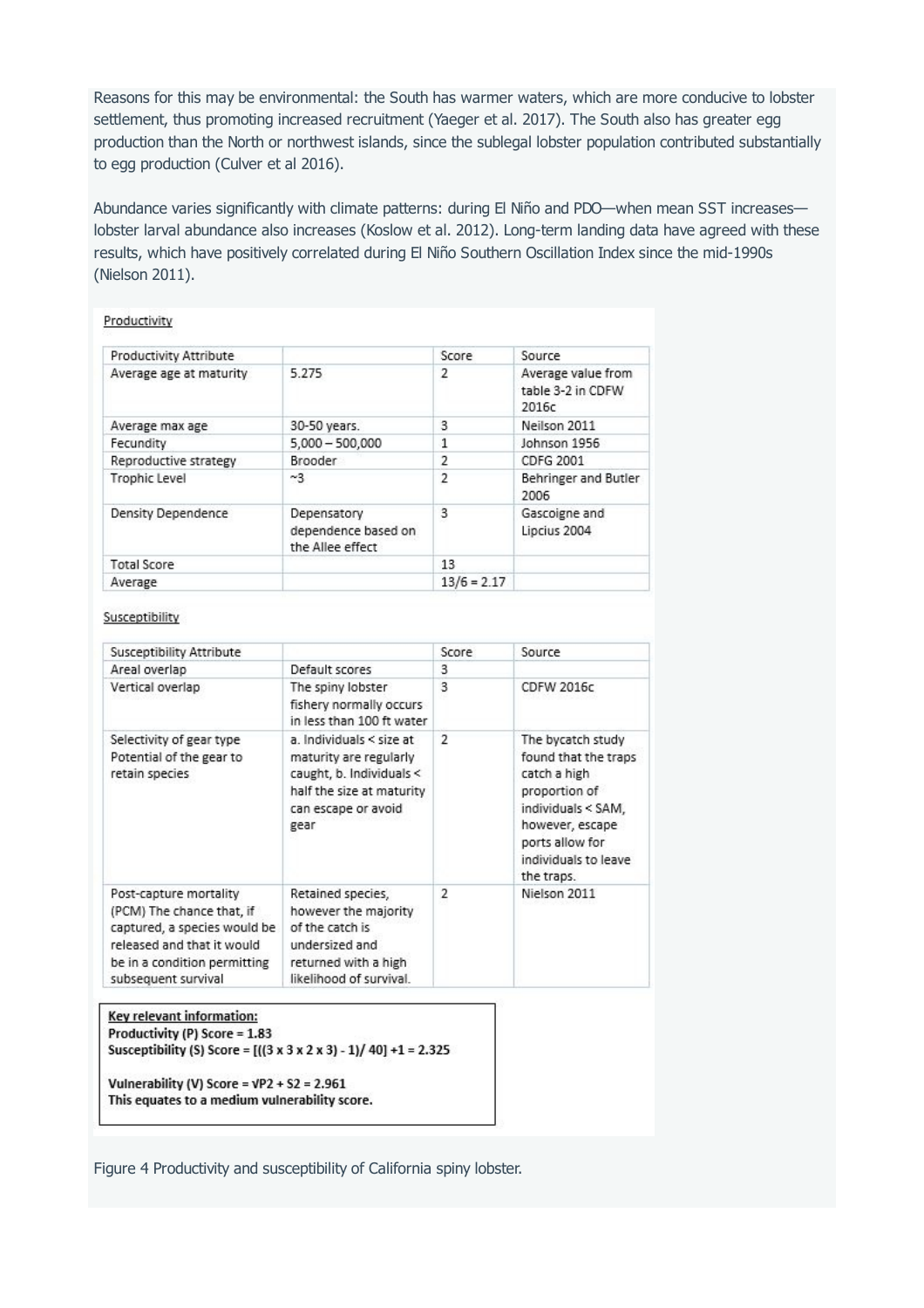# **Factor 1.2 - Fishing Mortality**

#### **CALIFORNIA/EASTERN CENTRAL PACIFIC**

Pots | United States Of America

#### **Moderate Concern**

Fishing mortality is uncertain because components of overall mortality—including post-release mortality of sub-legal lobsters and the effects of climatic events such as El Niño and La Niña—are unknown. Data are lacking in regards to the recreational fishing mortality rates (Yaeger et al. 2017).

An age-structured, fisheries simulation model (FISMO) suggested that F fluctuates around or above  $F_{\text{MSY}}$  (Nielson 2011), although at the time of the stock assessment, this model was not considered a reliable proxy for F<sub>MSY</sub> (CDFG 2011a). The catch-based reference point (Catch<sub>THRESHOLD</sub>) indicates that Catch<sub>CURRENT</sub> is stable and above the reference point (CDFW 2016c). However, landings have been increasing in recent years (CDFW 2016c).

Due to the high level of uncertainty and low level of data availability associated with fishing mortality, Seafood Watch considers fishing mortality to be a "moderate" concern.

#### **Justification:**

Since the 1800s, there has been a commercial spiny lobster trap fishery along the southern California coast. Toward the end of the 1880s, landings started to decline until the fishery collapsed, forcing a two-year closure of the fishery in 1909 to 1910 (CDFG 2003). When the fishery reopened (in 1911), the stock once again appeared abundant. From then until World War II, landings remained between 200,000 to 400,000 lb (90,718 to 181,437 kg) (CDFG 2003). During World War II, landings began to rise and peaked after the war at 1.05 million lb (0.48 million kg). Following this, landings began to decline for the next 25 years, reaching a low in 1974 to 1975 (Nielson 2011). In the 2000s, the commercial fishery landed averages of 660,000 lb (299,371 kg) per season (Nielson 2011). More recently, increases in landings have been observed with a peak at 951,435 lb (431,564 kg) in 2014 (NOAA 2016). The fluctuation of landings is attributable to a number of factors including market demand and price (CDFW 2016c).

The latest stock assessment (2011) revealed that the recent recreational fishing effort is leading to an overall fishing mortality that, at times, exceeded estimated  $F_{MSY}$  levels in the Fisheries Simulation Model (Nielson 2011). However,  $F_{MSY}$  has not been defined for the California spiny lobster fishery because there is disagreement and uncertainty in models, creating difficulties when trying to determine the appropriate level for F<sub>MSY</sub> (CDFW 2016c). Proxy reference points have been used in absence of F<sub>MSY</sub> in the 2016 FMP. Catches over the last 3 years are similar to those over the last 10 years. Catch $_{\text{CURRENT}}(1.1)$  is above the reference point Catch<sub>THRESHOLD</sub> (0.9). When Catch<sub>CURRENT</sub> is around 1, catches are considered stable. When the threshold is breached (defined as when the catches fall below the threshold 0.9), management is triggered. The reference point is dynamic since it is based on the ratio of the average catch rate over 3 years toward the previous 10 years. The dynamic reference point is unable to detect small gradual changes or a reduction caused by environmental variability; therefore, CDFW will observe Catch<sub>CURRENT</sub> values and implement further management when the catch reference falls below 0.9. (CDFW 2016c).

The Cable-CDFW model suggests that there is a higher F rate in the south of the fishery, associated with lower SPR values. This is either because southern CA lobsters reach the legal size faster, and therefore are caught more quickly than in other regions, or there is a higher abundance of sublegal CA lobsters in the south due to higher recruitment levels (CDFW 2016c).

Uncertainty in fishing mortality occurs from various sources: the California spiny lobster landings appear to be influenced by temperature changes associated with the Pacific Decadal Oscillation (PDO) and La Niña/El Niño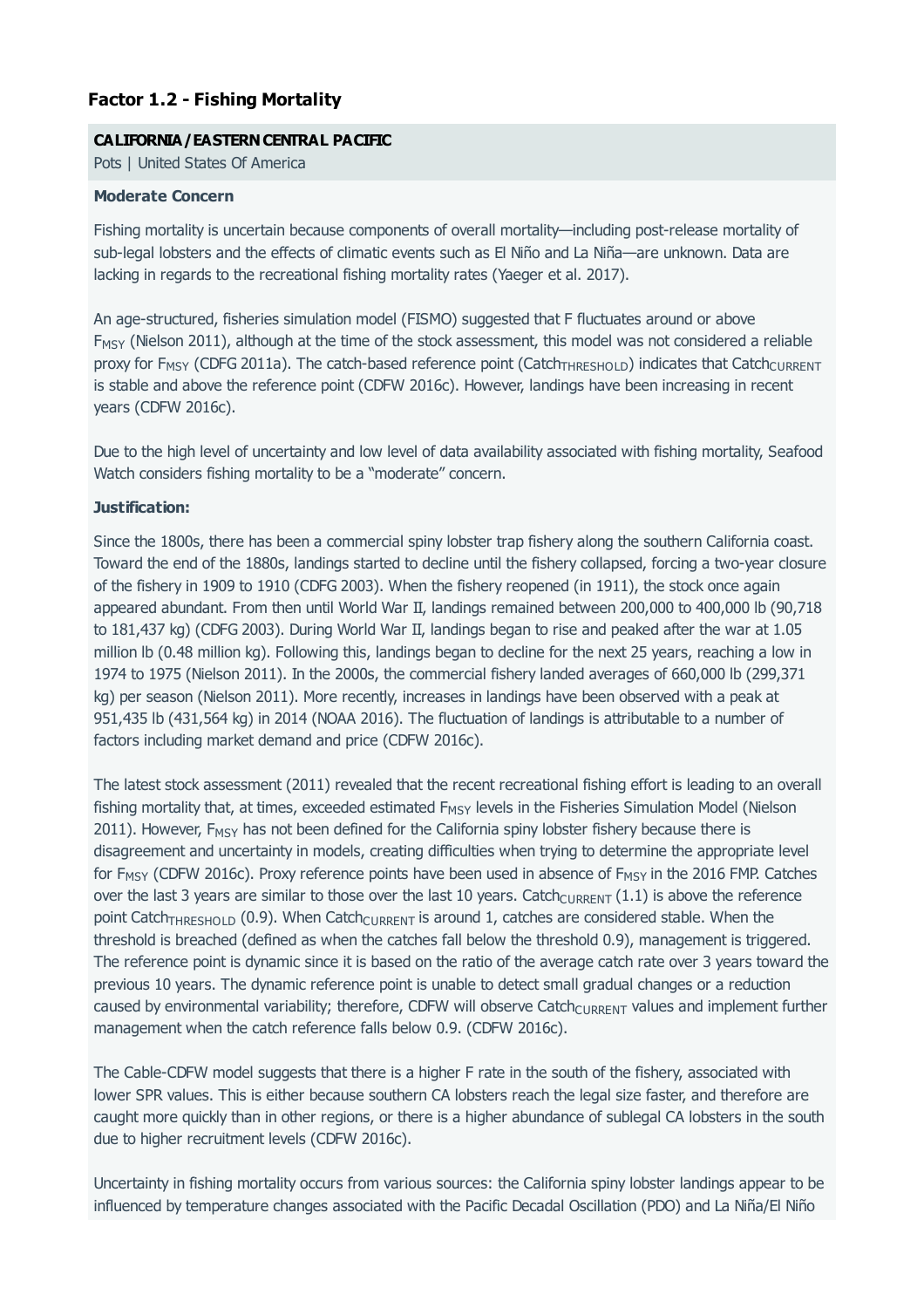systems (Nielson 2011), but this isn't fully understood and is difficult to predict. The recreational fishing mortality estimates host uncertainty and there is a lack of data available about post-capture mortality of sublegal lobsters (CDFW 2016c). Due to the high level of uncertainty in fishing mortality, its relevance in modelling and limited availability in accurate data, it is outlined as one of the highest research priorities for data collection (CDFW 2016c).

Estimates of post-capture mortality vary: in the California spiny lobster fishery, post-capture mortality is unknown but assumed to be "very low" (K. A. Hovel, personal communication 2017). In similar spiny lobster fisheries, when lobsters were handled for short handling times, survival rates were estimated at 88% (DiNardo and DeMartini 2002). However, studies in spiny lobster fisheries in Florida have shown that mortality rates can increase due to injury during or after handling (Parsons and Eggleston, 2005). Spiny lobsters are susceptible to handling stress or unintentional damage to their antennae or legs, demonstrated in Australian western rock lobster, Panulirus cygnus, studies, thereby decreasing fecundity and increasing uncertainty in their mortality rates (Melville-Smith and de Lestang 2007). This is particularly important since sublegal size lobster bycatch has increased (commercial fishing logs CDFW data) and is substantial in the southern part of the fishery (Yaeger et al. 2017).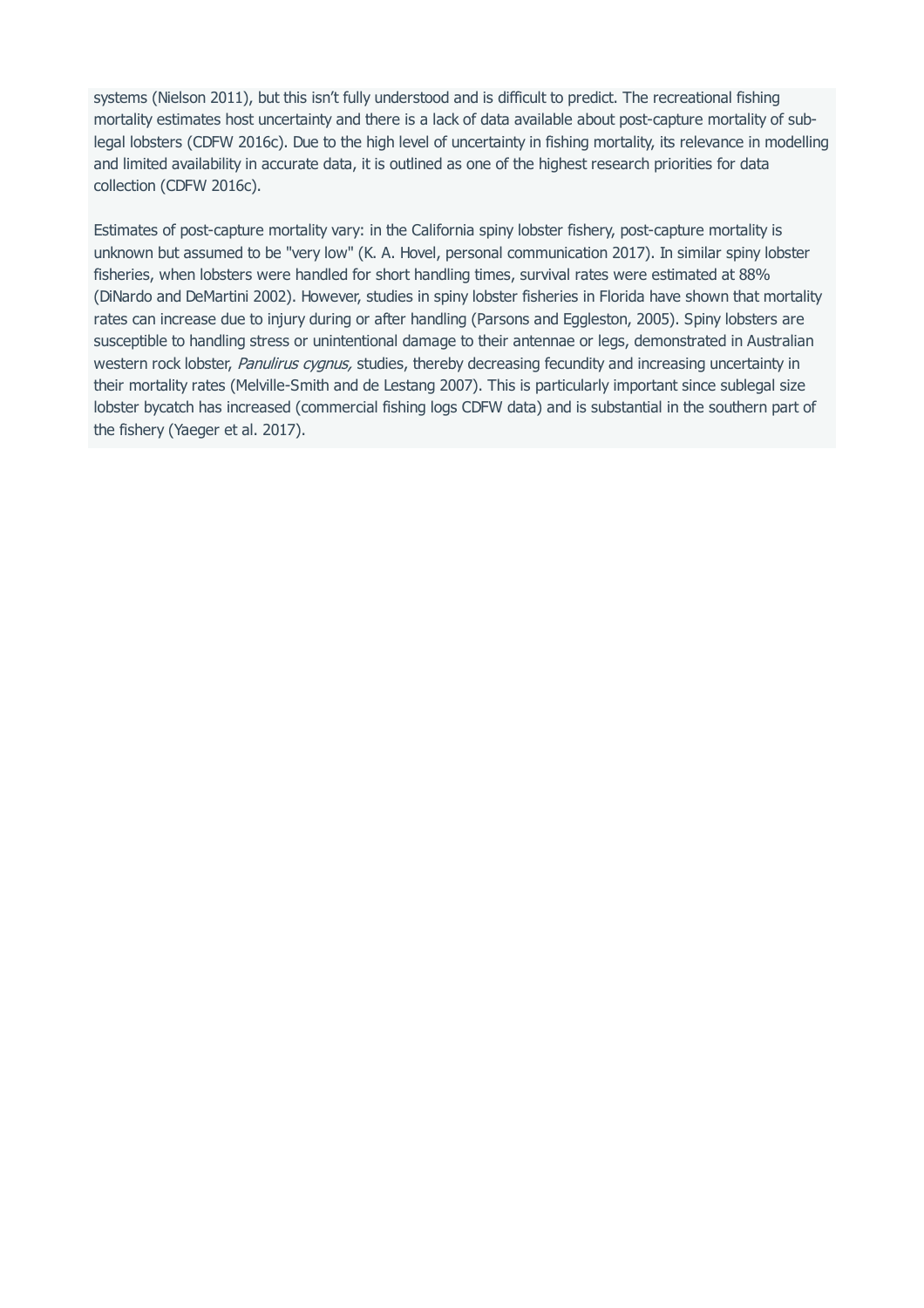# <span id="page-17-0"></span>**Criterion 2: Impacts on Other Species**

All main retained and bycatch species in the fishery are evaluated under Criterion 2. Seafood Watch defines bycatch as all fisheries-related mortality or injury to species other than the retained catch. Examples include discards, endangered or threatened species catch, and ghost fishing. Species are evaluated using the same guidelines as in Criterion 1. When information on other species caught in the fishery is unavailable, the fishery's potential impacts on other species is scored according to the Unknown Bycatch Matrices, which are based on <sup>a</sup> synthesis of peer-reviewed literature and expert opinion on the bycatch impacts of each gear type. The fishery is also scored for the amount of non-retained catch (discards) and bait use relative to the retained catch. To determine the final Criterion 2 score, the score for the lowest scoring retained/bycatch species is multiplied by the discard/bait score. The Criterion 2 rating is determined as follows:

- Score >3.2=Green or Low Concern
- Score >2.2 and ≤=3.2=Yellow or Moderate Concern
- Score ≤=2.2=Red or High Concern

Rating is Critical if Factor 2.3 (Fishing Mortality) is Crtitical

# **Guiding Principles**

- Ensure all affected stocks are healthy and abundant.
- Fish all affected stocks at sustainable level.
- Minimize bycatch.

# **Criterion 2 Summary**

Only the lowest scoring main species is/are listed in the table and text in this Criterion 2 section; a full list and assessment of the main species can be found in Appendix A.

| <b>CALIFORNIA SPINY LOBSTER</b><br>California/Eastern Central Pacific   Pots   United States Of America |       |                    |                      |                  |                          |                       |                       |       |
|---------------------------------------------------------------------------------------------------------|-------|--------------------|----------------------|------------------|--------------------------|-----------------------|-----------------------|-------|
| <b>Subscore:</b>                                                                                        | 2.236 |                    | <b>Discard Rate:</b> |                  | 0.75                     | <b>C2 Rate:</b>       |                       | 1.677 |
| <b>Species   Stock</b>                                                                                  |       |                    | <b>Abundance</b>     |                  | <b>Fishing Mortality</b> |                       | <b>Subscore</b>       |       |
| Bottlenose dolphin                                                                                      |       | 1.00: High Concern |                      | 5.00:Low Concern |                          | <b>Yellow (2.236)</b> |                       |       |
| Humpback whale<br>1.00: High Concern                                                                    |       |                    | 5.00:Low Concern     |                  | <b>Yellow (2.236)</b>    |                       |                       |       |
| Kellet's whelk                                                                                          |       |                    | 1.00: High Concern   |                  | 5.00:Low Concern         |                       | <b>Yellow (2.236)</b> |       |
| gray whale                                                                                              |       |                    | 3.67:Low Concern     |                  | 5.00:Low Concern         |                       | Green (4.284)         |       |

Species considered in Criterion 2 are those that are either "Endangered," "Threatened" or "Protected" (ETP) species, Category II species, and the species that represented >5% of the catch. Species were considered as ETP species if they were listed under the Endangered Species Act or were considered as ETP species on the IUCN website. Other data sources used to inform the bycatch included independent bycatch studies.

Bycatch levels of the commercial and recreational lobster fisheries are not considered to have unacceptable impacts on the population (CDFW 2016c). Supplemental information collected during a collaborative at-sea sampling program (in the commercial fishery in 2013) indicated that bycatch was mainly formed of sublegal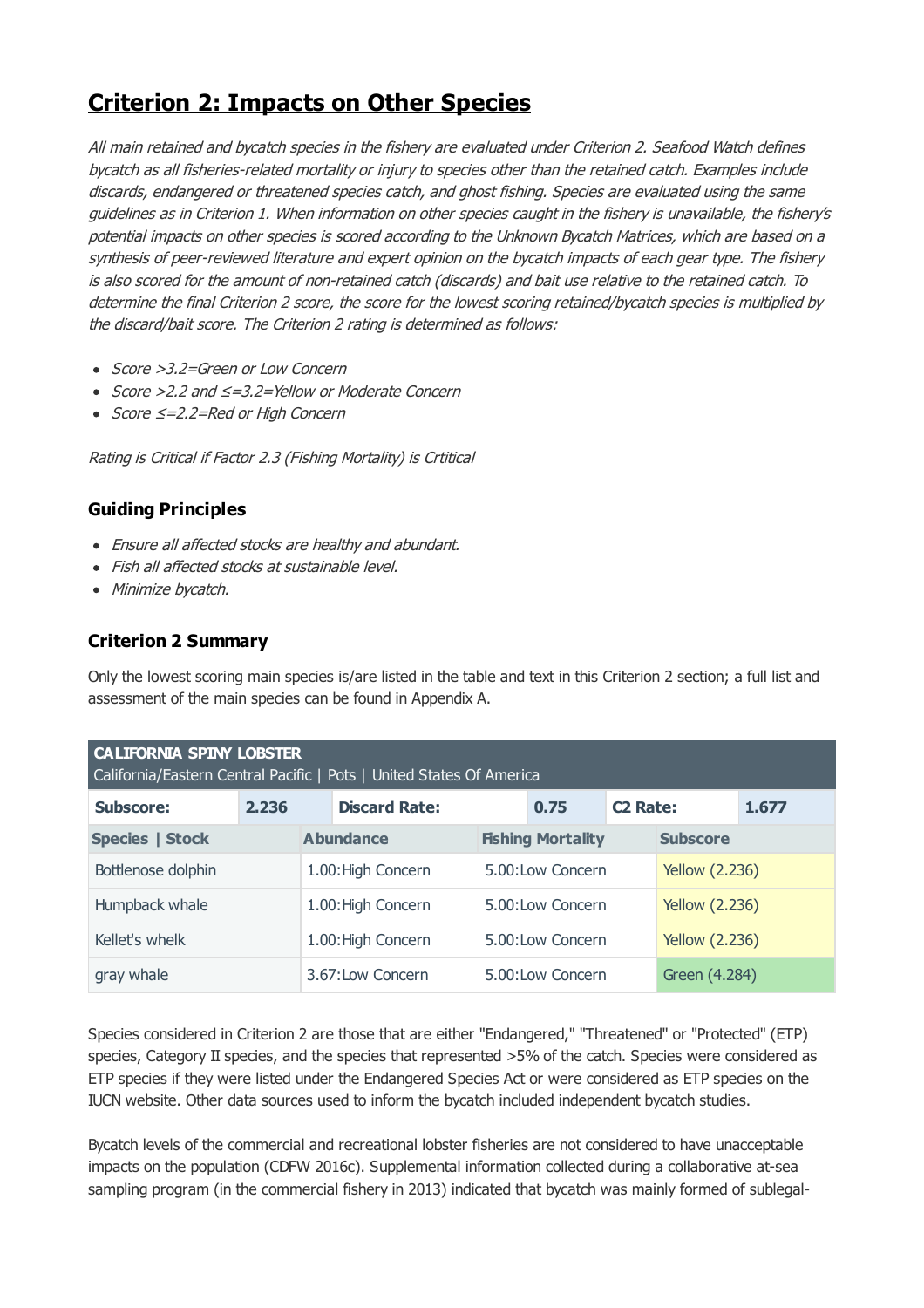sized California spiny lobster (83.29%), followed by Kellet's whelk (Kelletia kelletii) (5.98%) (Culver et al. unpublished data). Undersized lobsters are considered in Criterion 1 as part of the assessment of the impact of the fishery on the spiny lobster stock. Kellet's whelk can be landed and support their own commercial fishery (CDFW 2016c).

Otters have been considered as part of bycatch under SFW criteria; however, it is not likely that current fishing patterns pose a risk to otter populations in the California spiny lobster fishery, so they are not discussed further. Likewise there are three species of cormorant: the Brandt's, pelagic, and double-crested (double-crested cormorants are protected by the Migratory Bird Act (US Fish and Wildlife service 2015)), which occur in the region particularly around the Channel Islands and have the potential to interact in the California lobster fishery (Cornell University 2017). But the FMP suggests that there are no known interactions between the lobster fishery and cormorants (CDFW 2016c) and therefore, are not considered further.

Traps are known to interact with finfish. Moray eels have been observed to be captured in traps in research studies, albeit infrequently (K. A. Hovel, personal communication 2017). Since traps present minimal impacts on non-invertebrate species, only selected and managed species may be taken by vessels with lobster permits (CDFW 2017c) (§8250.5) (CA Government 2016a). Traps have escape panels (§122.2[d]) (CDFW 2017b) and have to be checked regularly (§122.2[d]) (CDFW 2017b), the impact finfish will not be assessed.

The California spiny lobster fishery was recently reclassified as a Category II fishery based on interactions with the CA/OR/WA offshore population of bottlenose dolphin (NOAA 2017). Interactions between pot fisheries and cetaceans are a growing concern along the US west coast. Reported whale entanglements have peaked at 35 in 2014, totaling 231 between 2000 and 2015 (Lawson 2015). Most entanglements occur in the Dungeness crab fishery (Lawson 2015) and entanglement is rare in the CA lobster fishery. However, entanglements have been reported in lobster gear: since the year 2000, there have been four reported incidents of Gray whales (one received serious injuries), two humpback whales (one died), and one unidentified whale (which died) (Carretta et al. 2015b) (National Marine Fisheries Service stranding database) and one incidence of bottlenose dolphin entanglement in 2008 (Carretta et al. 2015b).

There is a lack of data regarding ghost fishing impacts in California. SeaDoc divers collected around 82 ghost traps (of unknown fishery origin) around Anacapa Island in 2006, and this has generally decreased over time with the most recent findings showing 29 traps (of unknown fishery origin) in 2013 (E. Hogan, personal communication 2016). In the Mexican fishery, Shester (2008) claimed that ghost fishing is not a concern because the traps have destruct devices which limit the damage to the marine environment (Shester 2008).

For the CA spiny lobster trap fishery in California, the humpback whale limits the score for Criterion 2 due to their conservation status.

# **Criterion 2 Assessment**

## SCORING GUIDELINES

**Factor 2.1 - Abundance** (same as Factor 1.1 above)

**Factor 2.2 - Fishing Mortality** (same as Factor 1.2 above)

## BOTTLENOSE DOLPHIN

**Factor 2.1 - Abundance**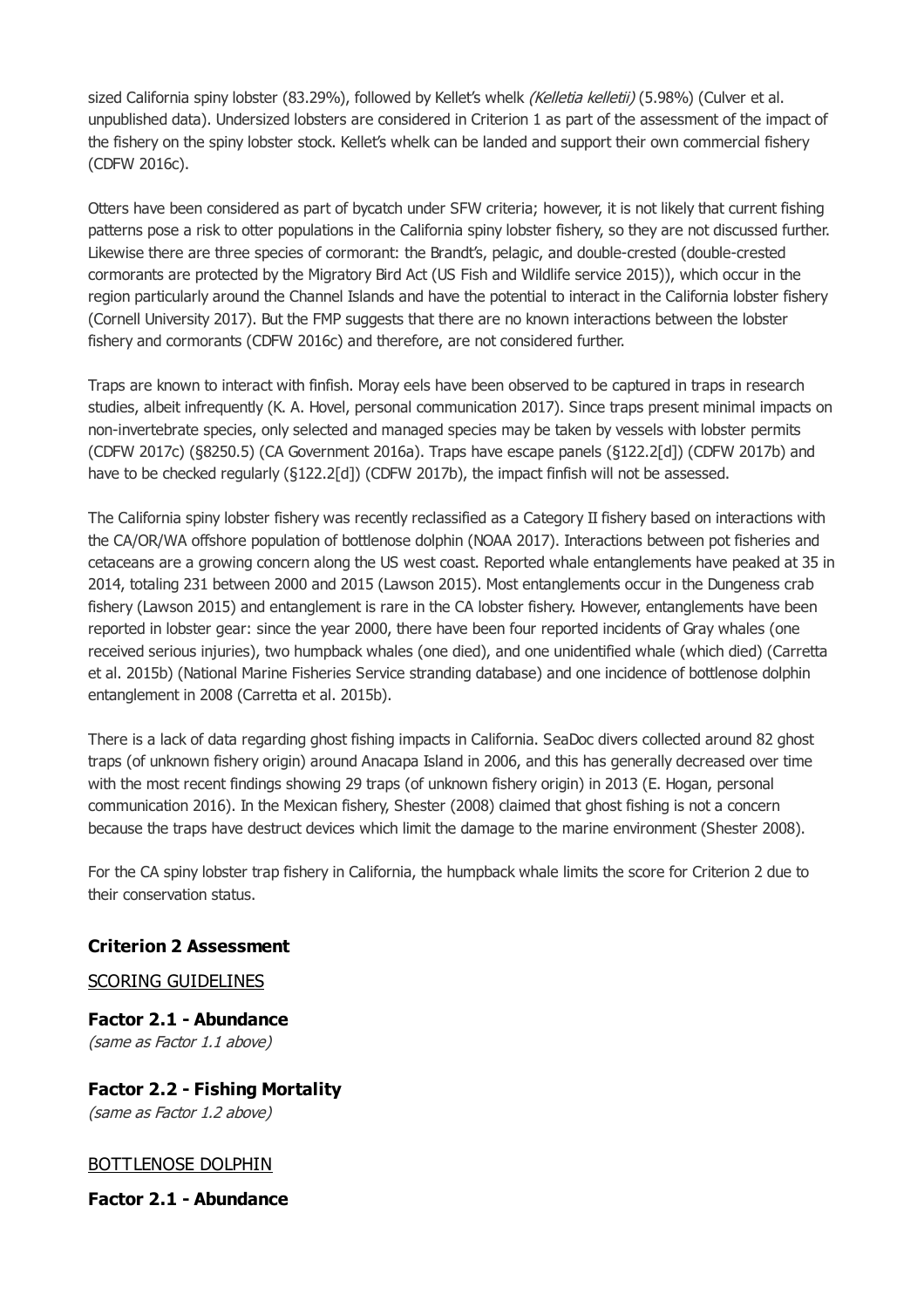#### **CALIFORNIA/EASTERNCENTRAL PACIFIC**

Pots | United States Of America

#### **High Concern**

The California/Oregon/Washington (CA/OR/WA) offshore bottlenose dolphin stock abundance was estimated using 2008 and 2014 summer/autumn vessel-based line-transect surveys from California, Oregon, and Washington waters at 1,924 animals (Barlow 2016). The status of the stock in California relative to OSP is unknown, and there are insufficient data to determine population trends. Bottlenose dolphins are not listed as "Threatened" or "Endangered" under the Endangered Species Act, nor as "depleted" under the MMPA (Carretta et al. 2017b).

Since population size is unknown relative to a sustainable level and marine mammals are considered highly vulnerable to fishing activities, Seafood Watch deems abundance as a "high" conservation concern.

#### **Factor 2.2 - Fishing Mortality**

#### **CALIFORNIA/EASTERNCENTRAL PACIFIC**

Pots | United States Of America

#### **Low Concern**

The potential biological removal (PBR) for CA/OR/WA offshore bottlenose dolphin stock is estimated as 11 offshore bottlenose dolphins per year (Carretta et al. 2017b). The estimated mean annual take of this stock per year in the CA spiny lobster trap/pot fishery is estimated at 0.2 dolphins per year (Carretta et al. 2016a) (Carretta et al. 2017a) (Jannot et al. 2011).

Therefore, the percentage of PBR taken by fishery is  $0.2/11 = 1.8\%$ . The cumulative fishing mortality is estimated as at least 1.6 per year, which is less than the PBR. Therefore, Seafood Watch deems fishing mortality as a "low" concern.

## **Factor 2.3 - Modifying Factor: Discards and Bait Use**

Goal: Fishery optimizes the utilization of marine and freshwater resources by minimizing post-harvest loss. For fisheries that use bait, bait is used efficiently.

Scoring Guidelines: The discard rate is the sum of all dead discards (i.e. non-retained catch) plus bait use divided by the total retained catch.

| RATIO OF BAIT + DISCARDS/LANDINGS FACTOR 2.3 SCORE |      |
|----------------------------------------------------|------|
| $<$ 100%                                           |      |
| $>=100$                                            | 0.75 |

#### **CALIFORNIA/EASTERNCENTRAL PACIFIC**

Pots | United States Of America

#### **≥ 100%**

Neither discard, discard mortality rates nor bait use is recorded in the fishery. However, it is assumed that discards are around 15% (Shester and Micheli 2011) and bait use is assumed to be over 100% of lobster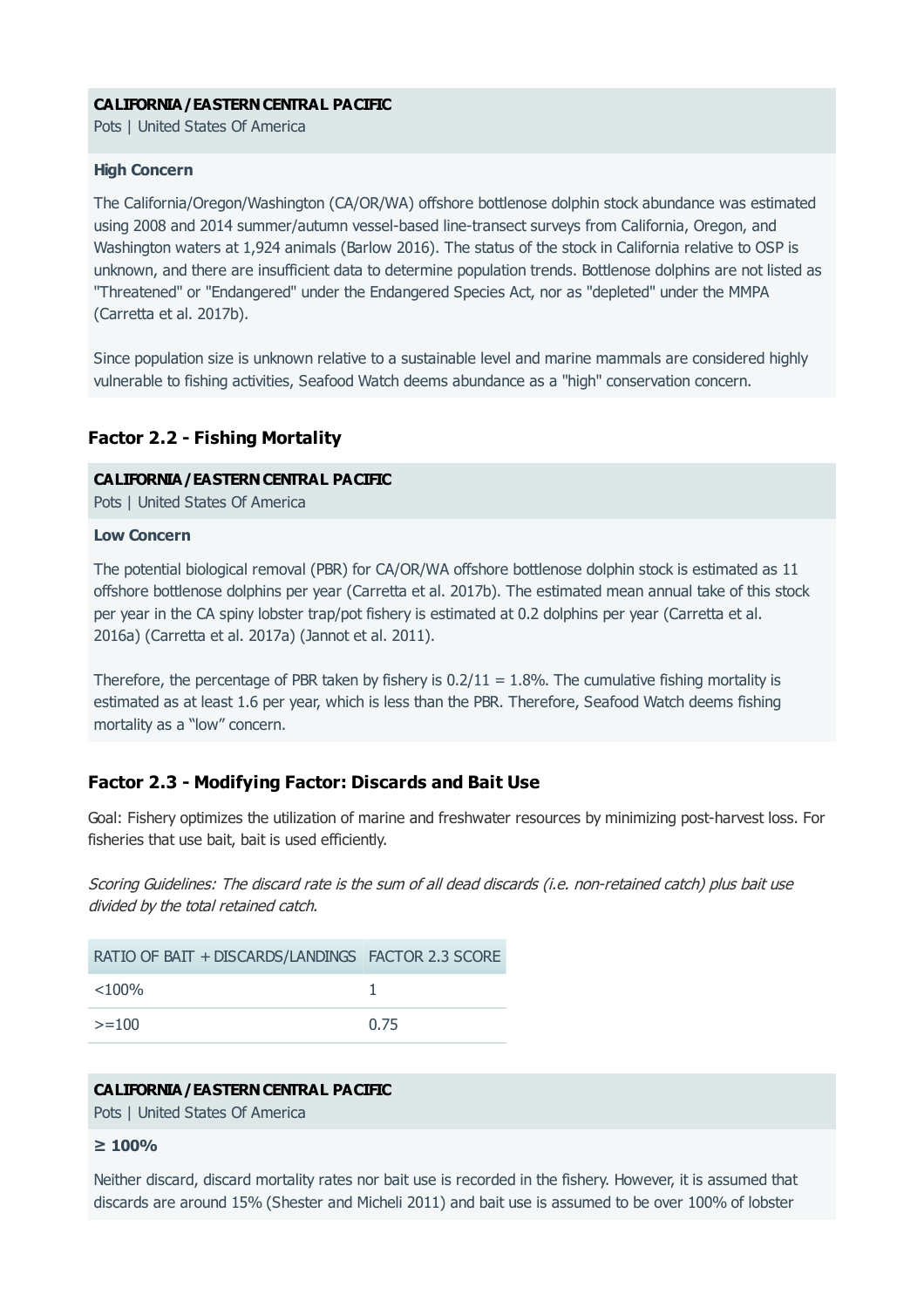landing weight. Therefore, the modifying factor receives a score of 0.75.

#### **Justification:**

#### **Discards**

There are no finalised discard rates available for the California spiny lobster fishery that account for handling mortality or post-release mortality. However, Nielson (2011) stated that retained lobster account for 23 to 30% of total lobster caught. Fishery-dependant data showed that around 70% of the catch is short (Nielson 2011).

In the California commercial lobster fishery, traps are serviced immediately, one at a time, so it is assumed that all handling of undersized lobsters and other bycatch is significantly less than one hour—most likely a very small fraction of an hour (T. Buck, personal communication 2018). Survival is likely to be high when lobsters are quickly returned to the water (CDFW 2016c). In similar spiny lobster fisheries with short handling times, survival rates were estimated at 88% (DiNardo and DeMartini 2002). If around 70% of the catch is short and 88% survive, dead discards represent around 8% of the total lobster catch. Shester and Micheli (2011) suggest that total bycatch rates for the Mexico spiny lobster trap fisheries are 15% (Shester and Micheli 2011).

#### **Bait**

The bait use in the California lobster fishery has not been quantified; however, bait use is generally quite large in trap fisheries. Studies from other lobster fisheries globally have shown that volumes of bait used regularly exceed the volume of the target species landed (Harnish and Willison 2009) (Waddington and Meeuwig 2009) (SCS 2011). For one season in the Punta Abreojos and Bahia Tortugas cooperatives in Mexico, bait use was equal to approximately 4,500 to 5,000 t (or 2.3 to 3.5 kg of bait per kg of landed lobster (SCS 2011)).

In the California spiny lobster fishery, many fishers have arrangements with local fish processors and use the scraps and carcasses provided post-processing. They have also been known to use a wide variety of fish, including mackerel, since it is readily available (K. Barsky, personal communication 2012). In the Mexican Baja spiny lobster fishery, incidental fish caught are often used as bait, including barred sand bass (Paralabrax nebulifer) and ocean whitefish (Caulolatilus princeps). Such practice is not permitted in California: only crabother than Dungeness crab (Metacarcinus magister), Kellet's whelk, and octopus—may be taken by vessels with lobster permits. All other species must be returned to the water (CDFW 2017c); (§8250.5) (CA Government 2016a).

With no accurate information available from the California lobster fishery, bait use is considered to be greater than 100% of the volume landed.

#### HUMPBACK WHALE

#### **Factor 2.1 - Abundance**

#### **CALIFORNIA/EASTERNCENTRAL PACIFIC**

Pots | United States Of America

#### **High Concern**

Humpback whales in the California/Oregon/Washington stock feed along the US West Coast, but are attributed to three Distinct Population Segments (DPS) (81 Federal Register 62259). The stock includes whales from the Central American DPS, which are ESA listed as "Endangered" (411 individuals), whales from the threatened Mexico DPS (3,264 individuals), and some from the non-listed Hawaii DPS (11,398 individuals). Those in the Hawaii DPS comprise a smaller proportion of the total stock and feed in waters of northern Washington and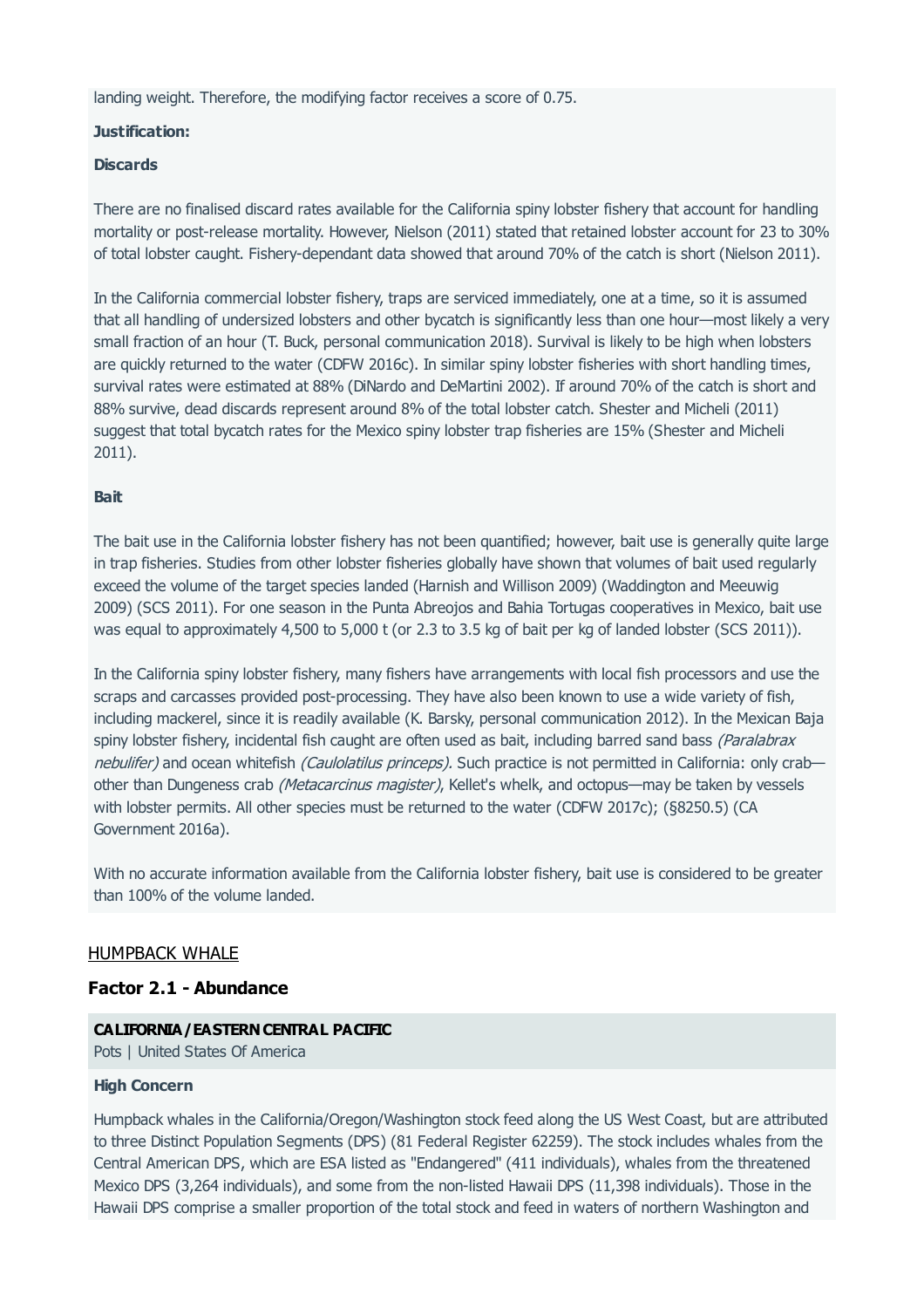southern British Columbia. The minimum population estimate for the California/Oregon/Washington stock is 2,784 with the population growing over the long term but with trends that have varied in recent years (Carretta et al. 2019). Population trends are uncertain as humpback whales from three DPS are currently being managed as one stock. As the stock includes endangered and threatened whales, abundance is considered a "high" concern.

# **Factor 2.2 - Fishing Mortality**

#### **CALIFORNIA/EASTERNCENTRAL PACIFIC**

Pots | United States Of America

#### **Low Concern**

The PBR allocation for US waters is 16.7 whales per year (Caretta et al. 2019). Between 2012 and 2016, there were 123 documented human interactions with humpback whales along the west coast of the US (Carretta et al. 2019). The minimum level of annual mortality and serious injury across all pot/trap fisheries has been calculated at 15.7 whales annually (Carretta et al 2019). However, it is unclear how much the CA spiny lobster contributes to the fishing mortality of humpback whales. The only interaction recorded between humpback whales and the spiny lobster fishery was between 2007 and 2011, which resulted in serious injuries (Carretta et al. 2015b). Unidentified pot and trap fisheries were responsible for 1.55 serious injuries or mortalities between 2012 and 2016, which is approximately 9% of the PBR allocation.

Since the percentage of PBR taken by CA lobster fishery is <10%, the total mean annual take from commercial fisheries is less than the PBR, and the spiny lobster is listed as a Category II fishery, Seafood Watch deems fishing mortality as a "low" concern for this fishery.

# **Factor 2.3 - Modifying Factor: Discards and Bait Use**

Goal: Fishery optimizes the utilization of marine and freshwater resources by minimizing post-harvest loss. For fisheries that use bait, bait is used efficiently.

Scoring Guidelines: The discard rate is the sum of all dead discards (i.e. non-retained catch) plus bait use divided by the total retained catch.

| RATIO OF BAIT + DISCARDS/LANDINGS FACTOR 2.3 SCORE |      |
|----------------------------------------------------|------|
| $<$ 100%                                           |      |
| $>=100$                                            | 0.75 |

## **CALIFORNIA/EASTERNCENTRAL PACIFIC**

Pots | United States Of America

#### **≥ 100%**

Neither discard, discard mortality rates nor bait use is recorded in the fishery. However, it is assumed that discards are around 15% (Shester and Micheli 2011) and bait use is assumed to be over 100% of lobster landing weight. Therefore, the modifying factor receives a score of 0.75.

#### **Justification:**

**Discards**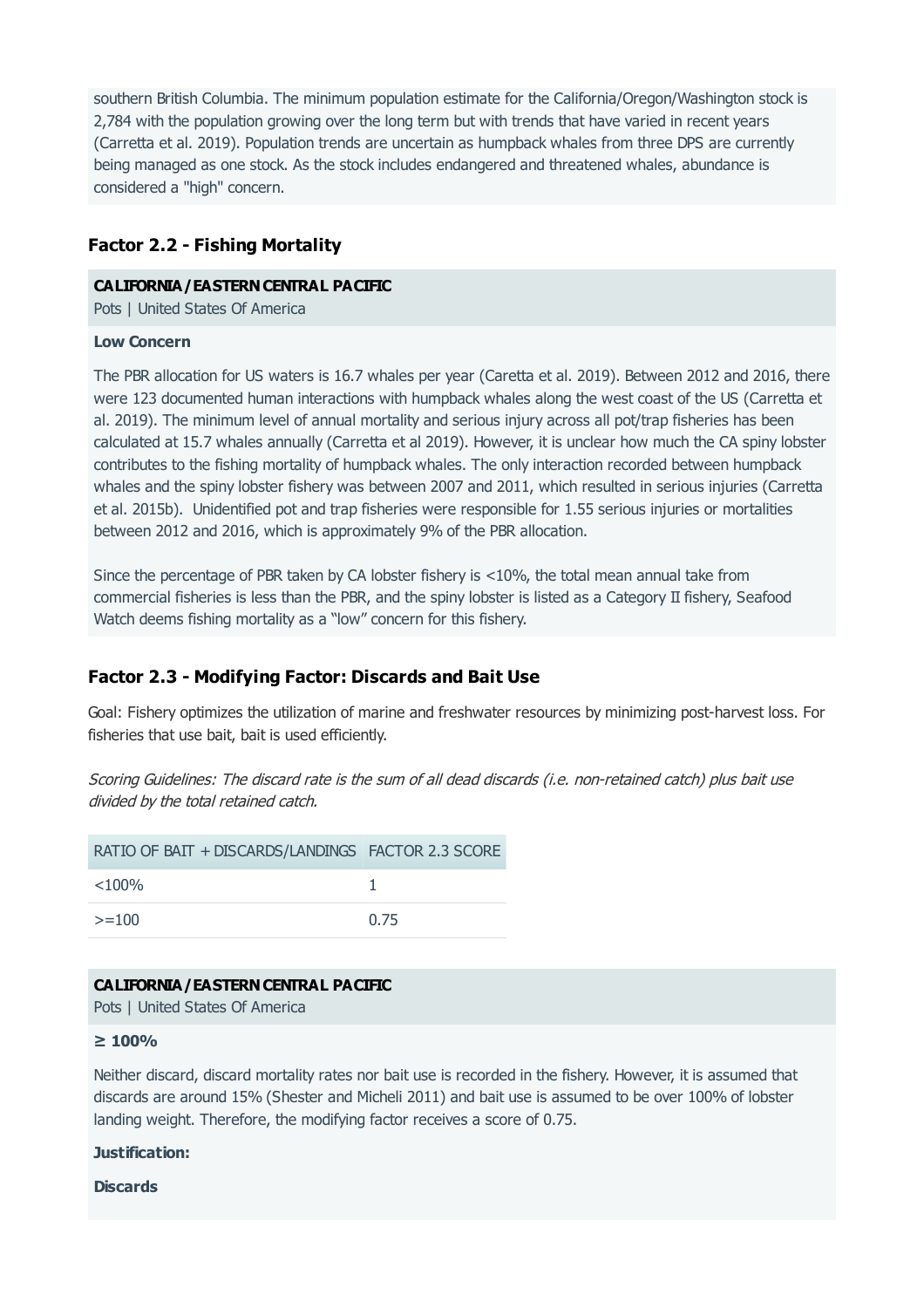There are no finalised discard rates available for the California spiny lobster fishery that account for handling mortality or post-release mortality. However, Nielson (2011) stated that retained lobster account for 23 to 30% of total lobster caught. Fishery-dependant data showed that around 70% of the catch is short (Nielson 2011).

In the California commercial lobster fishery, traps are serviced immediately, one at a time, so it is assumed that all handling of undersized lobsters and other bycatch is significantly less than one hour—most likely a very small fraction of an hour (T. Buck, personal communication 2018). Survival is likely to be high when lobsters are quickly returned to the water (CDFW 2016c). In similar spiny lobster fisheries with short handling times, survival rates were estimated at 88% (DiNardo and DeMartini 2002). If around 70% of the catch is short and 88% survive, dead discards represent around 8% of the total lobster catch. Shester and Micheli (2011) suggest that total bycatch rates for the Mexico spiny lobster trap fisheries are 15% (Shester and Micheli 2011).

#### **Bait**

The bait use in the California lobster fishery has not been quantified; however, bait use is generally quite large in trap fisheries. Studies from other lobster fisheries globally have shown that volumes of bait used regularly exceed the volume of the target species landed (Harnish and Willison 2009) (Waddington and Meeuwig 2009) (SCS 2011). For one season in the Punta Abreojos and Bahia Tortugas cooperatives in Mexico, bait use was equal to approximately 4,500 to 5,000 t (or 2.3 to 3.5 kg of bait per kg of landed lobster (SCS 2011)).

In the California spiny lobster fishery, many fishers have arrangements with local fish processors and use the scraps and carcasses provided post-processing. They have also been known to use a wide variety of fish, including mackerel, since it is readily available (K. Barsky, personal communication 2012). In the Mexican Baja spiny lobster fishery, incidental fish caught are often used as bait, including barred sand bass (Paralabrax nebulifer) and ocean whitefish (Caulolatilus princeps). Such practice is not permitted in California: only crab other than Dungeness crab *(Metacarcinus magister)*, Kellet's whelk, and octopus—may be taken by vessels with lobster permits. All other species must be returned to the water (CDFW 2017c); (§8250.5) (CA Government 2016a).

With no accurate information available from the California lobster fishery, bait use is considered to be greater than 100% of the volume landed.

# KELLET'S WHELK

#### **Factor 2.1 - Abundance**

#### **CALIFORNIA/EASTERNCENTRAL PACIFIC**

Pots | United States Of America

#### **High Concern**

The abundance of Kellet's whelk is unknown, relative to reference points, and there are no data-limited indicators to determine trends in abundance. In the absence of these data, a PSA has been used to assess the vulnerability of the species.

Since the PSA deems Kellet's whelk to be of "high" vulnerability, Seafood Watch deems abundance as a "high" concern.

#### **Justification:**

There are ongoing studies to determine the abundance of Kellet's whelk (C. White, personal communication 2018). Recent studies have collected data on size-frequency and recruitment of Kellet's whelk in areas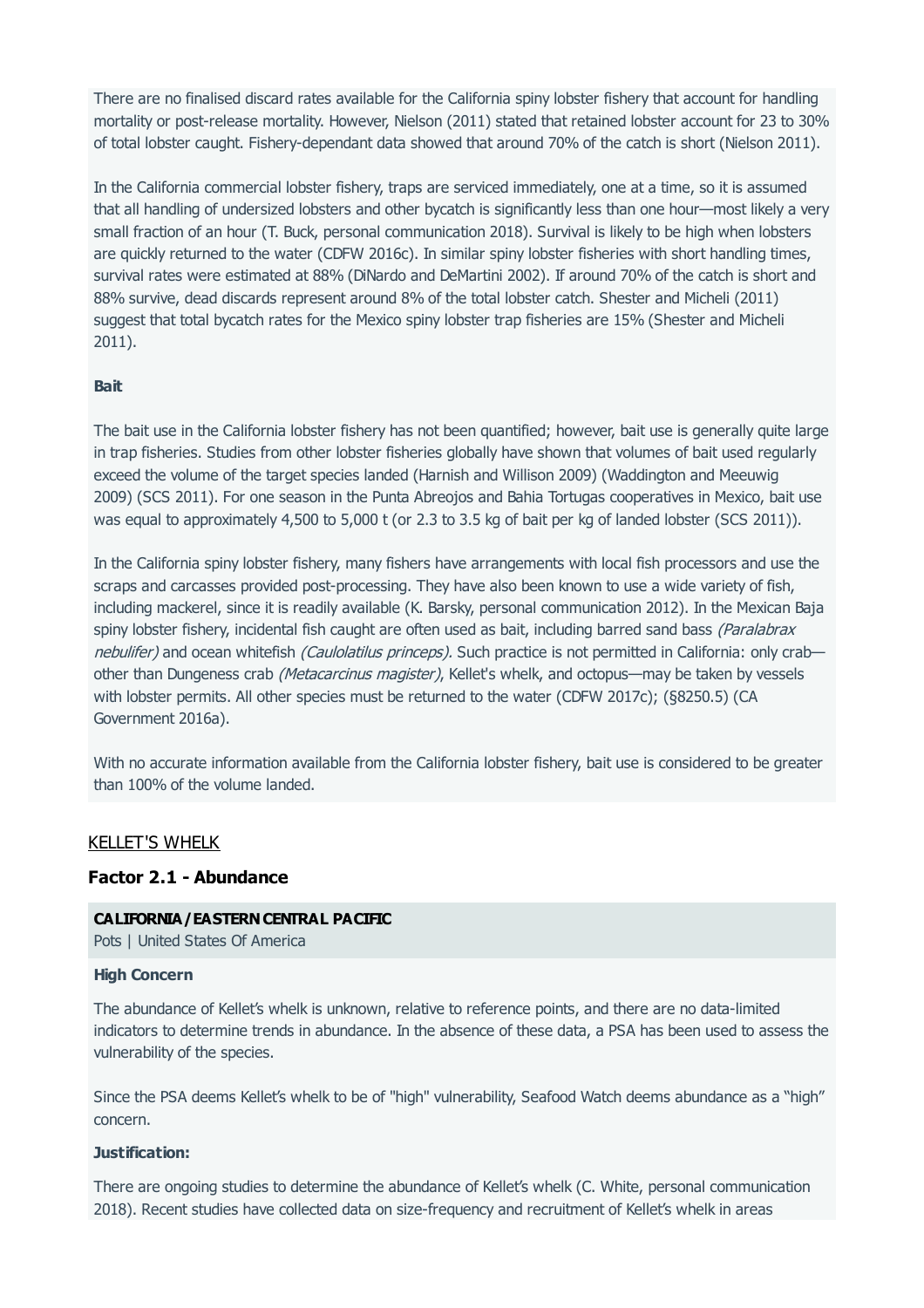surrounding the Channel Islands. Results suggest that El Niño drives their recruitment in the expanded range (on the California coast). This information has not been used to denote trends in the populations since the time-series is too short and the results have not been compared to previous years to determine whether populations are at healthy levels (Palmer et al 2017).

#### Productivity-Susceptibility Analysis

Kellet's whelk are deemed to have "medium" vulnerability, scored 3.066859:

**Productivity** 

| Productivity Attribute  |                    | Score | Source                                            |
|-------------------------|--------------------|-------|---------------------------------------------------|
| Average age at maturity | 8.05               | 2     | Inferred from<br>calculations (see<br>Appendix A) |
| Average max age         | >25                | 3     | Inferred from<br>calculations (see<br>Appendix A) |
| Fecundity               | 400 and 1200 eggs  | 2     | CDFG 2010                                         |
| Reproductive strategy   | Demersal egg layer | 2     | Romero et al. 2012                                |
| Trophic Level           | Unknown            |       |                                                   |
| Density Dependence      | Unknown            |       |                                                   |
| Total Score             |                    | 9     |                                                   |
| Average                 |                    | 2.25  |                                                   |

#### Susceptibility

| Susceptibility Attribute        |                                                                                                                                                                               | Score | Source                                        |
|---------------------------------|-------------------------------------------------------------------------------------------------------------------------------------------------------------------------------|-------|-----------------------------------------------|
| Areal overlap                   | Default scores as the<br>current information is<br>unavailable.                                                                                                               | 3     | N/A                                           |
| Vertical overlap                | High degree of<br>overlap as Kellet's<br>Whelk occur between<br>0-230 ft whilst lobster<br>traps fish in depths of<br>less than 100 ft                                        | з     | (SIMoN 2016)<br>(CDFW 2016c)                  |
| Selectivity of gear type        | Not targeted, bycatch<br>species. There is no<br>minimum landing size<br>(CDFG 2010)( but<br>there are escape<br>ports in the traps that<br>allow Kellet's whelk<br>to escape | 2     | (14 CCR § 127; FGC<br>\$8250)<br>(CDFW 2016c) |
| Post-capture mortality<br>(PCM) | Can be retained.                                                                                                                                                              | 3     | (14 CCR § 127; FGC<br>\$8250)                 |

Key relevant information: Productivity (P) Score = 2.25 Susceptibility (S) Score = [((3 x 3 x 2 x 3) - 1)/ 40] +1 = 2.325

Vulnerability (V) Score =  $VP^2 + S^2 = 3.235$ This equates to a high vulnerability score.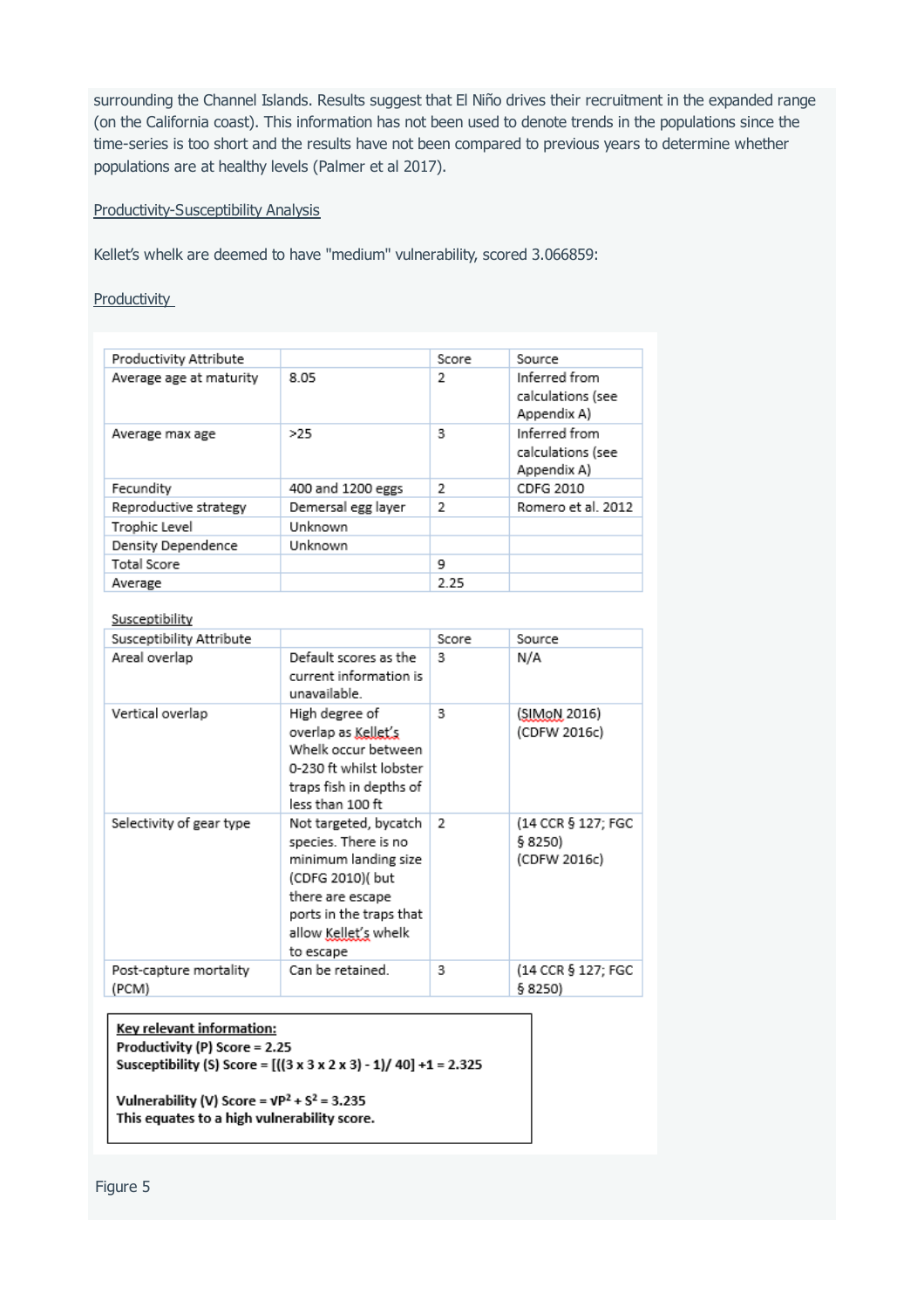The supplemental data collected in 2013 indicated that only one species other than lobster comprised more than 5% of bycatch: Kellet's whelk, at 5.98% (Culver et al. unpublished data (CDFW 2016c)). The species is not one of concern (IUCN 2016); however the increased landings of the species, coupled with its low fecundity, slow growth, and aggregative feeding behavior have raised concerns in the commercial fishery (Simon 2016). There is no recent stock assessment for the species: the most recent stock assessment was in 1995 and found that the stock status was stable (CDFG 2010). However, studies determining abundance and connectivity are ongoing (C. White, personal communication 2018). Kellet's whelk are normally found between central Baja California and Point Conception, California (CDFG 2010). Kellet's whelk abundance generally decreases towards its northerly range; it is up to 10 times greater among their historic southern populations as compared to their newer northern populations (CDFG 2010). The Kellet's whelk fishery has been considered an emerging fishery since 2011 (CDFG 2011b) (C. White, personal communication 2018). An emerging fishery is defined as one for which "the existing regulations are not sufficient to insure a stable, sustainable fishery" (CDFG 2011b).

# **Factor 2.2 - Fishing Mortality**

#### **CALIFORNIA/EASTERNCENTRAL PACIFIC**

Pots | United States Of America

#### **Low Concern**

Most of the harvested Kellet's whelks (89%) have been caught incidentally in crustacean traps since 1979 (CDFG 2010). Fishers can retain Kellet's whelk; however, landings are limited by total allowable catch (TAC) (§8250) (CA Government 2016a). Landings are required to be reported for California state waters. Landings were recorded around 42,000 lb in 2000, and had increased to 150,000 lb by 2010, had declined to around 60,000 lb by 2012 (when a commercial TAC was implemented), and have since fluctuated between 80,000 to 90,000 lb (CDFW 2016d).The TAC is 100,000 lb (CDFW 2017c).

Fishing mortality receives a default score of "low" concern in accordance with the Unknown Bycatch Matrix.

## **Factor 2.3 - Modifying Factor: Discards and Bait Use**

Goal: Fishery optimizes the utilization of marine and freshwater resources by minimizing post-harvest loss. For fisheries that use bait, bait is used efficiently.

Scoring Guidelines: The discard rate is the sum of all dead discards (i.e. non-retained catch) plus bait use divided by the total retained catch.

| RATIO OF BAIT + DISCARDS/LANDINGS FACTOR 2.3 SCORE |      |
|----------------------------------------------------|------|
| $< 100\%$                                          |      |
| $>=100$                                            | 0.75 |

#### **CALIFORNIA/EASTERNCENTRAL PACIFIC**

Pots | United States Of America

#### **≥ 100%**

Neither discard, discard mortality rates nor bait use is recorded in the fishery. However, it is assumed that discards are around 15% (Shester and Micheli 2011) and bait use is assumed to be over 100% of lobster landing weight. Therefore, the modifying factor receives a score of 0.75.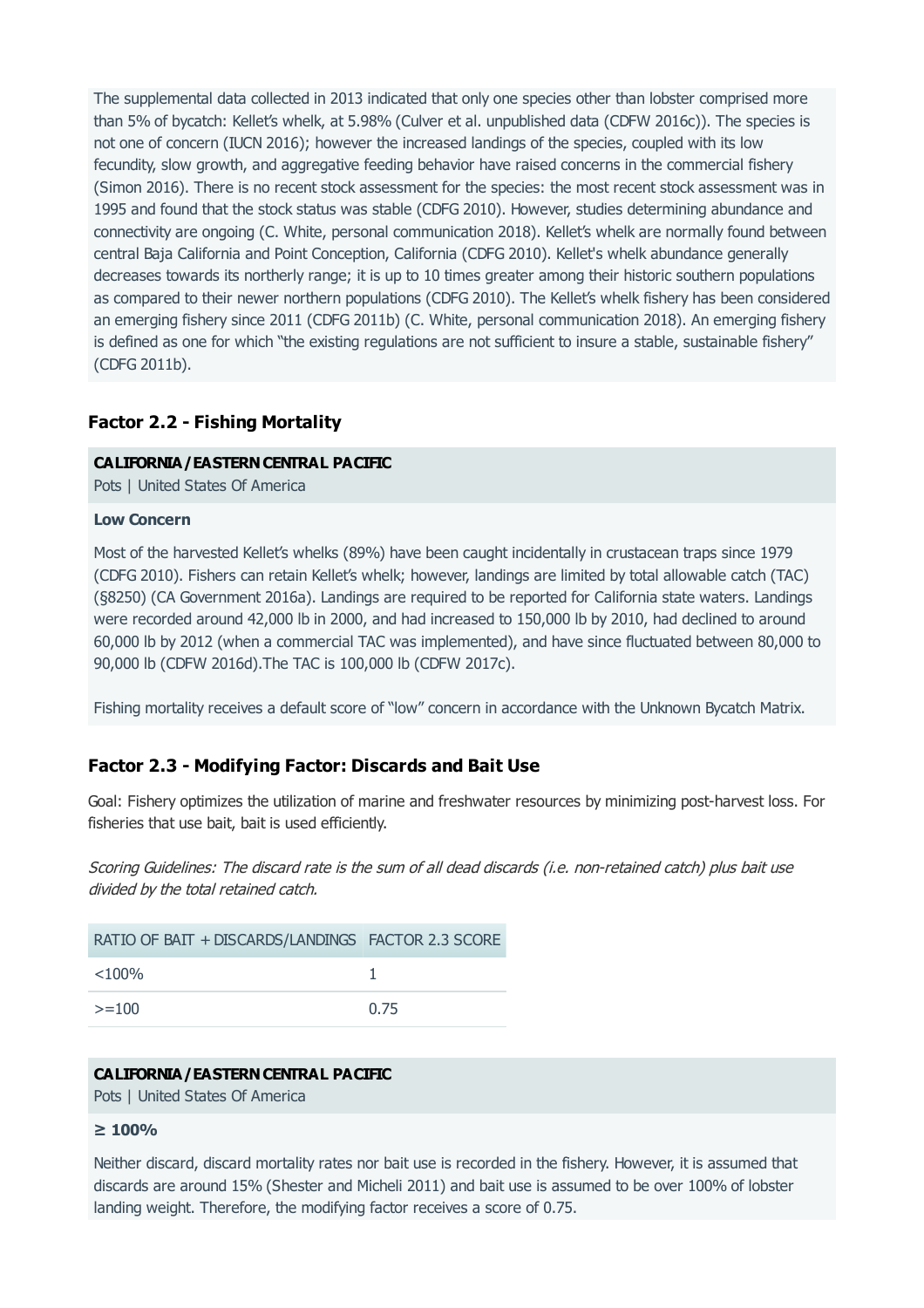#### **Justification:**

#### **Discards**

There are no finalised discard rates available for the California spiny lobster fishery that account for handling mortality or post-release mortality. However, Nielson (2011) stated that retained lobster account for 23 to 30% of total lobster caught. Fishery-dependant data showed that around 70% of the catch is short (Nielson 2011).

In the California commercial lobster fishery, traps are serviced immediately, one at a time, so it is assumed that all handling of undersized lobsters and other bycatch is significantly less than one hour—most likely a very small fraction of an hour (T. Buck, personal communication 2018). Survival is likely to be high when lobsters are quickly returned to the water (CDFW 2016c). In similar spiny lobster fisheries with short handling times, survival rates were estimated at 88% (DiNardo and DeMartini 2002). If around 70% of the catch is short and 88% survive, dead discards represent around 8% of the total lobster catch. Shester and Micheli (2011) suggest that total bycatch rates for the Mexico spiny lobster trap fisheries are 15% (Shester and Micheli 2011).

#### **Bait**

The bait use in the California lobster fishery has not been quantified; however, bait use is generally quite large in trap fisheries. Studies from other lobster fisheries globally have shown that volumes of bait used regularly exceed the volume of the target species landed (Harnish and Willison 2009) (Waddington and Meeuwig 2009) (SCS 2011). For one season in the Punta Abreojos and Bahia Tortugas cooperatives in Mexico, bait use was equal to approximately 4,500 to 5,000 t (or 2.3 to 3.5 kg of bait per kg of landed lobster (SCS 2011)).

In the California spiny lobster fishery, many fishers have arrangements with local fish processors and use the scraps and carcasses provided post-processing. They have also been known to use a wide variety of fish, including mackerel, since it is readily available (K. Barsky, personal communication 2012). In the Mexican Baja spiny lobster fishery, incidental fish caught are often used as bait, including barred sand bass (Paralabrax nebulifer) and ocean whitefish (Caulolatilus princeps). Such practice is not permitted in California: only crabother than Dungeness crab (Metacarcinus magister), Kellet's whelk, and octopus—may be taken by vessels with lobster permits. All other species must be returned to the water (CDFW 2017c); (§8250.5) (CA Government 2016a).

With no accurate information available from the California lobster fishery, bait use is considered to be greater than 100% of the volume landed.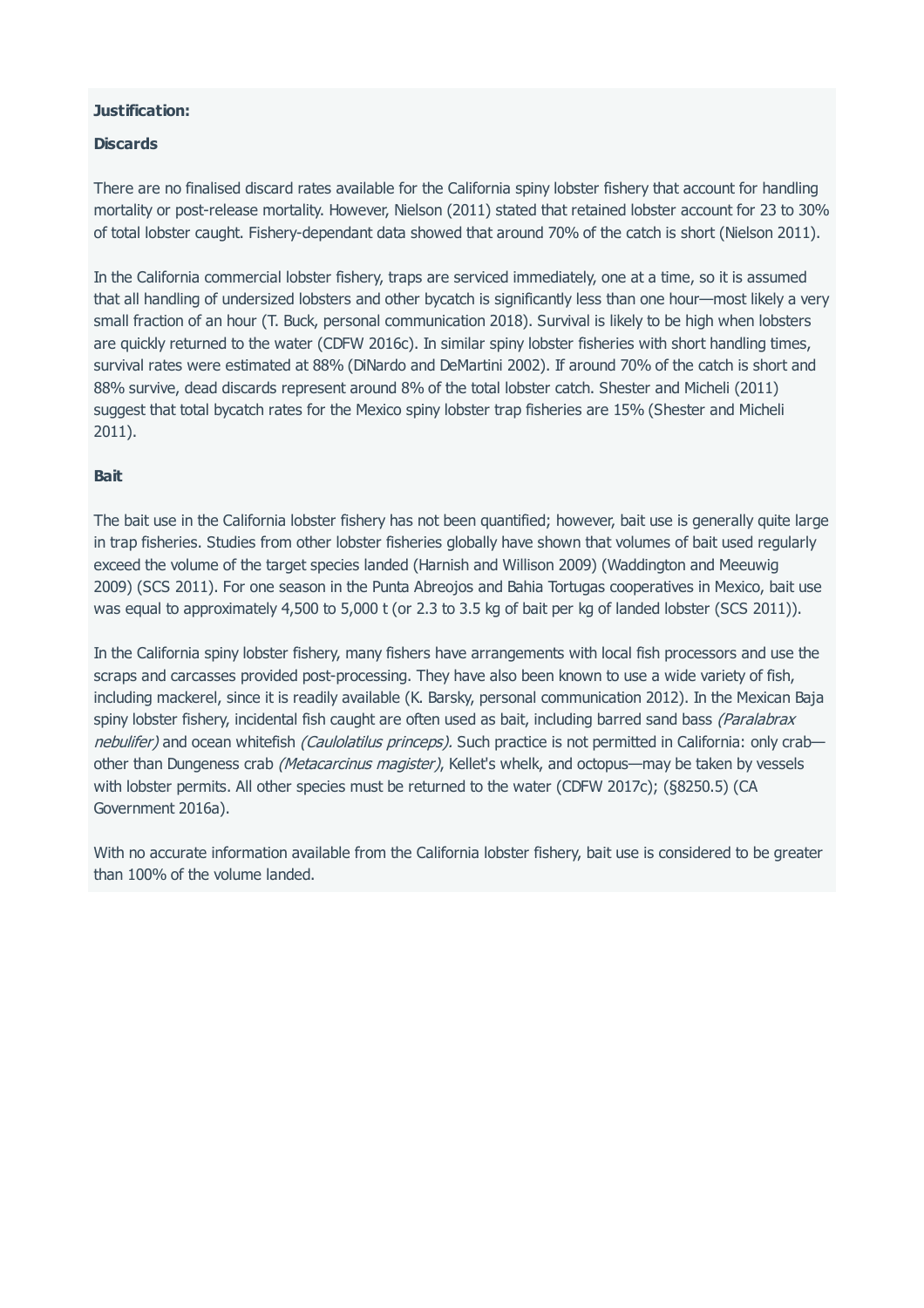# <span id="page-26-0"></span>**Criterion 3: Management Effectiveness**

Five factors are evaluated in Criterion 3: Management Strategy and Implementation, Bycatch Strategy, Scientific Research/Monitoring, Enforcement of Regulations, and Inclusion of Stakeholders. Each is scored as either 'highly effective', 'moderately effective', 'ineffective,' or 'critical'. The final Criterion 3 score is determined as follows:

- 5 (Very Low Concern) Meets the standards of 'highly effective' for all five factors considered.
- 4 (Low Concern) Meets the standards of 'highly effective' for 'management strategy and implementation' and at least 'moderately effective' for all other factors.
- 3 (Moderate Concern) Meets the standards for at least 'moderately effective' for all five factors.
- 2 (High Concern) At a minimum, meets standards for 'moderately effective' for Management Strategy and Implementation and Bycatch Strategy, but at least one other factor is rated 'ineffective.'
- 1 (Very High Concern) Management Strategy and Implementation and/or Bycatch Management are 'ineffective.'
- 0 (Critical) Management Strategy and Implementation is 'critical'.

The Criterion 3 rating is determined as follows:

- Score >3.2=Green or Low Concern
- Score >2.2 and ≤3.2=Yellow or Moderate Concern
- $Score ≤2.2 = Red or High Concern$

Rating is Critical if Management Strategy and Implementation is Critical.

## GUIDING PRINCIPLE

• The fishery is managed to sustain the long-term productivity of all impacted species.

# **Criterion 3 Summary**

| <b>Fishery</b>                                                                        | <b>Management Bycatch</b><br><b>Strategy</b> | <b>Strategy</b> | <b>Research</b><br>and               | <b>Monitoring Enforcement Inclusion</b> | <b>Stakeholder</b>         | <b>Score</b>      |
|---------------------------------------------------------------------------------------|----------------------------------------------|-----------------|--------------------------------------|-----------------------------------------|----------------------------|-------------------|
| Fishery 1: California/Eastern<br>Central Pacific   Pots  <br>United States of America | Moderately<br><b>Effective</b>               | Effective       | Moderately   Moderately<br>Effective | <b>Highly</b><br><b>Effective</b>       | <b>Highly</b><br>Effective | Yellow<br>(3.000) |

Management of the California spiny lobster fishery has been "moderately effective" at maintaining a relatively stable population over time. Lobster populations are protected commercially, through biological regulations (size limits, specific seasons to protect breeding females), effort based regulations (permit limits), and trap design (§8250–8259) {CA Government 2016a}; (§9000–9024) {CA Government 2016b}. The numerous area closures associated with marine reserves may also be providing additional measures of protection for this fishery.

# **Criterion 3 Assessment**

# **Factor 3.1 - Management Strategy and Implementation**

Considerations: What type of management measures are in place? Are there appropriate management goals, and is there evidence that management goals are being met? Do manages follow scientific advice? To achieve <sup>a</sup>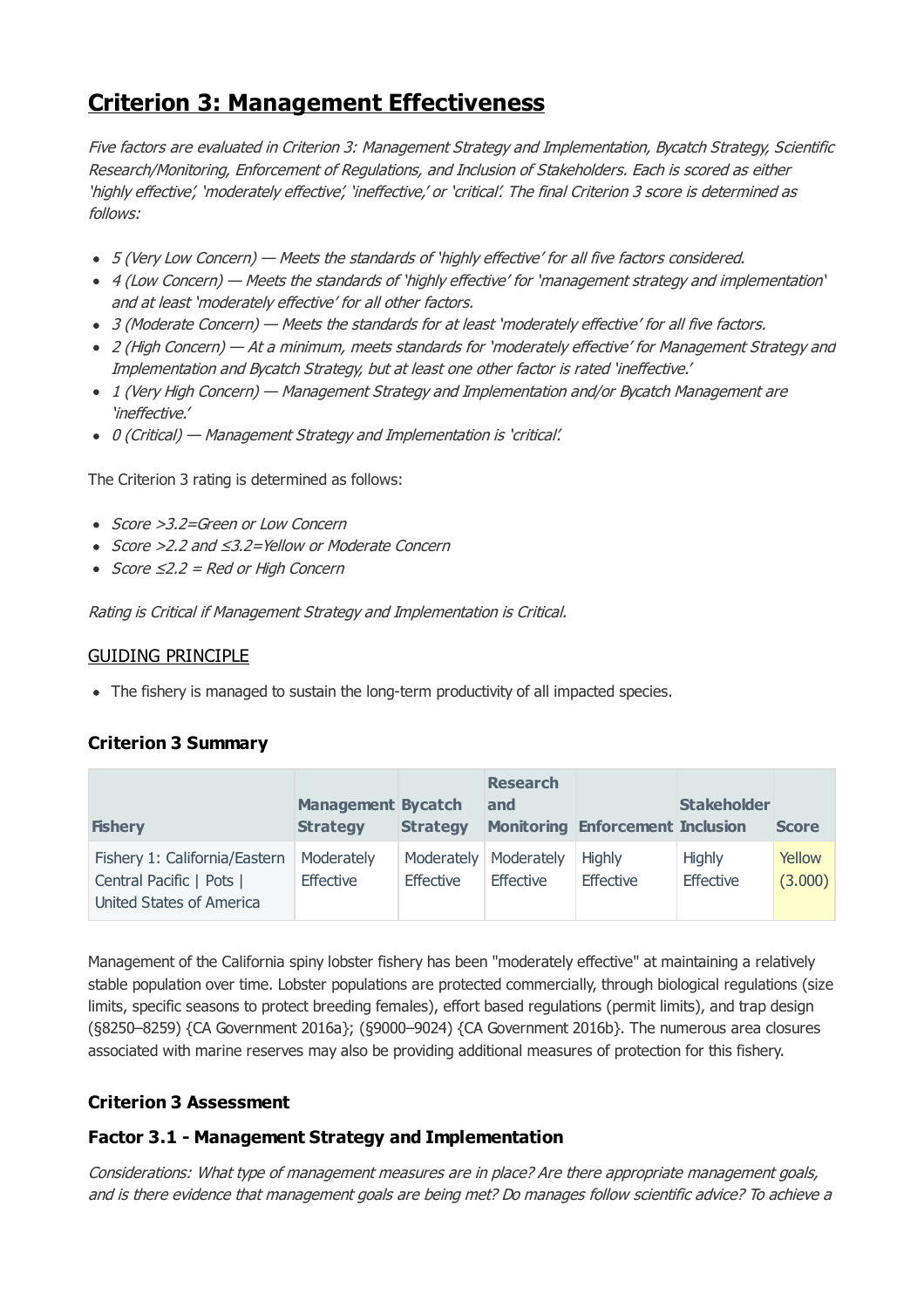highly effective rating, there must be appropriately defined management goals, precautionary policies that are based on scientific advice, and evidence that the measures in place have been successful at maintaining/rebuilding species.

#### **CALIFORNIA/EASTERNCENTRAL PACIFIC**

Pots | United States Of America

#### **Moderately Effective**

The fishery is managed as a single-stock fishery and has some effective management in place to protect brood stocks and juveniles. There is a permit limit, and trap limits have been implemented in the 2017/2018 season (CDFW 2017c). There are no catch limits, such as TACS, in place. The recent (2016) FMP has advised that once reference point thresholds are breached, a TAC is one of the eight control rule toolbox options that can be implemented. The current abundance indices include CPUE and catch data; although there are a lot of data available, they are not an accurate indicator of abundance, creating uncertainty. Therefore, manipulated CPUE indices have been adopted to ensure that models are more sensitive to changes in abundance (CDFW 2016c). The HCR considers the precautionary approach. For example, increased management is executed when the stock breaches pre-selected reference points (CDFW 2016c). Some uncertainty is recognized (for example, environmental variability caused by El Niño and PDO). However, it is unclear how management accounts for uncertainty from poaching or uncertainty in unreturned report cards (CDFW 2016c).

Since a suite of new measures has been implemented in the fishery, but their effectiveness is not yet known, management strategy and implementation gains a "moderately effective" score.

#### **Justification:**

The goal of the FMP is to "formalize a management strategy that can respond effectively to changes in the California lobster fisheries pursuant to the tenets of the MLMA" and the primary goal is sustainability, defined by:

"Continuous replacement of resources, taking into account fluctuations in abundance and environmental variability.

"Securing the fullest possible range of present and long-term economic, social, and ecological benefits, maintaining biological diversity, and, in the case of fishery management based on maximum sustainable yield, taking in a fishery that does not exceed optimum yield" (§99.5) (CA Government 2016c).

To date, most changes in the management and regulation of the fishery have occurred as a reaction to declines in the landings (see section 1.2). Landings have generally fluctuated at  $\sim$ 350 MT (700,000 lb) since the turn of the century, but have increased since 2010: 2014 to 2015 landings were the third highest in the time-series, associated with high ex-vessel prices (Figure 2). Similarly, commercial fishing effort—based on the number of trap pulls—has been increasing in recent years (CDFW 2016c), which has been associated with high market prices (Yaeger et al. 2017).

Currently, the CDFW regulates the fishery through a minimum size limit of 82.55 mm (3.25 in) carapace length, a regulated fishing season (from the first Wednesday in October through the first Wednesday on or after 15 March (§8251) (California Government 2016a) to protect egg carrying (or berried) females and molting individuals, gear restrictions (destruct devices and escape ports), trap limits, and a limited entry system through lobster operator permits (LOP). Each trap must be tagged and 300 trap tags can be allocated for each LOP. Commercial fishers may hold up to two LOPs (CDFW 2017c). There are no total catch limits for the fishery. Lobster traps are required to have a minimum of one escape port, measuring 6.05 x 29.21 cm (2.38 x 11.5 in), to minimize the capture of undersize lobsters (CDFG 2003). Traps are required to have a destruct device to ensure lost and/or abandoned traps do not continue to fish indiscriminately (CDFG 2003).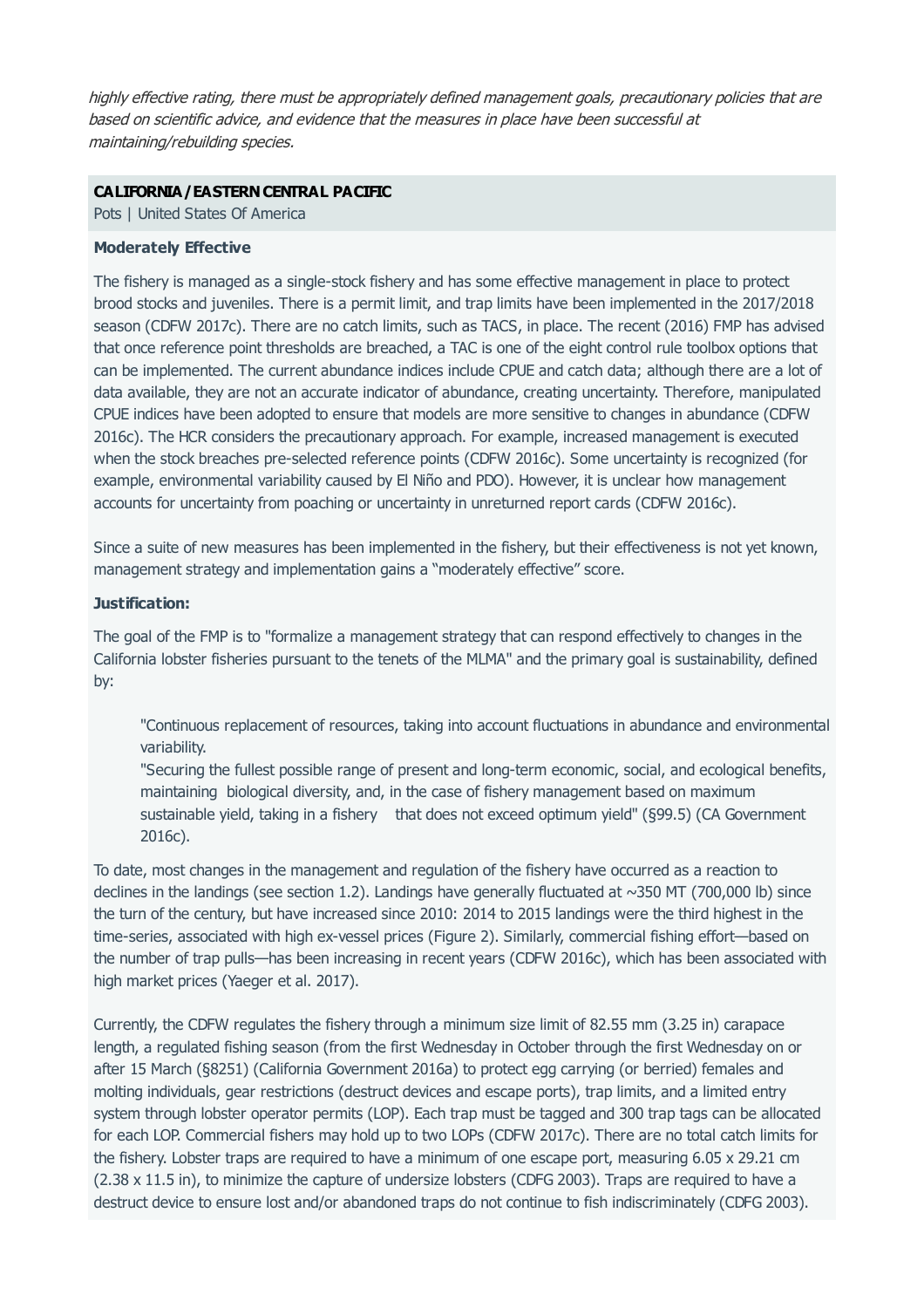Significant improvements have been implemented in fishery management through the introduction of the 2016 FMP, particularly through the implementation of a Harvest Control Rule (HCR). The main changes are the introduction of reference points using population indicators (CPUE and catch-based reference points). These reference points are implemented to be more robust and sensitive to reveal population declines more quickly, allowing for reactive management (California Ocean Science Trust, 2015b). Therefore, the new HCRs use averaged CPUE values and a CPUE threshold, allowing the abundance index to become more sensitive to changes in abundance. The FMP has advised that in the case where reference point thresholds are breached, a control rule toolbox (consisting of the following measures), should be instigated (CDFW 2016c):

Change in commercial trap limit Change in recreational bag limit TAC District closures Change in season length Change minimum size limit Impose a maximum size limit Sex selective fishery (male-only fishery or female-specific size restriction).

The FMP has collated scientific evidence to guide management of the lobster fishery and has a history of modifying the regulations in response to declines in landings and improving the management system. There is a need to continue this adaptive management and implement new recommendations.

An external peer-review was conducted to improve the robustness of the FMP, its data requirements, and further management. The review resulted in improvements to the FMP including the methods of calculating SPR, changes to catch and CPUE reference points, expansion of discussion and selection on the model used in the FMP, and information regarding regional differences of the stock. Suggestions that were not fully addressed included:

A suitable precautionary approach to models (CDFW 2016c) Adapting models to include MPA effects only when MPAs reach full maturity so that SPR modelling is more accurate (CDFW 2016c); discussion of the uncertainty around recreational catch rates to calculate cumulative fishing mortality appropriately (CDFW 2016c) Set TACs (this could be done using historical high catch rates opposed to biomass levels, which are not available in the current stock assessments). However, this must be done with careful consideration and effort, keeping in mind markets and environmental conditions (CDFW 2016c) Implement area-based management utilizing area-based essential fisheries information, e.g., SAM and interactions with other regional stocks, e.g. (Yaeger et al. 2017).

The California spiny lobster population is also harvested by the large recreational fishery (representing 26% of the total catch in the 2014 to 2015 season). This value may be even higher, since there is a lack of data regarding poaching and unreported report cards (only 54% of report cards were returned during the 2014 to 2015 season) (CDFW 2015). The recreational fishery is managed using gear restrictions, bag limits, and seasonal closures; however, the 2011 stock assessment suggested that recreational catches may be pushing overall mortality over F<sub>MSY</sub> (Nielson 2011).

#### **Retained species**

The CDFW requires all incidentally caught species to be released with a few exceptions: crab, (other than Dungeness crab), Kellet's whelk, and octopus (§8250.5) (CA Government 2016a), provided they are landed under valid permits (CDFW 2017b).

Kellet's whelk represent nearly 6% of the bycatch in the spiny lobster fishery (Culver et al. unpublished data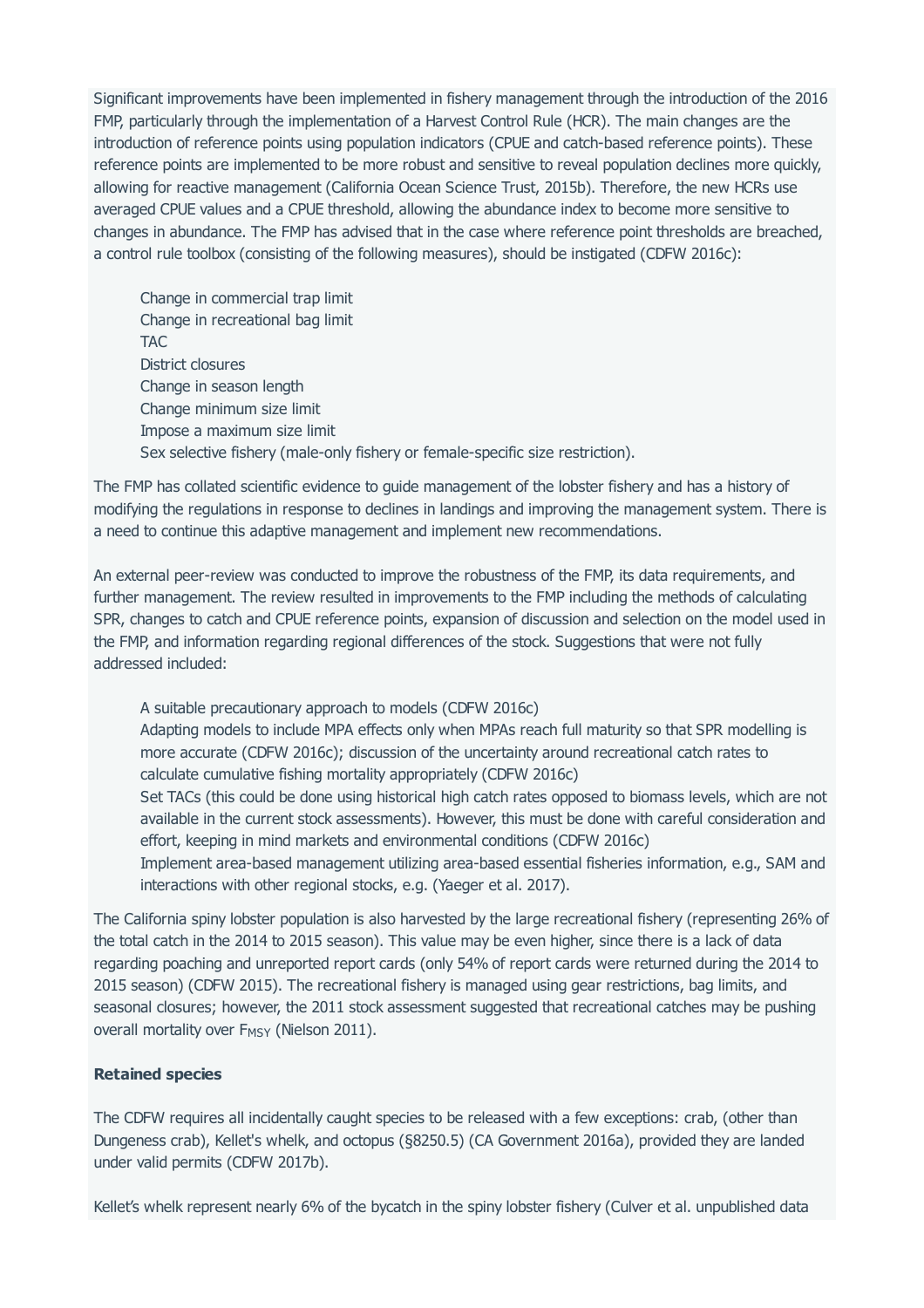(CDFW 2016c)). It is managed through a commercial TAC (100,000 lb) and a commercial fishing season (1 July through the first Wednesday after 15 March) (14 CCR §127; FGC §8250) (CDFW 2017c). Kellet's whelk is not a species of concern and reported landings in California waters have remained below the TAC since its introduction (CDFW 2016d), but catch rates have been raised as an issue in the fishery (Simon 2016). The lack of studies about the species has prompted concern, and the Kellet's whelk fishery has been characterized as an "emerging fishery" since 2011 (CDFG 2011b) (C. White, personal communication 2018); this is due to increased concern in the fishery about issues such as increased landings, or effort, or that "the existing regulations are not sufficient to ensure a stable, sustainable fishery" (CDFG 2011b).

# **Factor 3.2 - Bycatch Strategy**

Considerations: What type of management strategy/measures are in place to reduce the impacts of the fishery on bycatch species and when applicable, to minimize ghost fishing? How successful are these management measures? To achieve <sup>a</sup> Highly Effective rating, the fishery must have no or low bycatch, or if there are bycatch or ghost fishing concerns, there must be effective measures in place to minimize impacts.

#### **CALIFORNIA/EASTERNCENTRAL PACIFIC**

Pots | United States Of America

#### **Moderately Effective**

There are management measures to reduce the catch of bycatch species in traps, including requiring escape ports and destruct devices in traps, and prohibiting landings of incidental species caught apart from a few exceptions (CDFW 2016c) (discussed in Criteria 3.1.). Any person who is taking finfish, mollusks or crustaceans commercially must have a valid trap permit (§9001) (CA Government, 2016b).

Due to the increased recordings of marine mammal mortality in trap and pot fisheries on the west coast of the United States over recent years (National Marine Fisheries Service stranding database) (CDFW 2016c), the CA spiny lobster fishery has been amended from a Category III to Category II fishery (NOAA 2017) for bottlenose dolphin (CA/OR/WA offshore stock), gray whale (eastern North Pacific stock) and humpback whale (CA/OR/WA stock) (NOAA 2017). Neither the bottlenose dolphin nor the gray whale stock are listed as "depleted" or "strategic" stock under the Marine Mammal Protection Act (Carretta et al. 2017b). Therefore, these are not species of concern. However, the humpback whale has been considered a species of concern due to its designation as a "strategic" stock under the MMPA, and its "Endangered" and "Depleted" status (Carretta et al. 2017b). Seafood Watch requires that best management practices be implemented to minimize mortality of "stocks of concern" and are believed to be effective in order to be moderately effective. There is currently no observer coverage and no applicable take reduction plan to fully investigate the true mortality caused by the California spiny lobster fishery or a plan to mitigate the risk of interaction (NOAA 2017). There is no applicable take reduction plan in the fishery (NOAA 2017). However, fishery managers have had a very short time to adjust to the new categorization of the CA spiny lobster fishery and fully investigate and mitigate the impacts on the marine mammals. Recorded interactions in the spiny lobster fishery are low compared to the PBR and other fishing mortality sources such as the Dungeness crab fishery. Measures have recently been adopted in the fishery that will likely further reduce the risk of interaction such as trap limits (CDFW 2017c).

To reduce the risk of ghost fishing, traps are required to have destruct devices with mandatory escape ports. Many species have been observed entering and leaving traps freely due to the mandatory escape ports (§122.2 [d]) (CDFW 2017b); however, destruct devices can take a substantial time to destruct (Kushner, personal communication 2012). New measures to further reduce the risk to bycatch include requirements for checking traps every seven days (weather permitting) (§122.2[d]) (CDFW 2017b) and tagging traps (CDFW 2017b).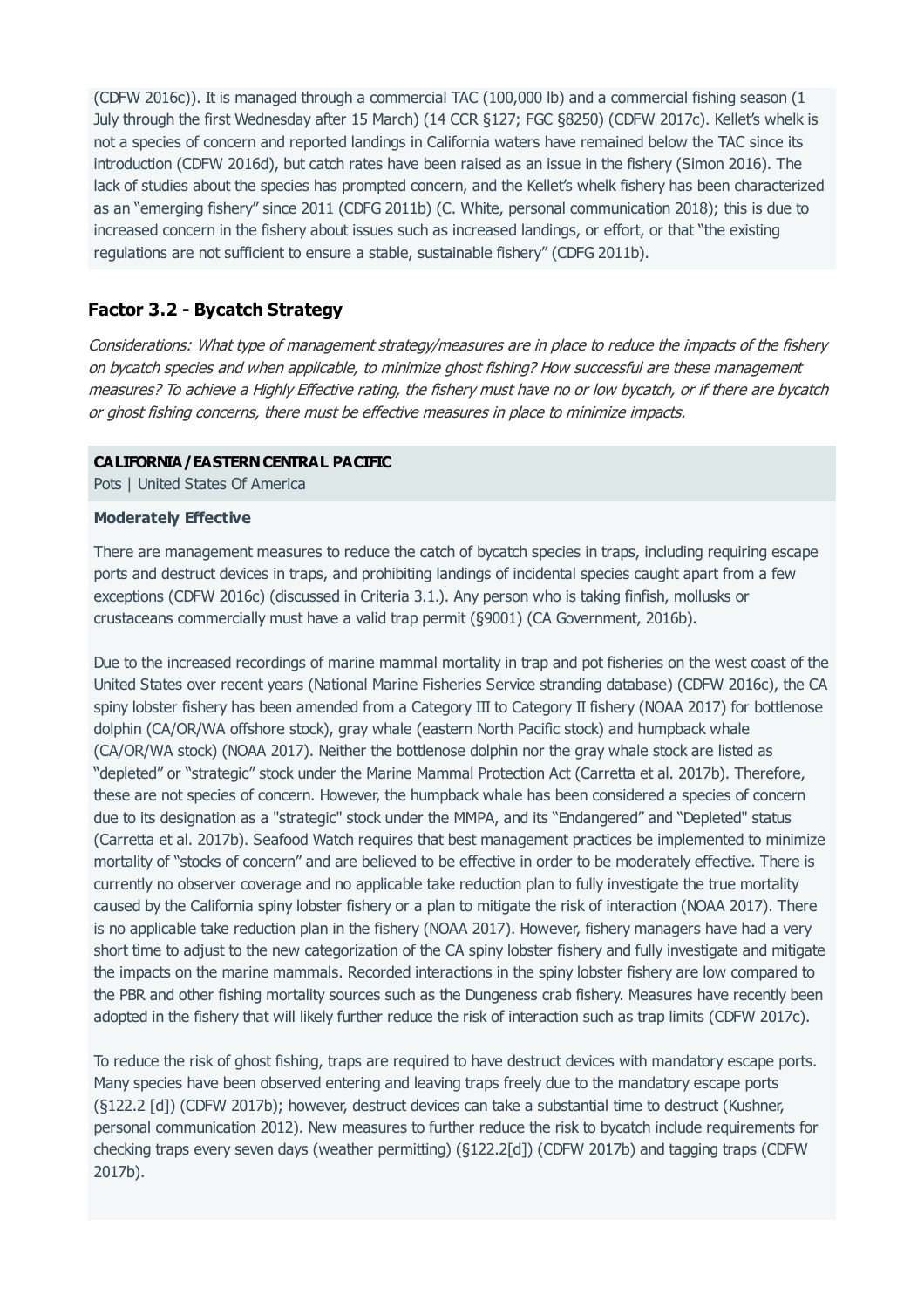Little research has been conducted regarding the impacts of the fishery on other species, but the history of the CDFW to respond to the information that is available indicates they would react to scientific advice.

Lobster pots generally incur a relatively low level of bycatch and there are management measures to further reduce their risk; however, there has been recent concern for the potential interactions of the fishery with marine mammals, and the effectiveness of ghost fishing management is unknown. Therefore, Seafood Watch deems the bycatch strategy as "moderately effective."

#### **Justification:**

Lobster traps are typically deployed in depths of less than 100 ft; therefore, the likelihood of entangling marine mammals is low compared to other fisheries, such as the Dungeness crab fishery, which takes place offshore where large marine mammals typically reside (CDFW 2016c). However, as the season progresses towards winter, lobster fisheries move offshore to avoid stormy conditions (NOAA 2017) and deploy pots as deep as  $\sim$ 300 ft (93 m) (CDFW 2016c).

Very little data are available regarding ghost fishing and its impacts in the California spiny lobster fishery, although SeaDoc data show that ghost traps (of unknown fishery origin) are present in the Anacapa Island area (E. Hogan, personal communication 2016). The fishery from which these traps originate is unknown. However, since these traps may originate in the lobster fishery, management and monitoring must be applied to reduce the risk of ghost fishing from the lobster fishery. The FMP mandates the following measures, which likely reduce the risk of ghost fishing (all information below is found in (CDFW 2017b)):

California lobster fishers are now required to not leave traps unattended for more than seven days (weather permitting) to prevent damage to marine environments, and the California Government states that "no trap shall be abandoned in the waters of this state" (§9004) (CA Government 2016b). Every trap is required to have a trap tag  $(§ 122.1[c])$ .

A trap limit of 300 traps for each permit (a commercial fishermen is permitted to have up to two permits, one of which may be transferable).

In the case of "catastrophic trap tag loss" (where 75 or more trap tags are lost during the season) (§ 122.1[c][2]) the respective permit needs to be submitted and is subject to further requirements. To enable improved data on ghost fishing, CDFW deems any trap left in the fishery 14 days after the end of the commercial lobster fishing season as ghost gear (§ 122.2[e]).

At the end of each season permit holders are required to report all trap loss (§705[c][7]).

CDFW permit SCUBA gear to locate and secure lost traps (§ 122[h]).

Any lobster fishing permit holder is allowed to retrieve up to 6 lobster traps per fishing trip of another lobster operator permit holder if they were lost, damaged, abandoned, or otherwise derelict per fishing trip (§ 122.2[h][1][A]) (CDFW 2017b).

## **Factor 3.3 - Scientific Research and Monitoring**

Considerations: How much and what types of data are collected to evaluate the fishery's impact on the species? Is there adequate monitoring of bycatch? To achieve <sup>a</sup> Highly Effective rating, regular, robust population assessments must be conducted for target or retained species, and an adequate bycatch data collection program must be in place to ensure bycatch management goals are met.

#### **CALIFORNIA/EASTERNCENTRAL PACIFIC**

Pots | United States Of America

#### **Moderately Effective**

Research about the stock has been fairly limited, but recent studies have been conducted to collect essential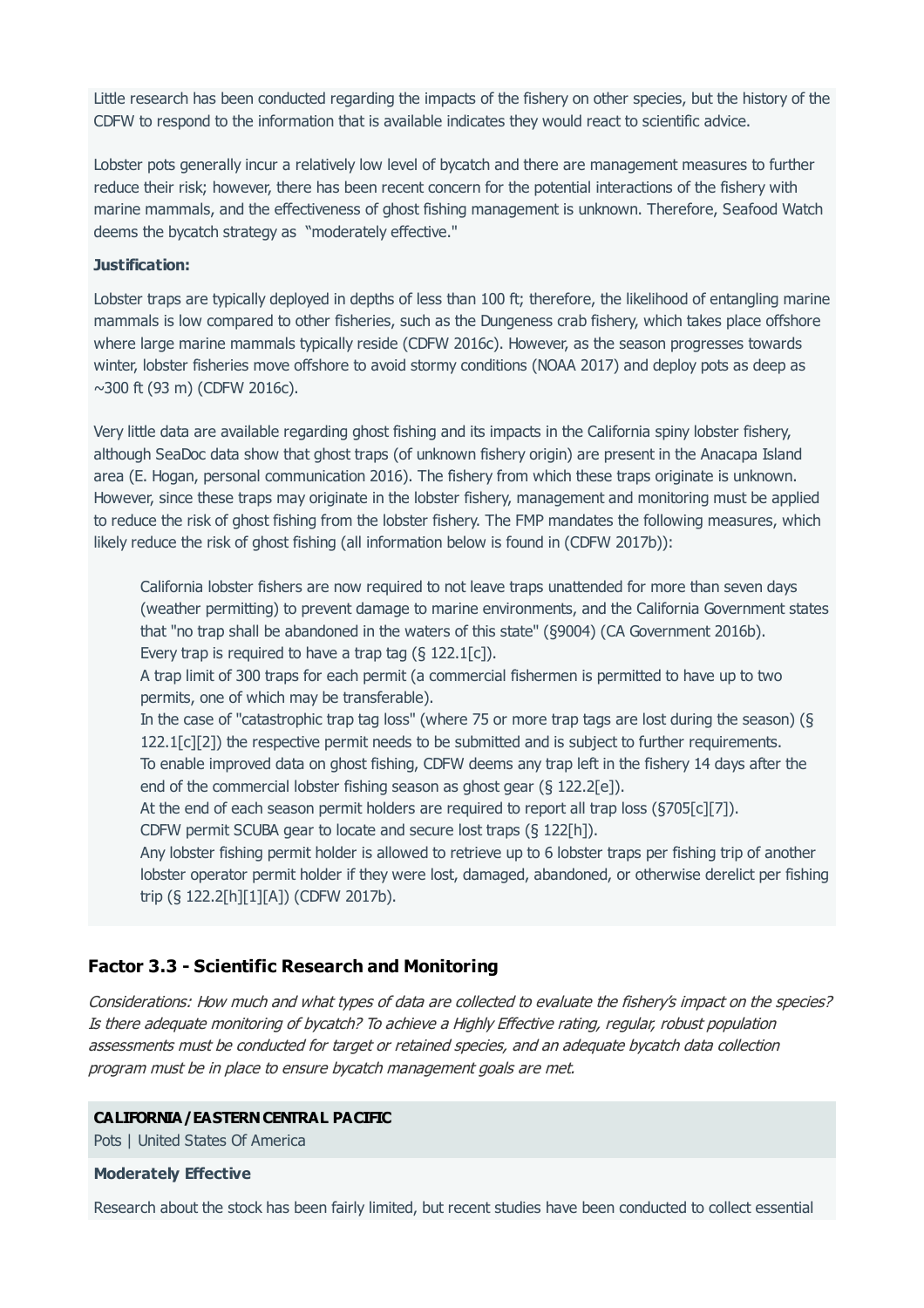fishery information (size structure, sex ratios, number of recruits, trap vulnerability) and incidental catch (bycatch), MPA effects, and tag recapture studies (CDFW 2016c). There have been several local fisheryindependent studies based on tag-recapture methodologies, but these are not interrelated nor do they represent the entire lobster fishery (the Southern California Bight) (Nielson 2011). Management is therefore typically based on fishery dependent data (landings, CPUE etc.). The latest stock assessment (2011) used the fishery-dependent data in several different models to determine the current status (Nielson 2011). Only one study recorded information on bycatch of the fishery, and though this is not ongoing, recent studies are researching the Kellet's whelk fishery (C. White, personal communication 2018), which is the only main bycatch species in the California spiny lobster fishery.

Since some data are collected regarding abundance and fishing mortality, but the fishery is considered to be data-limited, scientific research and monitoring is scored as "moderately effective."

#### **Justification:**

The CDFW has relied upon a commercial logbook system since 1973 (CDFG 2001) (Nielson 2011) (CDFW 2016c) to monitor details about the catch and effort. The logs are required to document the catch—the numbers of legal and short (undersized) lobsters caught, and effort: number of traps pulled, and the depths of traps fished (CDFW 2016c). Landing receipts record sale date, species landed, landing ports, fisherman ID, vessel ID, CDFW fishing block, catch origin, price/sale (\$) and weight landed (CDFW 2016c). Tag-recapture studies have collected data on movement of lobsters over long periods of time, growth estimates, and population sizes (K. A. Hovel, personal communication 2017), but these data were not used in the SPR model (California Ocean Science Trust, 2015b). A collaborative at-sea sampling program (CASP) has recently collected data on size frequency, sex ratio, number of recruits and trap vulnerability information using fisherydependent data throughout the California lobster fishing area from 2012 to 2015 (Culver et al. 2016). The data will enable modeling of the stock on a more regional scale (Yaeger et al. 2017). CASP study findings agreed with CPUE and mean weight of lobster estimated by CDFW data. However, CASP and other studies did not agree with CDFW's estimates on average weight of legal lobster for the northwest Islands (where CASP found smaller average weights). This highlights inadequacies with landings receipts and logbooks for the region (Culver et al. 2016).

The FMP review stated that "obtaining better information on the stock's sublegal size abundance is one of the highest priorities for management" and that data are currently poor for this information category (Table 5-1 of (CDFW 2016c)). California Sea Grant's at-sea sampling pilot project and CASP measure sublegal-size lobsters (CDFW 2016c). Yet, these data do not account for discard mortality rates for returned sublegal lobsters (which the FMP considers as one of the highest priorities of data gaps to be addressed). Lobster mortality is thought to be "very low" (K. A. Hovel, personal communication 2017). California Government (2016a) §8252 requests that all undersize lobster "shall be returned to the water immediately" (CA Government 2016a).

The level of uncertainty regarding the recreational catch is also of concern: recent estimates suggest harvest rates from the recreational fishery represented 26% of the total catch (commercial and recreational combined) in the 2014 to 2015 fishing season (CDFW 2016c); therefore, this data gap warrants further research and monitoring (Yaeger et al. 2017).

There has not been any dedicated bycatch study for the California spiny lobster fishery, but during the CASP study, information on bycatch was reported for a single year (2013). Kellet's whelk was the predominant bycatch species (CDFW 2016c). There are no current abundance estimates for the species and it has been deemed an "emerging fishery" since 2011 (CDFG 2011b); however, this research is ongoing (C. White, personal communication 2018). There have been recent changes that allow better measurement of interactions of the California spiny lobster fishery with bycatch and marine mammals. For example, each trap is fished individually with its own marked buoy, depicting commercial license number and the letter "P" to denote a spiny lobster trap (NOAA 2017).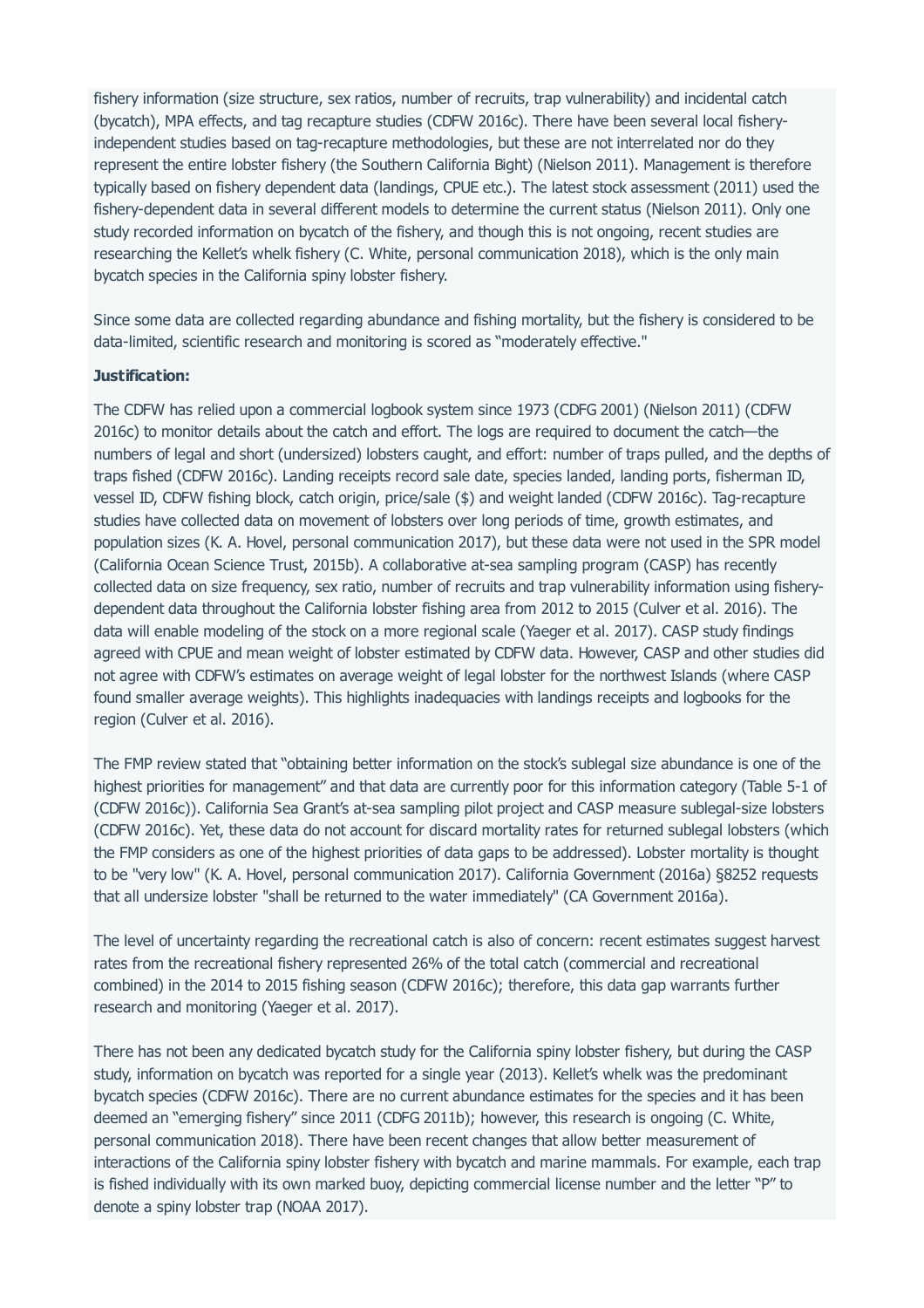The South Coast Lobster Research Group (SCLRG) has collected data to elicit how MPAs have affected California spiny lobster abundance, size, and behavior by monitoring through tag recapture, SCUBA surveys, habitat mapping, CPUE analysis and fishing effort mapping (Hovel et al. 2015). Different survey methods showed different results about the impact of MPAs; tag recapture studies in trapping studies showed that there was little difference between abundance inside and outside of MPAs. However, SCUBA surveys indicated different trends, with varying patterns depending on the area, prey, and predation (Hovel et al. 2015). Therefore, MPA effectiveness must take into account factors other than the effects of a reduction of fishing (Hovel et al. 2015).

While data availability has been increasing, the fishery remains data-limited. The FMP has recommended that better information is required on stock distribution, ecological roles, and life history, which would enable improved management by the CDFW. Key improvements to address in fishery monitoring have been outlined as follows (information below is from (CDFW 2016c) unless otherwise stated):

Stock's sublegal sized lobster abundance (since they form the majority of non-retained catch and the discard mortality rate is unknown (California Ocean Science Trust 2015)). Obtaining abundance indices including CPUE and catch Fishing mortality Stock size structure Lobster growth rates Selectivity of length frequency sampling gear Mean size of lobster catch Effects of MPAs on size and abundance Percentage of a habitat type covered by MPAs.

## **Factor 3.4 - Enforcement of Management Regulations**

Considerations: Do fishermen comply with regulations, and how is this monitored? To achieve <sup>a</sup> Highly Effective rating, there must be regular enforcement of regulations and verification of compliance.

#### **CALIFORNIA/EASTERNCENTRAL PACIFIC**

Pots | United States Of America

#### **Highly Effective**

Enforcement duties are conducted by CDFW wardens. CDFW wardens conduct research on both fishery and management activities, increase compliance through education programs, and conduct patrols and inspections of all facilities from vessels to restaurants (CDFW 2016c). The fishery is limited by permits, and a suite of regulations ensure compliance, such as a trap limit, trap tags, and mandatory logbooks (CDFW 2017c). Enforcement of existing regulations is ongoing with punishments for illegal fishing (CDFW 2016c).

Since a variety of enforcement and surveillance methods are used to monitor the fishery, enforcement is scored as "highly effective."

#### **Justification:**

The main enforcement duties conducted by CDFW wardens include the following (all information below is from (CDFW 2016c)):

Conducting research and management activities to increase compliance rates in the spiny lobster fishery;

Patrolling and enforcing current regulations which include illegal possession of various species;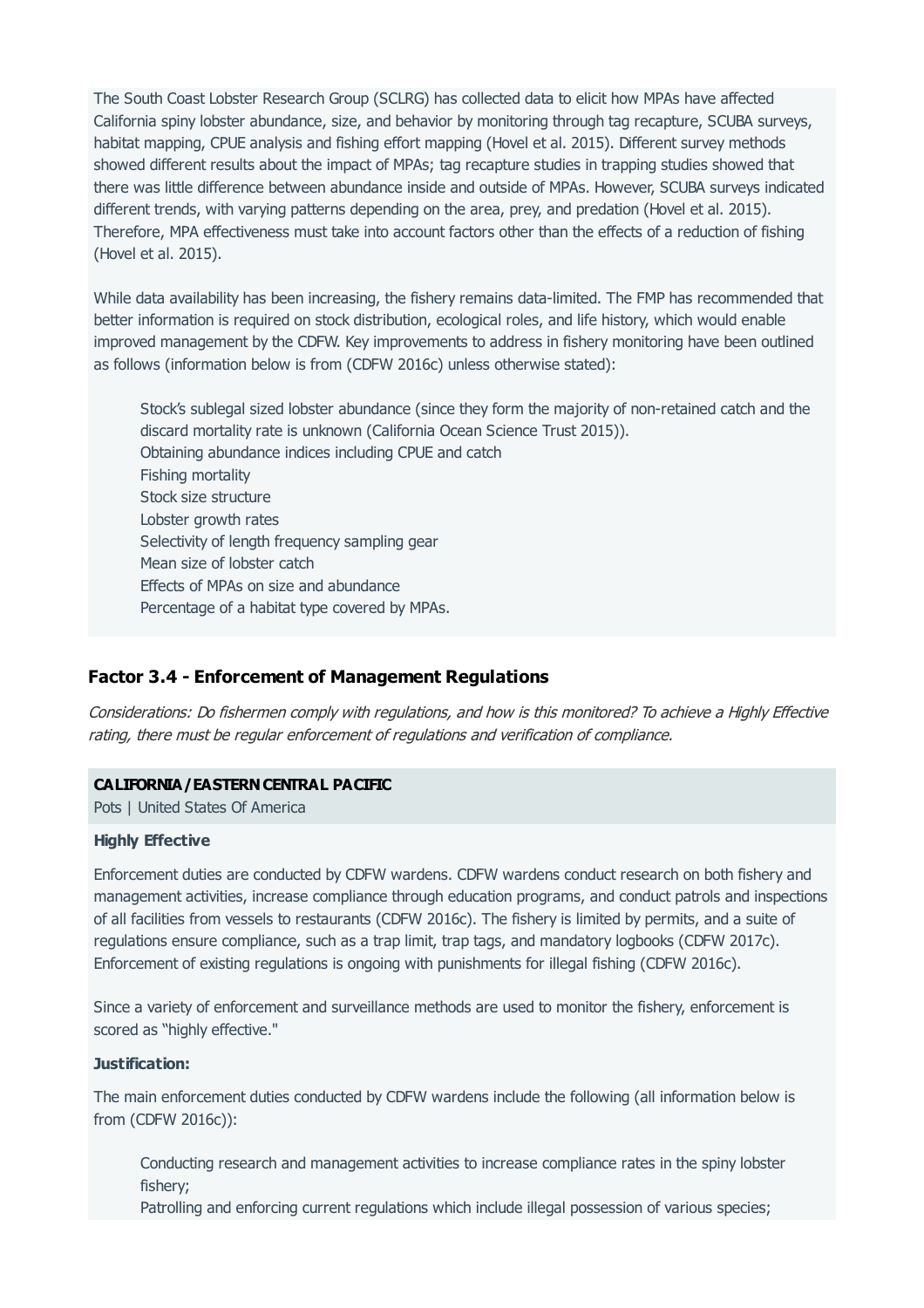Enforcing logbook completion and landings receipts; environmental scientists calculate average weights of lobsters and the number of lobsters landed to help produce CPUE estimates; Inspecting the following facilities to ensure compliance through education and enforcement: wholesalers, retailers, restaurants, fish transportation vehicles.

The FMP states that poaching still continues, but this occurs in the recreational fishery (CDFW 2016c).

## **Factor 3.5 - Stakeholder Inclusion**

Considerations: Are stakeholders involved/included in the decision-making process? Stakeholders are individuals/groups/organizations that have an interest in the fishery or that may be affected by the management of the fishery (e.g., fishermen, conservation groups, etc.). A Highly Effective rating is given if the management process is transparent, if high participation by all stakeholders is encouraged, and if there <sup>a</sup> mechanism to effectively address user conflicts.

#### **CALIFORNIA/EASTERNCENTRAL PACIFIC**

Pots | United States Of America

#### **Highly Effective**

The management process in the fishery is transparent, involves the major user groups in the fishery, and effectively encourages stakeholder participation through research and frequent public meetings. The CDFW and their associated website offer information hubs about research conducted in the fishery, and meetings and scientific reviews of the management plan, thereby demonstrating transparency in the decision-making process. Both fishers' local ecological knowledge (LEK) and findings from the Lobster Advisory Committee (LAC) have been used to inform research and have promoted an effective relationship between user groups (CDFW 2016c). Conflicts have been effectively addressed through the LAC; for example, consensus has been reached between user groups regarding the marking of hoop nets (CDFW 2016c).

Since management is transparent, involves and encourages interaction from all major stakeholders, and addresses conflicts in the fishery, stakeholder inclusion is scored as "highly effective."

#### **Justification:**

Stakeholders were key during the process of establishing marine reserves under the Marine Life Protection Act (CDFW 2017a), and the Lobster Advisory Committee participated in the development of the new FMP (CDFW 2016c). The CDFW improves transparency in management by arranging regular meetings, encouraging participation, and updating the website with materials including independent review papers and FMPs (CDFW 2016a). The CDFW also observes recreational and commercial fishing websites to understand fishery culture and issues (CDFW 2016c).

The California Lobster and Trap Fishermen's Association (CLTFA) has been active in various Collaborative Fisheries Research (CFR) projects in conjunction with researchers from the University of California, Santa Barbara, and the CDFW (CAlobster 2008).

The South Coast Lobster Research Group (SCLRG), formed in 2011; it facilitates collaboration between scientists, managers, fishers and institutions—such as the San Diego Oceans Foundation (SDOF), San Diego State University (SDSU), Scripps Institution of Oceanography (SIO), the California Department of Fish and Wildlife (CDFW), and the CLTFA—to answer questions about the fishing and MPA effects on the lobster fishery. This promotes constructive and effective relationships between user groups to contribute to essential research.

The LAC facilitates discussion around conflicts in the fishery and in the past has enabled consensus between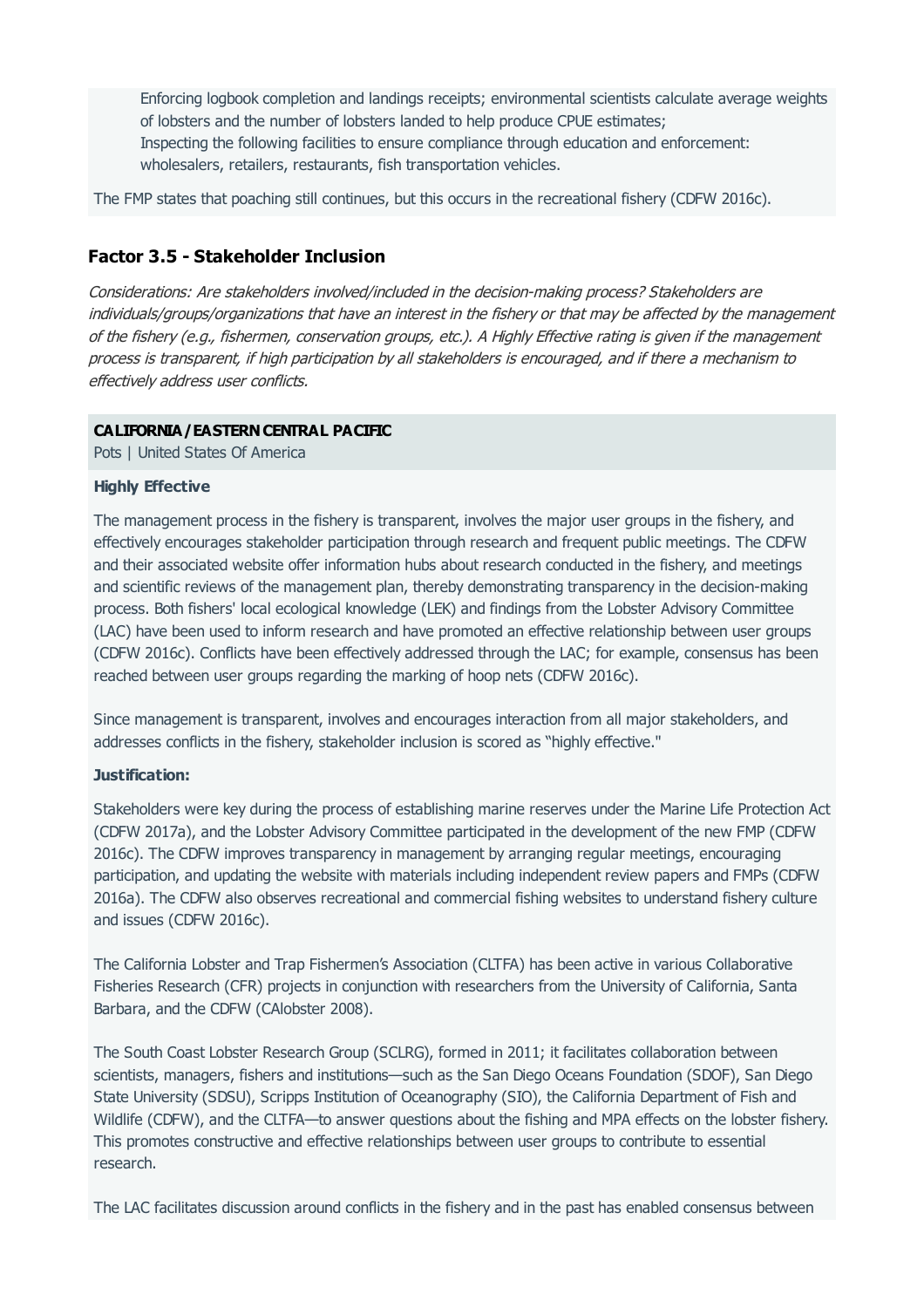user groups. Nine different regulations have been described and adopted in the FMP, which were agreed upon through the LAC, including lobster opening times for the recreational fishery, and increased soak time for commercial traps (CDFW, 2016c).

Fishers' LEK has been used by research institutes to design surveys (Kay et al. 2012).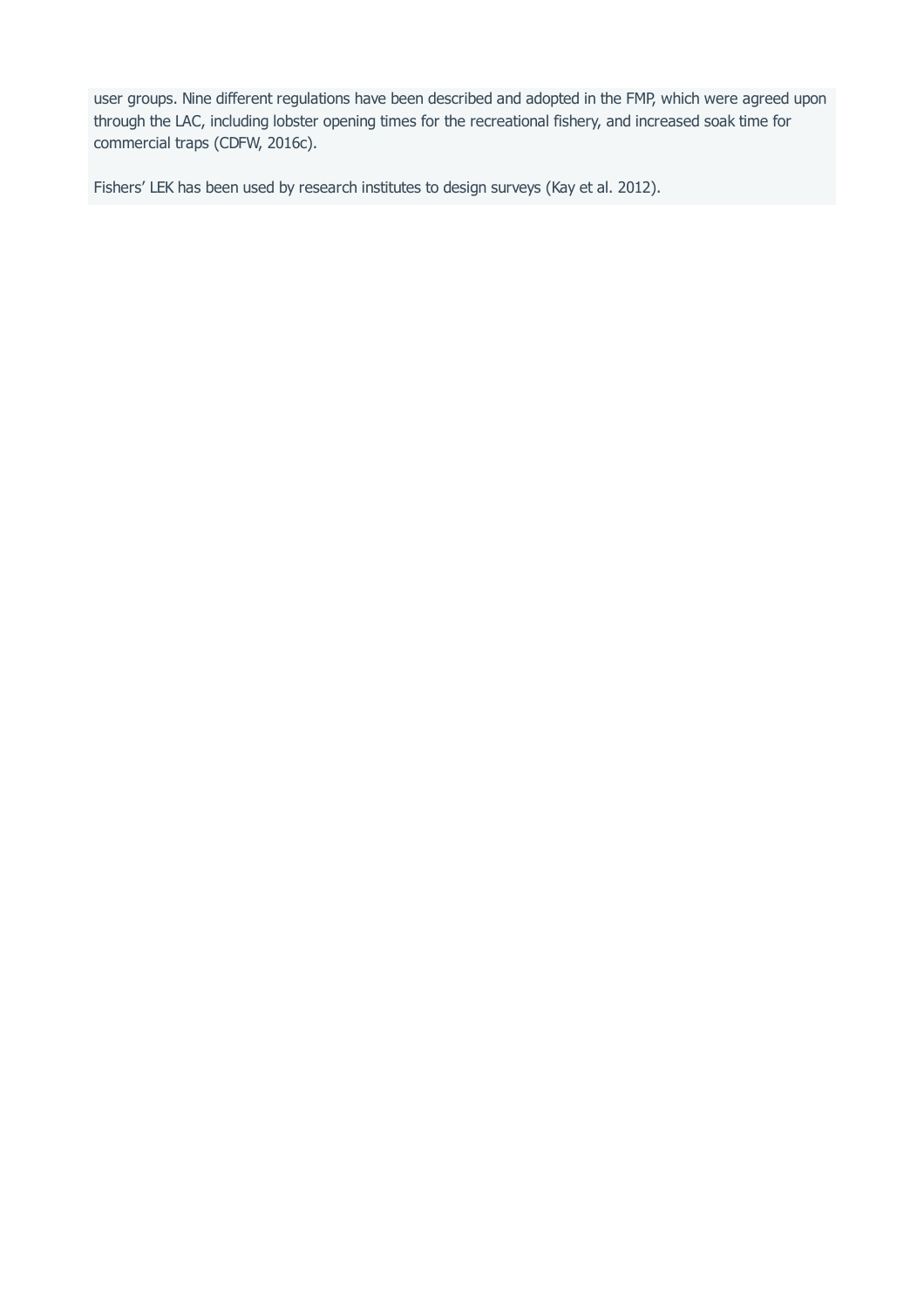# <span id="page-35-0"></span>**Criterion 4: Impacts on the Habitat and Ecosystem**

This Criterion assesses the impact of the fishery on seafloor habitats, and increases that base score if there are measures in place to mitigate any impacts. The fishery's overall impact on the ecosystem and food web and the use of ecosystem-based fisheries management (EBFM) principles is also evaluated. Ecosystem Based Fisheries Management aims to consider the interconnections among species and all natural and human stressors on the environment. The final score is the geometric mean of the impact of fishing gear on habitat score (factor 4.1  $+$ factor 4.2) and the Ecosystem Based Fishery Management score. The Criterion 4 rating is determined as follows:

- Score > 3.2=Green or Low Concern
- Score >2.2 and ≤3.2=Yellow or Moderate Concern
- Score ≤2.2=Red or High Concern

# GUIDING PRINCIPLES

- Avoid negative impacts on the structure, function or associated biota of marine habitats where fishing occurs.
- Maintain the trophic role of all aquatic life.
- Do not result in harmful ecological changes such as reduction of dependent predator populations, trophic cascades, or phase shifts.
- Ensure that any enhancement activities and fishing activities on enhanced stocks do not negatively affect the diversity, abundance, productivity, or genetic integrity of wild stocks.
- Follow the principles of ecosystem-based fisheries management.

Rating cannot be Critical for Criterion 4.

# **Criterion 4 Summary**

| <b>Region   Method</b>            | <b>Gear Type and</b><br><b>Substrate</b> | <b>Mitigation of Gear</b><br><b>Impacts</b> | <b>EBFM</b> | <b>Score</b> |
|-----------------------------------|------------------------------------------|---------------------------------------------|-------------|--------------|
| <b>California/Eastern Central</b> | 3                                        |                                             | Moderate    | Yellow       |
| Pacific   Pots                    |                                          |                                             | Concern     | (3.000)      |
| United States of America          |                                          |                                             |             |              |

# **Criterion 4 Assessment**

## SCORING GUIDELINES

# **Factor 4.1 - Physical Impact of Fishing Gear on the Habitat/Substrate**

Goal: The fishery does not adversely impact the physical structure of the ocean habitat, seafloor or associated biological communities.

- 5 Fishing gear does not contact the bottom
- 4 Vertical line gear
- 3 Gears that contacts the bottom, but is not dragged along the bottom (e.g. gillnet, bottom longline, trap) and is not fished on sensitive habitats. Or bottom seine on resilient mud/sand habitats. Or midwater trawl that is known to contact bottom occasionally. Or purse seine known to commonly contact the bottom.
- 2 Bottom dragging gears (dredge, trawl) fished on resilient mud/sand habitats. Or gillnet, trap, or bottom longline fished on sensitive boulder or coral reef habitat. Or bottom seine except on mud/sand. Or there is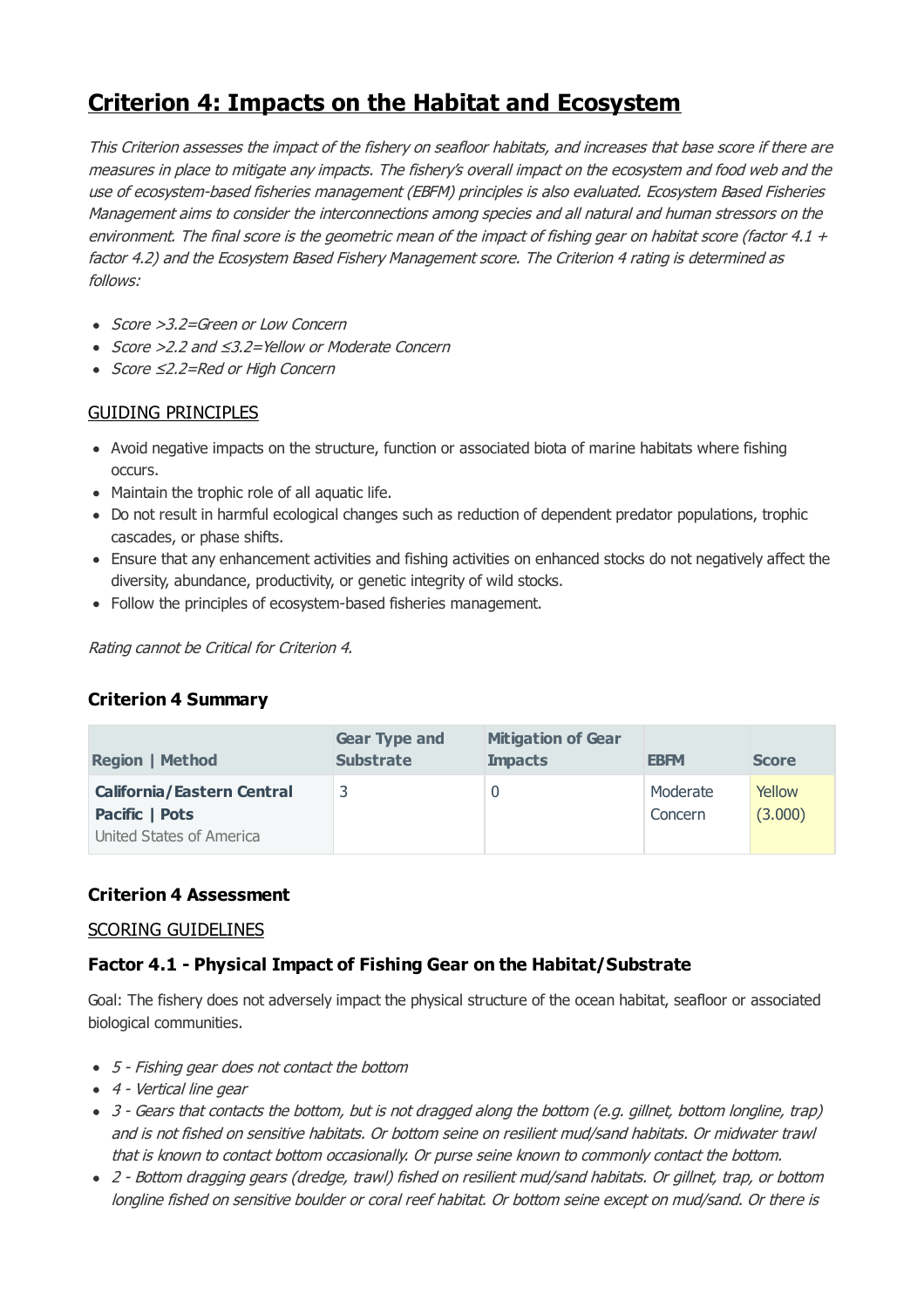known trampling of coral reef habitat.

- 1 Hydraulic clam dredge. Or dredge or trawl gear fished on moderately sensitive habitats (e.g., cobble or boulder)
- 0 Dredge or trawl fished on biogenic habitat, (e.g., deep-sea corals, eelgrass and maerl) Note: When multiple habitat types are commonly encountered, and/or the habitat classification is uncertain, the score will be based on the most sensitive, plausible habitat type.

# **Factor 4.2 - Modifying Factor: Mitigation of Gear Impacts**

Goal: Damage to the seafloor is mitigated through protection of sensitive or vulnerable seafloor habitats, and limits on the spatial footprint of fishing on fishing effort.

- $+1$   $-$ >50% of the habitat is protected from fishing with the gear type. Or fishing intensity is very low/limited and for trawled fisheries, expansion of fishery's footprint is prohibited. Or gear is specifically modified to reduce damage to seafloor and modifications have been shown to be effective at reducing damage. Or there is an effective combination of 'moderate' mitigation measures.
- $+0.5$  —At least 20% of all representative habitats are protected from fishing with the gear type and for trawl fisheries, expansion of the fishery's footprint is prohibited. Or gear modification measures or other measures are in place to limit fishing effort, fishing intensity, and spatial footprint of damage caused from fishing that are expected to be effective.
- 0 —No effective measures are in place to limit gear impacts on habitats or not applicable because gear used is benign and received a score of 5 in factor 4.1

# **Factor 4.3 - Ecosystem-Based Fisheries Management**

Goal: All stocks are maintained at levels that allow them to fulfill their ecological role and to maintain a functioning ecosystem and food web. Fishing activities should not seriously reduce ecosystem services provided by any retained species or result in harmful changes such as trophic cascades, phase shifts or reduction of genetic diversity. Even non-native species should be considered with respect to ecosystem impacts. If a fishery is managed in order to eradicate a non-native, the potential impacts of that strategy on native species in the ecosystem should be considered and rated below.

- 5 Policies that have been shown to be effective are in place to protect species' ecological roles and ecosystem functioning (e.g. catch limits that ensure species' abundance is maintained at sufficient levels to provide food to predators) and effective spatial management is used to protect spawning and foraging areas, and prevent localized depletion. Or it has been scientifically demonstrated that fishing practices do not have negative ecological effects.
- 4 Policies are in place to protect species' ecological roles and ecosystem functioning but have not proven to be effective and at least some spatial management is used.
- 3 Policies are not in place to protect species' ecological roles and ecosystem functioning but detrimental food web impacts are not likely or policies in place may not be sufficient to protect species' ecological roles and ecosystem functioning.
- 2 Policies are not in place to protect species' ecological roles and ecosystem functioning and the likelihood of detrimental food impacts are likely (e.g. trophic cascades, alternate stable states, etc.), but conclusive scientific evidence is not available for this fishery.
- 1 Scientifically demonstrated trophic cascades, alternate stable states or other detrimental food web impact are resulting from this fishery.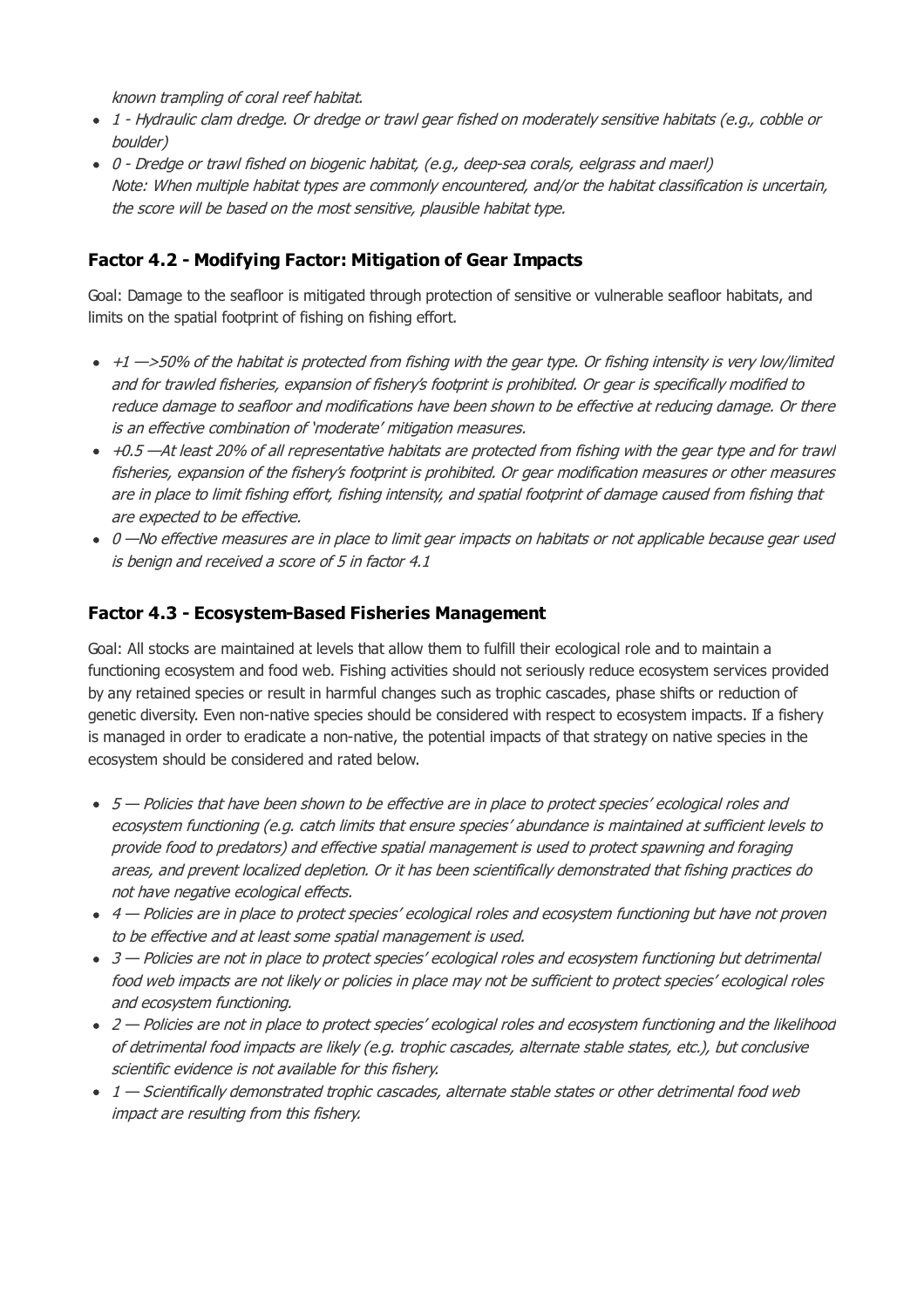#### **CALIFORNIA/EASTERN CENTRAL PACIFIC**

Pots | United States Of America

#### **3**

The lobster fishing is carried out on rocky reef/boulder habitat (Hovel et al. 2015). Although there are no specific data on the physical impact of fishing on the habitat, neighboring fisheries show non-significant impacts (Shester 2008). Since the fishery is not likely to cause significant impacts, Seafood Watch awards a score of "3" for 4.1a.

#### **Justification:**

There is no study investigating the physical impacts of trap fishing on substrate in the California lobster fishery. However, a study in the Baja, Mexico fishery found that traps present minimal impacts to the most vulnerable biogenic habitats, yielding non-significant impacts for the Baja, California fishery (Shester and Micheli 2011) (SCS 2004). Shester (2008) showed that the lobster fishery in Baja, Mexico is "highly unlikely to reduce habitat structure and function to a point where there would be serious or irreversible harm" except from some algae removal from the seabed when pulling the trap, which recovered quickly (Shester 2008). The Baja fishery contains some gorgonian corals, and if these are found in the California spiny lobster fishery, they warrant protection.

# **Factor 4.2 - Modifying Factor: Mitigation of Gear Impacts**

#### **CALIFORNIA/EASTERN CENTRAL PACIFIC**

Pots | United States Of America

#### **0**

MPAs have been implemented in the area that protect lobster habitat; however, the Seafood Watch methodology does not consider the proportion substantial enough to provide additional scoring. Also, there are no proven developments to gear to ensure that their impacts to the seabed are mitigated. Therefore, no additional scoring has been added.

#### **Justification:**

No additional scoring has been added in section 4.1b, though it should be noted that there have been improvements to habitat protection including that 14.6% of lobster habitat are currently protected by MPAs (CDFW, 2016c). This habitat protection is not substantial (which requires at least 20% of habitat is protected). Fishers are required to lift traps every seven days which may reduce the risk of ghost fishing (§122.2[d]) (CDFW 2017b). There has not been sufficient time to measure the effectiveness of these measures.

## **Factor 4.3 - Ecosystem-Based Fisheries Management**

#### **CALIFORNIA/EASTERN CENTRAL PACIFIC**

Pots | United States Of America

#### **Moderate Concern**

The California spiny lobster experiences strong interactions with predators and prey such as urchins (lobster prey) and sheephead, a common juvenile lobster predator (CDFW 2016c). Spiny lobster likely limit the abundance of red and purple sea urchin populations (CDFW 2016c). When spiny lobster populations decline, sea urchin abundance is able to increase. Since urchins are herbivores that consume algae and kelp, their increased populations increase pressure and can decrease resilience on kelp forest, potentially leading to trophic cascades (CDFW 2016c).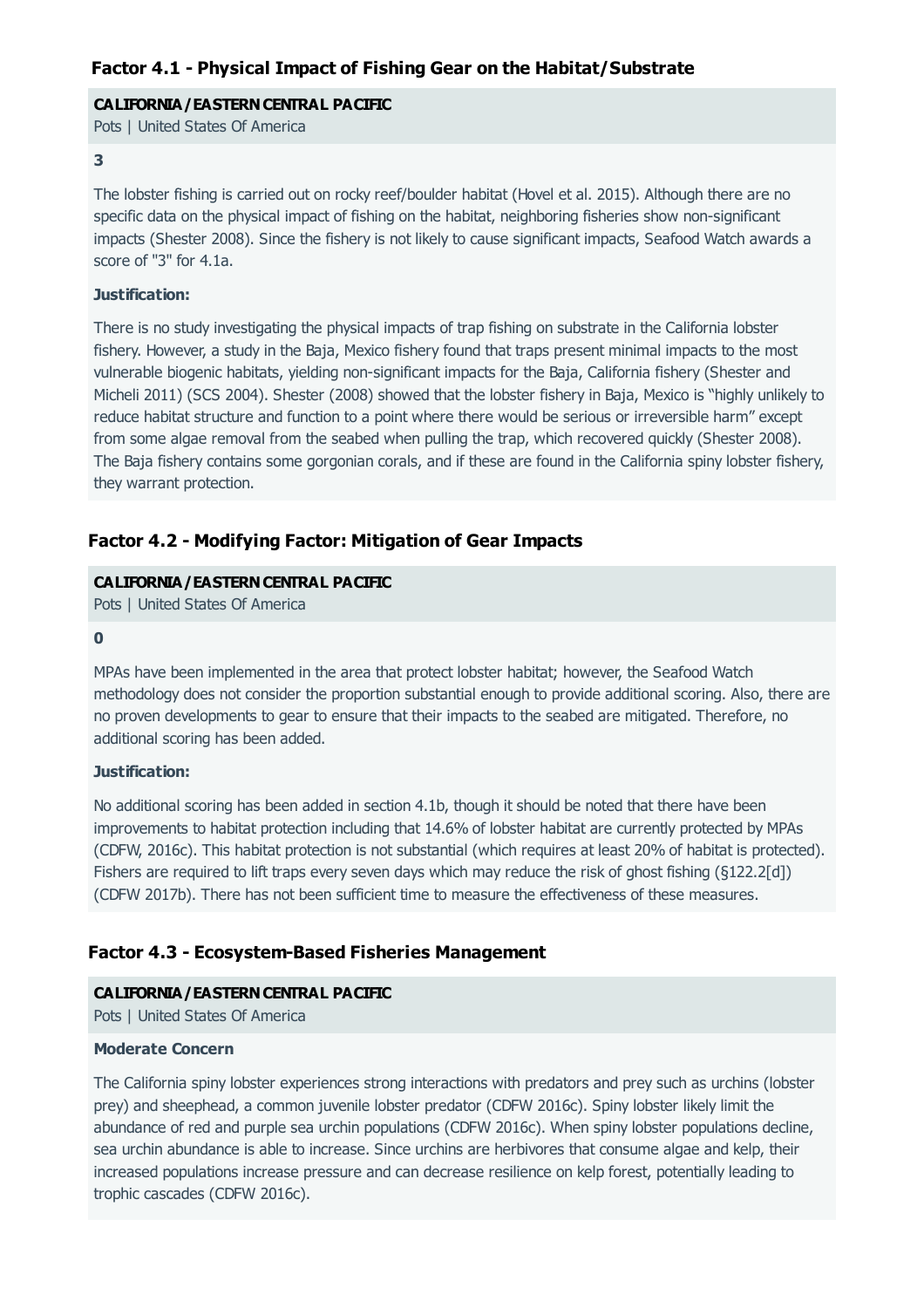Though protective measures exist to mitigate potential cumulative fishing and environmental impacts such as El Niño, the likelihood of trophic cascades is higher in a fishery with such strong predator-prey interactions. This risk is exacerbated by the lack of data regarding essential fishery information (including spiny lobster and Kellet's whelk abundance). A recent study shows that pre-recruit abundance is high; therefore, evidence suggests that the fishery poses no negative impact to recruitment (Yaeger et al. 2017).

Factor 4.2 scores a "moderate" concern, since key evidence about the fishery is lacking, but management measures have been implemented to protect the ecosystem.

#### **Justification:**

Lobsters are known to be an important predator in kelp forest and reef ecosystems, controlling herbivore populations. Recent studies in similar fisheries have shown that decreasing lobster abundance and/or size can alter ecosystems and result in cascading effects on marine systems, and that lobsters have a high connectivity between interactions in the food web (Barrett et al. 2009) (Ling et al. 2009) (Shears and Babcock 2003). In the absence of top-down control of predators such as spiny lobster and sheephead, the resilience of southern California kelp forest decreases and management measures such as minimum size limits and marine reserves are crucial to maintaining kelp forest resilience. Minimum sizes are particularly important because predatorprey interactions are lobster-size dependant (Hamilton and Caselle 2014) and smaller individuals find it more difficult to break through large urchin shells which, in turn, allows an increased abundance of urchins (Eurich et al. 2014).

FMPs are generally intended to fully assess the ecological impacts of a fishery and discuss the role of the direct and indirect effects of lobsters in the ecosystem. California marine reserves have shown that where lobster populations have not been fished, previously overgrazed areas by urchins have developed into kelp forest (Lafferty 2004).

MPAs, which protect 14.6% of lobster habitat, are currently the only identifiable protection for California spiny lobster habitat (CDFW 2016c). Escape ports are designed to allow smaller individuals and species to escape from traps; however, further bycatch studies are required to understand how gear can be adapted to be more selective.

To understand the cumulative effects of fishing and other impacts on the fishery, the environmental variability must be understood. Climate change is expected to create direct and indirect effects on lobster landings: indirect effects on lobsters include limited growth and reproductive rates caused by increased energy consumed to compensate for corroding shells of lobster and their calcified prey, e.g., urchins and bivalves (Long et al. 2013). Upwelling underpins transport of lobster larvae food sources and larvae dispersal. In the California spiny lobster fishery, however, it is debated whether upwelling will strengthen or weaken with climate change (Bakun et al. 2010) (Rykaczewski and Dunne 2010), and how lobster larvae will in turn react to upwelling strength (Roemmich and McGowan 1995) (Gaylord and Gaines, 2000) (Connolly et al. 2001) (Harley et al. 2006).

#### **Kellet's whelk**

Kellet's whelk (the second largest bycatch component) catch rates are closely monitored by the CDFW; measures to protect the stock include a fishing season and a TAC (14 CCR § 127; FGC § 8250) (CDFW 2016c). Studies on Kellet's whelk abundance and interactions in the fishery are currently being conducted by the Council on Ocean Affairs, Science and Technology (COAST) research group. Studies determining abundance and connectivity are currently being conducted (C. White, personal communication 2018). Kellet's whelk populations vary with El Niño (Palmer et al. 2017). TACs have been implemented in the Kellet's whelk fishery; however, further management measures have been advised to maximize management effectiveness including size limits, depth restrictions of traps, and seasonal closures of areas to protect spawning stocks (CDFG 2011b).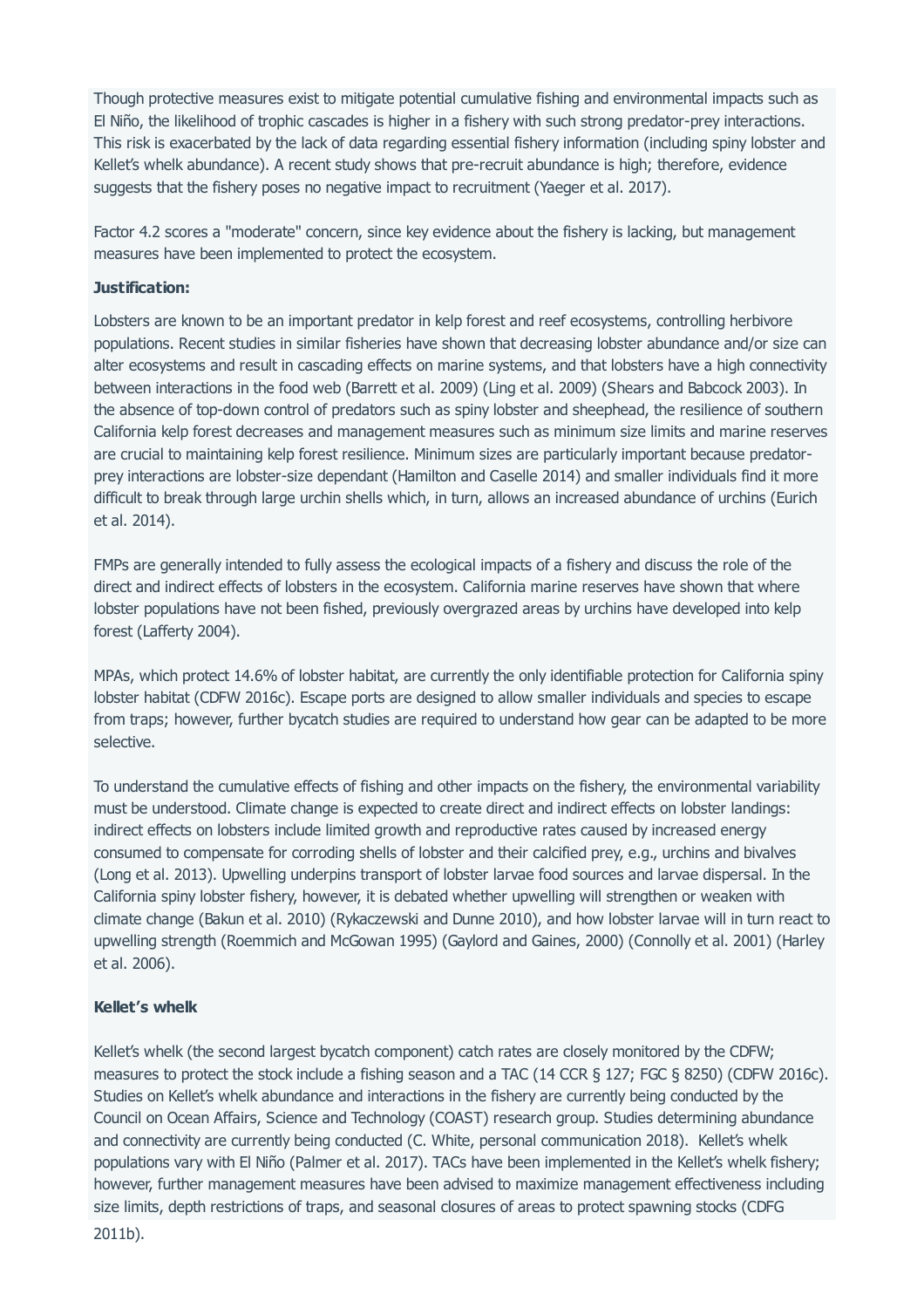# **Acknowledgements**

Scientific review does not constitute an endorsement of the Seafood Watch® program, or its seafood recommendations, on the part of the reviewing scientists. Seafood Watch® is solely responsible for the conclusions reached in this report.

Seafood Watch would like to thank the consulting researcher and author of this report, Beverley O'Kane, as well as several anonymous reviewers for graciously reviewing this report for scientific accuracy.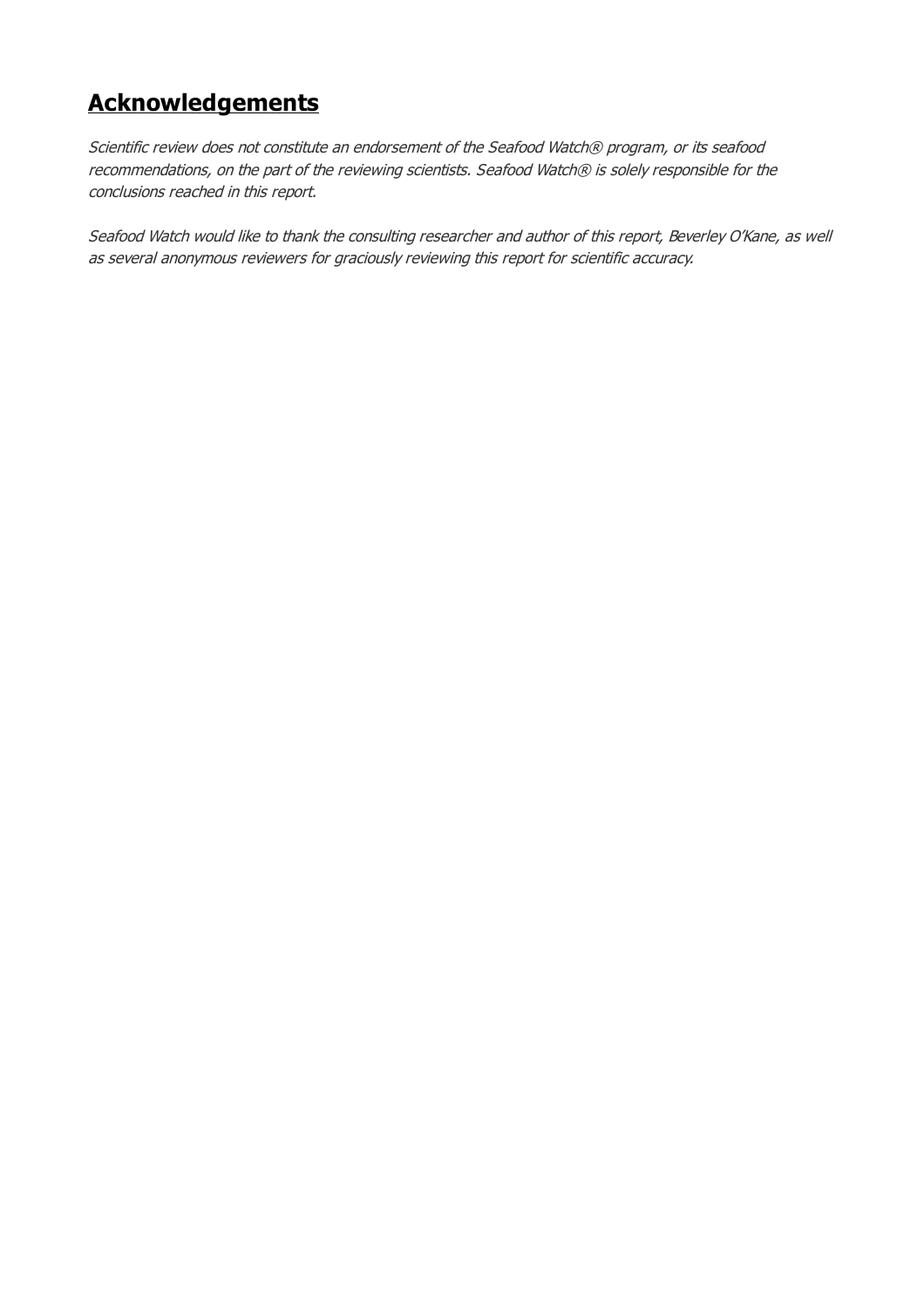# <span id="page-40-0"></span>**References**

81 Federal Register 6225 (8 September 2016) Endangered and Threatened Species; Identification of 14 Distinct Population Segments of the Humpback Whale (Megaptera novaeangliae) and Revision of Species-Wide Listing. pp 62259-62320

2010. Greenhouse gas, upwelling, favorable winds, and the future of coastal ocean upwelling ecosystems. Global Change Biology, 16:4, 1213-1228.

Barlow, J. 2016. Cetacean abundance in the California current estimated from ship-based line-transect surveys in 1991-2014. Southwest Fisheries Science Center, Administrative Report, LJ-2016-01.63 p.

Barrett, N.S., C.D. Buxton, G.J. Edgar. 2009. Changes in invertebrate and macroalgal populations in Tasmanian marine reserves in the decade following protection. Journal of Experimental Marine Biology and Ecology 370, 104–119.

Barsky, K. 2012. Senior Marine Biologist, California Department of Fish and Game. Personal communications on 29 February 2012.

Behringer, D.C., and M.J. Butler. 2006. "Stable Isotope Analysis Of Production And Trophic Relationships In A Tropical Marine Hard-Bottom Community". Oecologia 148:2, 334-341.

CA Government. 2016a. "CA Codes (Fgc:8250-8259)". Accessed February 2016. Available at: https://leginfo.legislature.ca.gov/faces/codes\_displayText.xhtml? lawCode=FGC&division=6.&title=&part=3.&chapter=2.&article=5.

CA Government. 2016b. "CA Codes (Fgc:9000-9024)". Accessed February 2016. Available at: http://law.justia.com/codes/california/2007/fgc/9000-9024.html.

CA Government. 2016c. "CA Codes (Fgc: 90-99.5)". Accessed February 2016. Available at: https://leginfo.legislature.ca.gov/faces/codes\_displayText.xhtml? lawCode=FGC&division=0.5.&title=&part=&chapter=2.&article=

Calambokidis, J., Laake, J.L. and A. Pérez. 2014. Updated analysis of abundance and population structure of seasonal gray whales in the Pacific Northwest, 1996-2012. Document submitted to the Range-Wide Workshop on Gray Whale Stock Structure, April 8-11, 2014 in La Jolla, CA. 75p.

CalCOFI. 2012. Review of selected California fisheries for 2011: ocean salmon, California sheephead, California halibut, longnose skate, petrale sole, California spiny lobster, dungeness crab, garibaldi, white shark and algal blooms. Los Alamitos. Accessed February 2016.

California Ocean Science Trust. 2015. Scientific Review Of The Reference Point Thresholds Prescribed In The Draft Fishery Management Plan For California Spiny Lobster (Panulirus Interruptus). Available at: http://www.oceansciencetrust.org/wp-content/uploads/2015/06/Lobster-FMP-Scientific-Review-Report-6-9- 15.pdf.

CAlobster. Population Genetics. 2008. Accessed February 2016. Available at: http://www.calobster.org/projects/index.html

Carretta J, K. Forney, E. Oleson, D. Weller, A. Lang, J. Baker, M. Muto, B. Hanson, A. Orr, H. Huber, M. Lowry, J. Barlow, J. Moore, D. Lynch, L. Carswell, and R. Brownell Jr. 2019. U.S. Pacific Marine Mammal Stock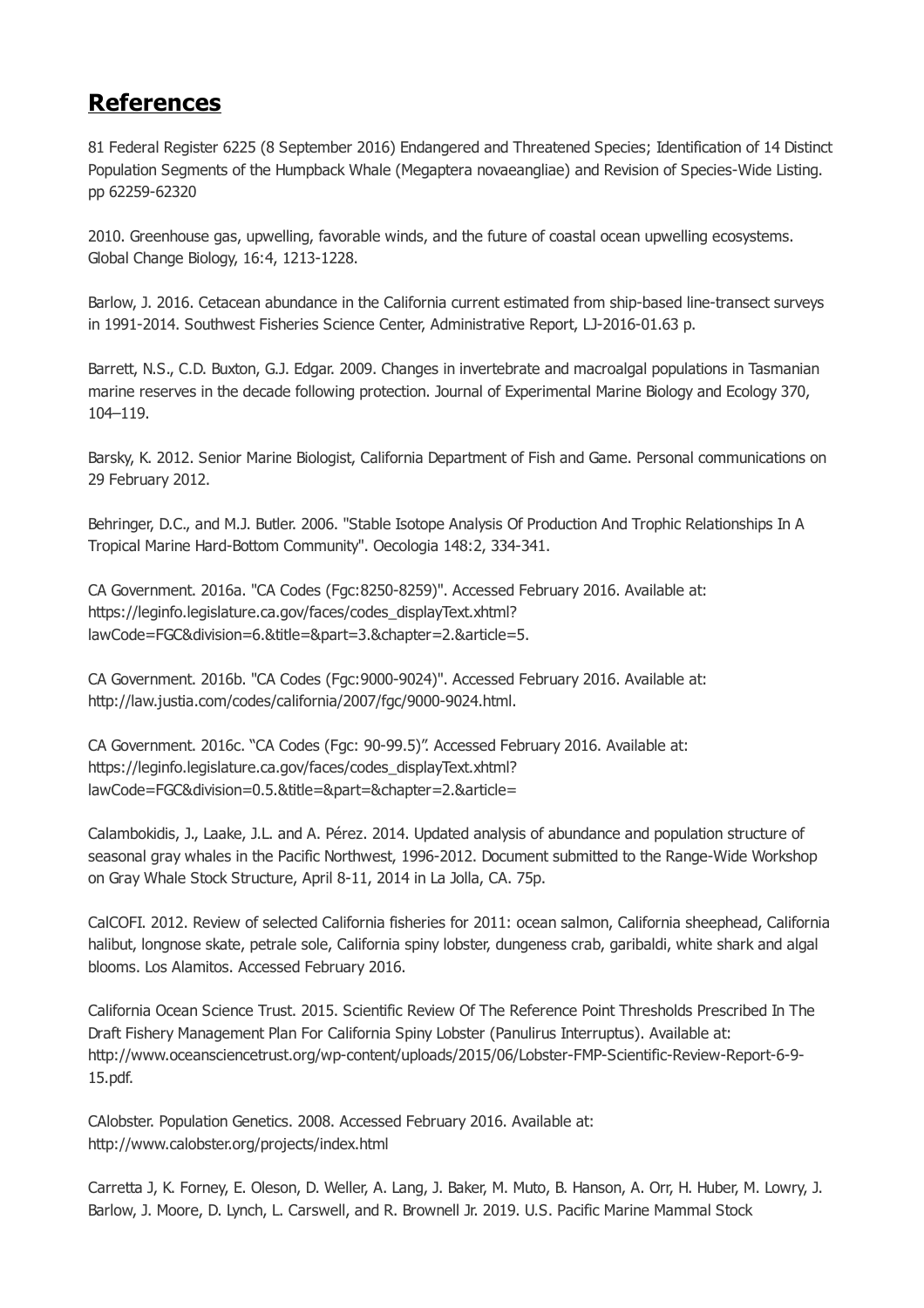<span id="page-41-0"></span>Assessments: 2018. NOAA-TM-NMFS-SWFSC-617

Carretta, J.V., Forney, K.A., Oleson, E.M., Weller, D.W., Lang, A.R., Baker, J., Muto, M.M., Hanson, B., Orr, A.J., Huber, H., Lowry, M.S., Barlow, J., Moore, J.E., Lynch, D., Carswell, L. and Brownell Jr, R.L. 2017b. U.S. Pacific Marine mammal stock assessments 2016. NOAA. NOAA-TM-NMFS-SWFSC-577

Carretta, J.V., J.E. Moore, and K.A. Forney. 2017a. Regression tree and ratio estimates of marine mammal, sea turtle, and seabird bycatch in the California drift gillnet fishery: 1990-2015. NOAA Technical Memorandum, NOAA-TM-NMFS-SWFSC-568. 83 p.

Carretta, J.V., M.M. Muto, J. Greenman, K. Wilkinson, J. Viezbicke, and J. Jannot. 2016b. Sources of human related injury and mortality for U.S. Pacific west coast marine mammal stock assessments, 2010-2014. U.S. Department of Commerce, NOAA Technical Memorandum, NOAA-TM-NMFS-SWFSC-554. 102 p.

Carretta, J.V., M.M. Muto, S. Wilkin, J. Greenman, K. Wilkinson, M. DeAngelis, J. Viezbicke, and J. Jannot. 2016a. Sources of human-related injury and mortality for U.S. Pacific west coast marine mammal stock assessments, 2010-2014. U.S. Department of Commerce, NOAA Technical Memorandum, NOAA-TM-NMFS-SWFSC-554. 102 p.

Carretta, J.V., M.M. Muto, S. Wilkin, J. Greenman, K. Wilkinson, M. DeAngelis, J. Viezbicke, D. Lawson, J. Rusin, and J. Jannot. 2015a. Sources of human-related injury and mortality for U.S. Pacific west coast marine mammal stock assessments, 2009-2013. U.S. Department of Commerce, NOAA Technical Memorandum, NOAA-TM-NMFS-SWFSC-548. 108 p.

Carretta, J.V., Moore, J.E. & K.A. Forney 2016c. Regression tree and ratio estimates of marine mammal, sea turtle, and seabird bycatch in the California drift gillnet fishery, 1990-2014. Draft document PSRG-2016- 08 reviewed by the Pacific Scientific Review Group, Feb 2016, Seattle WA.

Carretta, J.V., Oleson, E.M., Weller, D.W, Lang, A.R., Forney, K.A., Baker, J. Muto, M.M., Hanson, B., Orr, A.J., Huber, H., Lowry, M.S., Barlow, J., Moore, J.E., Lynch, D., Carswell, L., Brownell Jr. R.L. 2015b. U.S. Pacific marine mammal stock assessments: 2014. NOAA. NOAA-TM-NMFS-SWFSC-549.

CDFG 2001. California Spiny Lobster. In: California's Living Marine Resources: A Status Report, University of California Press. 98-100.

CDFG 2008. Annual Status of the Fisheries Report – Kellet's whelk. pp. 2-1 to 2-6

CDFG 2008b. Status of the fisheries report an update through 2008. Available at: https://nrm.dfg.ca.gov/FileHandler.ashx?DocumentID=34430&inline.

CDFG 2011a. Assessment of the California spiny lobster (Panulirus interruptus) by Douglas J Neilson. Available at: http://nrm.dfg.ca.gov/FileHandler.ashx?DocumentID=41068&inline=true

CDFG 2011b. Review of selected California fisheries for 2010: Coastal pelagic finfish, market squid, ocean salmon, groundfish, highly migratory species, dungeness, spiny lobster spot prawn, kellet's whelk and white seabass. La Jolla: CalCOFI. Accessed February 2016.

CDFG 2003. Annual Status of the Fisheries Report- California spiny lobster. pp. 4-1 to 4-12.

CDFW 2015. A Summary of Lobster Report Card Data 2008-2015. Accessed February 2016. Available at https://nrm.dfg.ca.gov/FileHandler.ashx?DocumentID=43384&inline.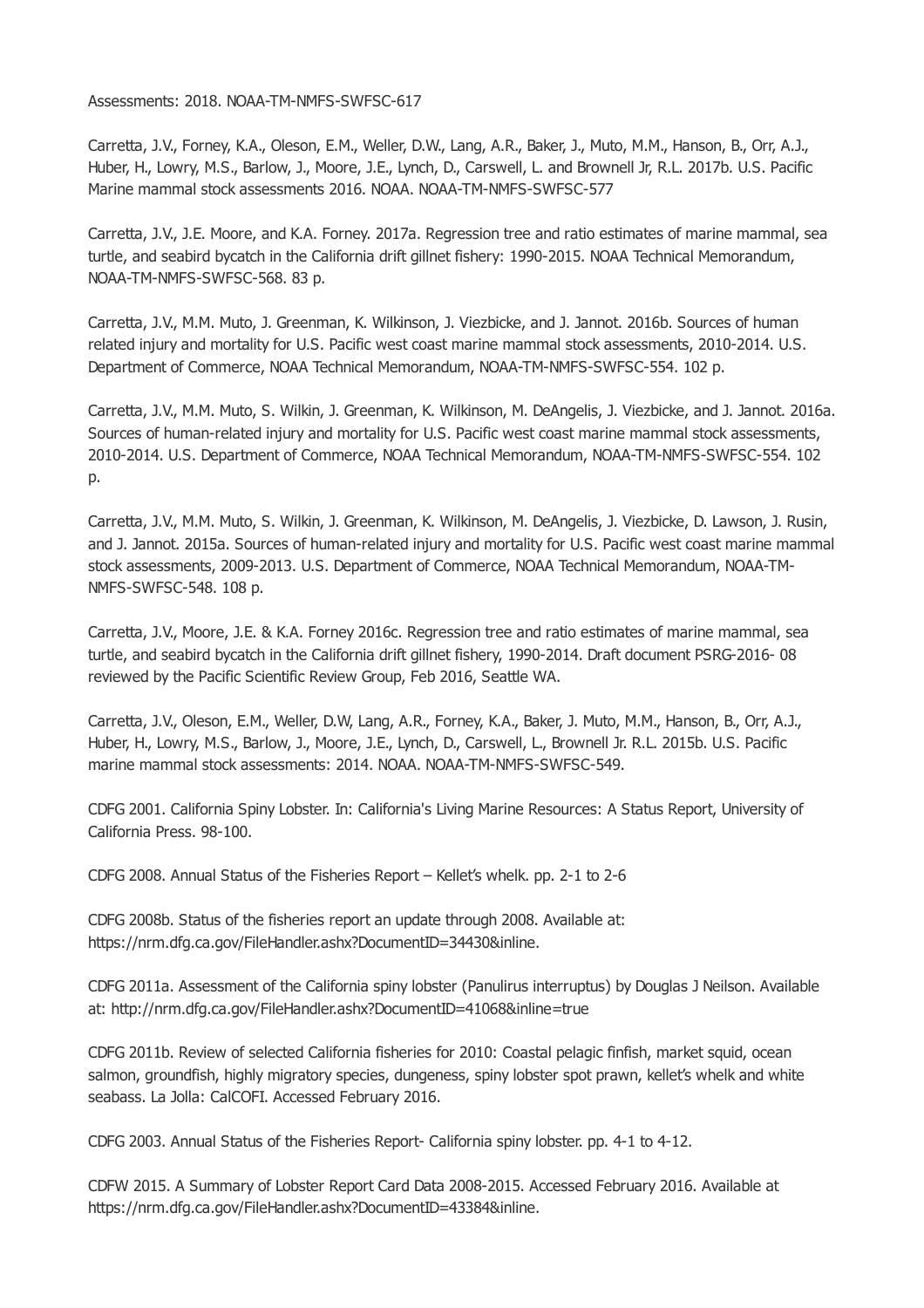CDFW 2016c. California spiny lobster fisheries management plan. Available at: https://nrm.dfg.ca.gov/FileHandler.ashx?DocumentID=121938&inline.

CDFW 2016a. "Public Meetings / Contact Us". Available at: https://www.wildlife.ca.gov/Conservation/Marine/Lobster-FMP/Involved. Accessed February 2016.

CDFW 2016b. "Southern California Marine Protected Areas". Accessed February 2016. Available at: https://www.wildlife.ca.gov/Conservation/Marine/MPAs/Network/Southern-California.

CDFW 2017b. New commercial lobster fishing regulations for the 2017/18 season. Available at: https://nrm.dfg.ca.gov/FileHandler.ashx?DocumentID=141781&inline.

CDFW 2017c. 2017 California Commercial Fishing. Available at: https://nrm.dfg.ca.gov/FileHandler.ashx? DocumentID=140621&inline.

CDFW 2017. California Marine Protected Areas (MPAs). Available at: https://www.wildlife.ca.gov/Conservation/Marine/MPAs. [Accessed on 20.07.17].

Chávez-Hidalgo, A. & Chávez, E.A. 2016. The California lobster fishery and climate in the kelp bed ecosystem. Rev. biol. mar. oceanogr. vol.51, n.3, pp.629-641. Availabile at: http://dx.doi.org/10.4067/S0718- 19572016000300014.

Connolly, S. R., B.A. Menge, J. Roughgarden. 2001. A latitudinal gradient in recruitment of intertidal invertebrates in the northeast Pacific Ocean. Ecology. 82:7, 1799-1813

Cornish, A. and M. Dormeier, 2006. Semicossyphus pulcher. The IUCN Red List of Threatened Species 2006: e.T61340A12464899.Accessed February 2016.. http://dx.doi.org/10.2305/IUCN.UK.2006.RLTS.T61340A12464899.en

Culver, C., C. Pomeroy, S. Schroeter, M. Page and D. Neilson. 2016. Integrating Collaborative Data Collection with Management: A Lobster Fishery Test Case. Collaborative Fisheries Research West, Final Report, R/OPCCFRW-2A/2B. 85 p. Available at: https://caseagrant.ucsd.edu/sites/default/files/2\_Culver\_LobsterFishery\_FinalReport.pdf.

DiNardo, G.T., and E.E. DeMartini. 2002. Estimates Of Lobster-Handling Mortality Associated With The Northwestern Hawaiian Islands Lobster-Trap Fishery. Fishery Bulletin 100:1, 131-132. Accessed February 2016.

Durban, J., Weller, D., Lang, A., Perryman, W. 2013. Estimating gray whale abundance from shore-based counts using a multilevel Bayesian model. Paper SC/65a/BRG02 presented to the International Whaling Commission

Eurich, JG, R.L. Selden, and R.R. Warner. 2014. California Spiny Lobster Preference For Urchins From Kelp Forests: Implications For Urchin Barren Persistence. Marine Ecology Progress Series 498: 217-225

Fishwatch. 2017. Caribbean Spiny Lobster | Fishwatch. Available at: http://www.fishwatch.gov/profiles/caribbean-spiny-lobster. [Accessed July 2017].

Flores, C.A., Andraka, S., Morgan, S., Anhalzer, G. 2016. MSC 2ND Re-assessment Public Certification Report - Mexico Baja California Red Rock Lobster Fishery. Emeryville, CA

Gascoigne, J., R. Lipcius. 2004. Allee effects in marine systems. Marine Ecology 269: 49-59.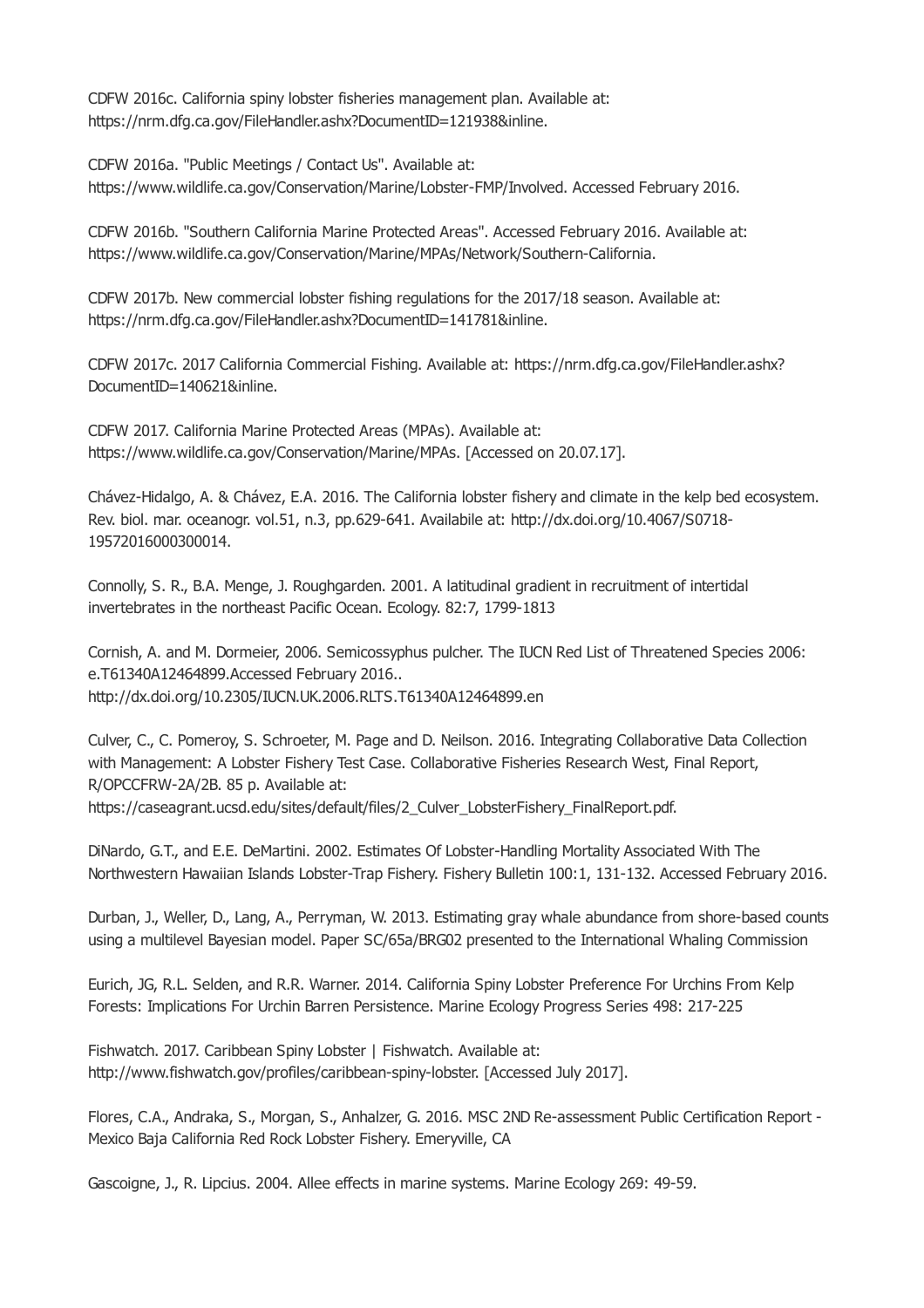Gaylord, B., and S.D. Gaines. 2000. Temperature or transport? Range limits in marine species mediated solely by flow. The American Naturalist, 155:6, 769-789.

Hamilton, S. L., and J. E. Caselle. 2014. Exploitation And Recovery Of A Sea Urchin Predator Has Implications For The Resilience Of Southern California Kelp Forests. Proceedings of the Royal Society B: Biological Sciences 282:1799, 20141817.

Harley, C.D.G., Hughes, A.R., Hultgren, K.M., Miner, B.F., Sorte, C.J.B., Thornber, C.S., Rodriguez, L.F., Tomanek, L. 2006. The impacts of climate change in coastal marine systems. Ecol. Lett. 9, 228- 241.

Harnish, L. & M.J.H. Willison. 2009. Efficiency of bait usage in the Nova Scotia lobster fishery: a first look. Journal of Cleaner Production 17:3: 345-347.

Hogan, E. 2016. Campaign Manager for Oceans & Wildlife, World Animal Protection. Personal communications on 21 March 2016

Holthuis, L.B. 1991. FAO species catalogue. Vol. 13. Marine lobsters of the world. An annotated and illustrated catalogue of species of interest to fisheries known to date. FAO Fisheries Synopsis Rome .125:13, 292. Available at: http://www.fao.org/docrep/009/t0411e/t0411e00.htm.

Hovel K.A, Neilson, D.J., Parnell, E. 2015. Baseline Characterization Of California Spiny Lobster (Panulirus Interruptus) In South Coast Marine Protected Areas. Prepared for California Sea Grant and the California Ocean Science Trust. Available at: https://caseagrant.ucsd.edu/sites/default/files/SCMPA-25-Final-Report.pdf

IUCN Red list. 2016. Phalacrocorax Penicillatus (Brandt's Cormorant, Brown Cormorant, Pencilled Cormorant, Townsend's Cormorant, Tufted Cormorant). Accessed February 2016. Available at: http://www.iucnredlist.org/details/22696753/0.

Jannot, J., Heery, E., Bellman, M.A., and J. Majewski. 2011. Estimated bycatch of marine mammals, seabirds, and sea turtles in the US west coast commercial groundfish fishery, 2002-2009. West Coast Groundfish Observer Program. National Marine Fisheries Service, NWFSC, 2725 Montlake Blvd E., Seattle, WA 98112.

Jannot, J.E., V. Tuttle, K. Somers, Y-W Lee, and J. McVeigh. 2016. Marine Mammal, Seabird, and Sea Turtle Summary of Observed Interactions, 2002-2014. https://www.nwfsc.noaa.gov/research/divisions/fram/documents/MMSBT\_AnnSum\_Website.pdf

Johnson, M.W. 1956. The larval development of the California spiny lobster, Panulirus interruptus, with notes on Panulirus gracilis Streets. Proc. Calif. Acad. Sci . 29: 1-19.

Kay, M.C. 2011. Community Based Fisheries Research on California Spiny Lobster (Panulirus interruptus) at the Santa Barbara Channel Islands. Ph.D., University of California Santa Barbara.

Kay, M.C., Lenihan, H.S., Guenther, C.M., Wilson, J.R., Miller, C.J., Shrout, S.W.2012. Collaborative Assessment Of California Spiny Lobster Population And Fishery Responses To A Marine Reserve Network. Ecological Applications 22:1, 322-335.

Kelly, S. 2001. Temporal variation in the movement of the spiny lobster Jasus edwardsii. Marine and Freshwater Research 52(3), 323-331.

Koslow, J.A., L. Rogers-Bennett, D.J. Neilson. 2012. A Time Series Of California Spiny Lobster (Panulirus Interruptus) Phyllosoma From 1951 To 2008 Links Abundance To Warm Oceanographic Conditions In Southern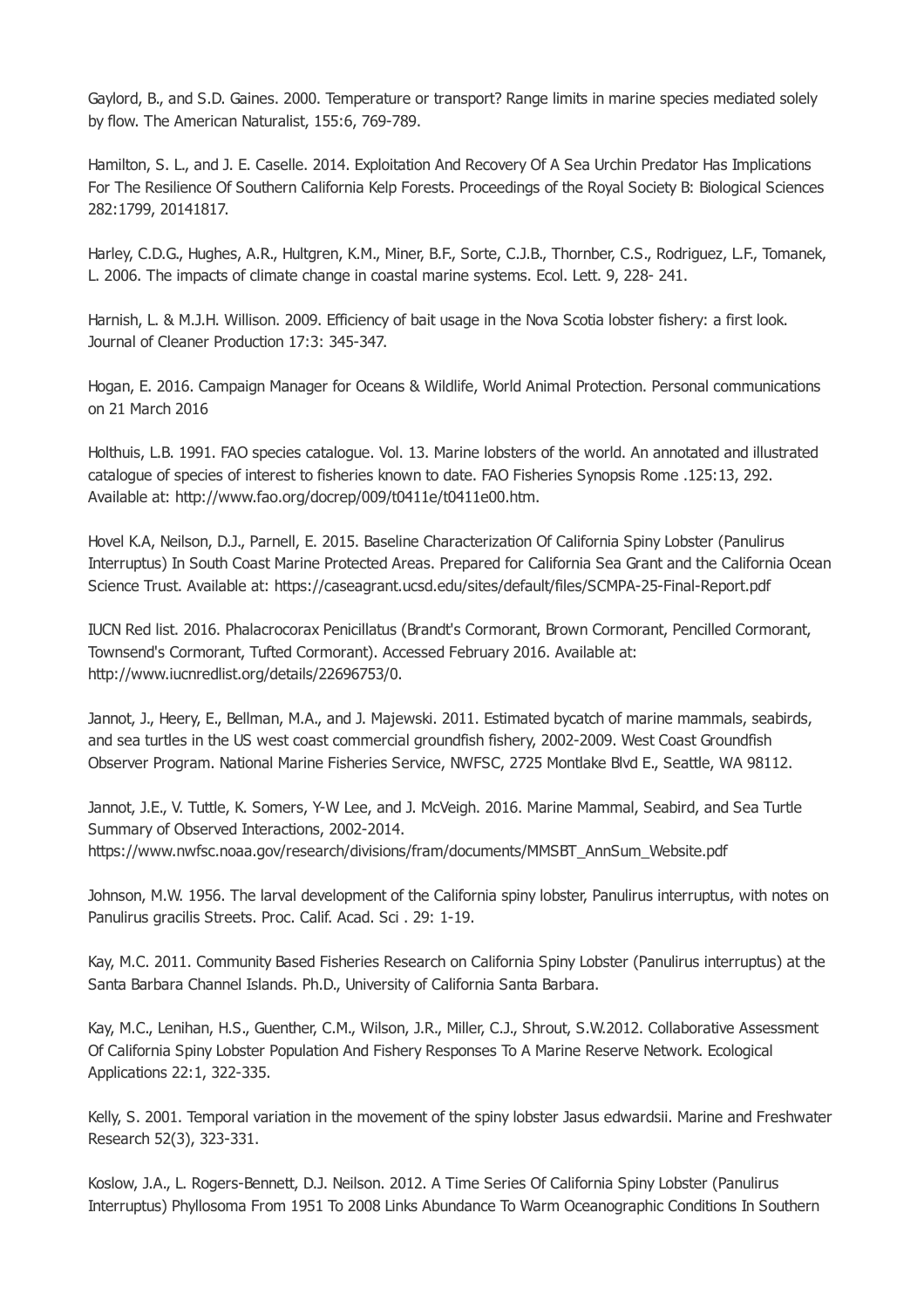California. California Cooperative Oceanic Fisheries Investigations Reports. 53:132-139

Lafferty, K.D.2004. "Fishing for lobsters indirectly increases epidemics in sea urchins". Ecological Applications 14:5, 1570.

LaMell, C. 2016. Catalina Offshore. Personal communications on 29 March 2016.

Lang AR, Calambokidis J, Scordino J, Pease VL, Klimek A, Burkanov VN, Gearin P, Litovka D, Robertson K, Mate B, Jacobsen JK and BL Taylor. 2017. Assessment of genetic structure among eastern North Pacific gray whales on their feeding grounds. Mar Mamm Sci. 2014;30(4):1473–93.

Lawson, D. 2015. Overview of Whale Management and Entanglement History in California. National Marine Fisheries Service. Presentation to the California Whale Entanglement Discussion Meeting, Oakland, CA. August 20, 2015.

Ling SD & C.R. Johnson. 2009. Population dynamics of an ecologically important range-extender: kelp beds versus sea urchin barrens. Mar Ecol Prog Ser 374:113-125.

Long, C.W., K.M. Swiney, R.J. Foy. 2013. Effects Of Ocean Acidification On The Embryos And Larvae Of Red King Crab, Paralithodes Camtschaticus. Marine Pollution Bulletin 69:1¬2: 38-47.

Melville-Smith R, & de Lestang, S. 2006. Spatial and temporal variation in the size at maturity of the westernrock lobster Panulirus cygnus. Marine Biology 150:2, 183-195.

Nielson, D.J. 2011. Assessment of the California Spiny Lobster (Panulirus interruptus). Available at: https://nrm.dfg.ca.gov/FileHandler.ashx?DocumentID=41068&inline.

NMFS 1994.Federal Register Volume 59, Number 115 (Thursday, June 16, 1994).

NOAA. 2015. Bottlenose Dolphin (Tursiops truncatus). Available at: http://www.nmfs.noaa.gov/pr/species/mammals/dolphins/bottlenose-dolphin.html. [Accessed on 25th July 2017].

NOAA. 2016. Commercial fisheries statistics. Accessed February 2016. Available at: https://www.st.nmfs.noaa.gov/commercial-fisheries/.

NOAA. 2017. CA Spiny Lobster Fishery. Available at: http://www.nmfs.noaa.gov/pr/interactions/fisheries/table1/wcr/ca\_spiny\_lob.html. [Accessed on 27th July 2017].

NOAA. 2017. 2016 West Coast Entanglement Summary. US Dept of Commerce.

NOAA. 2019. 2018 West Coast Entanglement Summary. US Dept of Commerce.

NOAA. 2018c. 2017 West Coast Entanglement Summary. US Dept of Commerce.

Parsons, DM, & Eggleston, D.B. 2005. Indirect Effects of recreational fishing on behavior of the spiny lobster Panulirus argus. Marine Ecology Progress Series 303: 235-244.

PFMC (Pacific Fishery Management Council). 2017. Current HMS SAFE Report: Protected Resources Regulations. Available at: http://www.pcouncil.org/highly-migratory-species/stock-assessment-and-fishery-evaluation-safe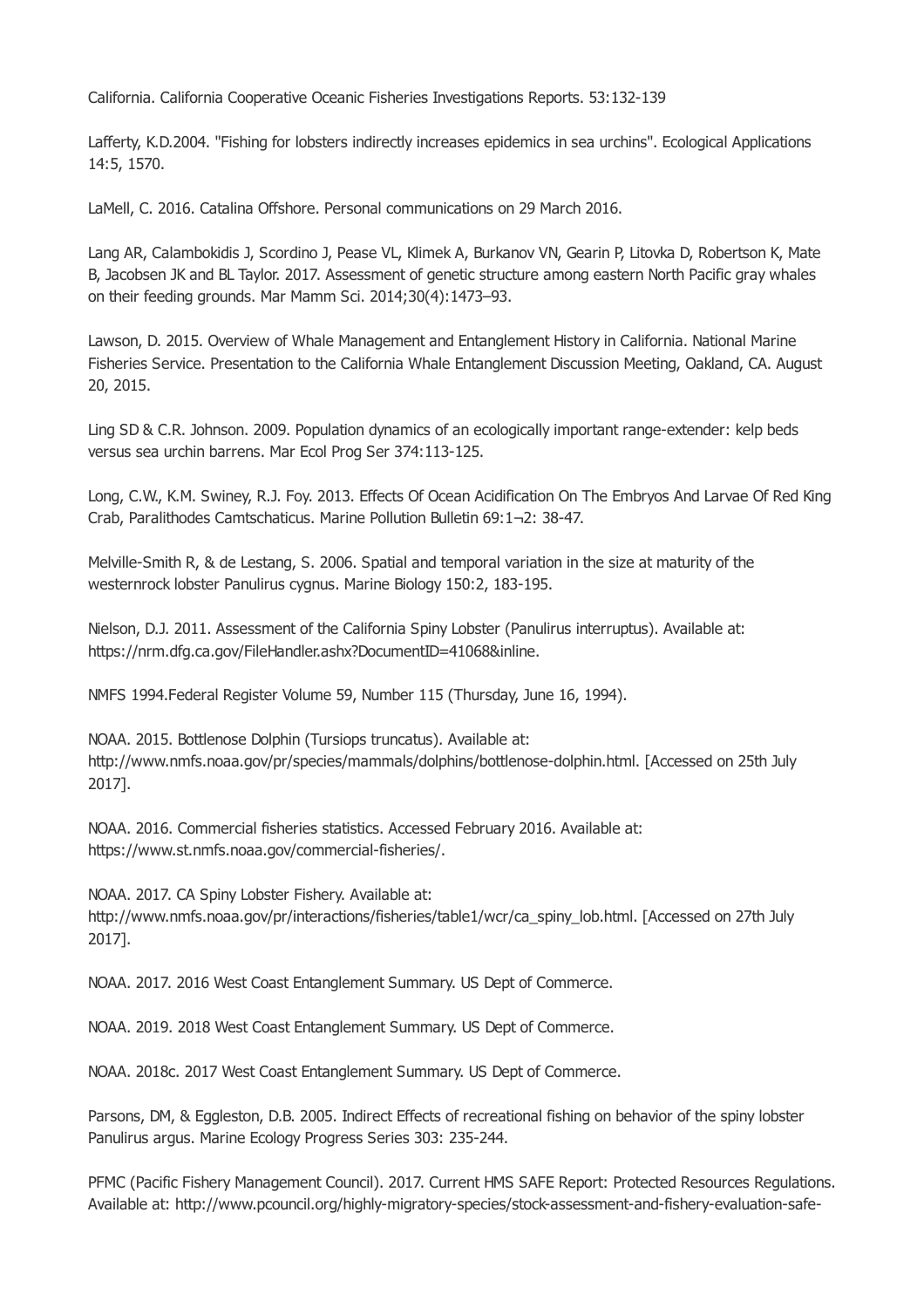documents/current-hms-safe-document/protected-resources-regulations/. [Accessed on 28th July 2017].

Pollack, D.E. 1995. Evolution of Life-history patterns in three genera of spiny lobsters. Bulletin of Marine Science. 57:2, 516-526.

Reilly, S.B., Bannister, J.L., Best, P.B., Brown, M., Brownell Jr., R.L., Butterworth, D.S., Clapham, P.J., Cooke, J., Donovan, G.P., Urbán, J. & Zerbini, A.N. 2008. Eschrichtius robustus. The IUCN Red List of Threatened Species 2008: e.T8097A12885255. http://dx.doi.org/10.2305/IUCN.UK.2008.RLTS.T8097A12885255.en.

Roemmich, D. & J.A. McGowan. 1995. Climate warming and the decline of zooplankton in the California current. Science. 267, 1324-1326.

Rykaczewski, R. R. & J.P. Dunne. 2010. Enhanced nutrient supply to the California Current Ecosystem with global warming and increased stratification in an earth system model. Geophysical Research Letters. 37:21

Scientific Certification Systems (SCS). 2011. California Spiny Lobster Fishery Baja California, Mexico MSC Re-Certification. Prepared for Marine Stewardship Council. Accessed February 2016. Available at: https://www.msc.org/track-a-fishery/fisheries-in-the-program/certified/pacific/mexico-baja-california-red-rocklobster/assessment-downloads-2/24.05.2011\_BajaLobster\_FINAL\_REPORT.pdf.

Shears, N.T. and R.C. Babcock. 2003. Continuing trophic cascade effects after 25 years of no-take marine reserve protection. Marine Ecology Progress Series 246: 1-16.

Shester, G.G. 2008. Sustainability in small-scale fisheries: an analysis of the ecosystem impacts, fishing behavior and spatial management using participatory research methods. Ph.D. dissertation, Stanford University, California. 225 pp.

Shester, G.G., and F. Micheli. 2011. Conservation challenges for small-scale fisheries: bycatch and habitat impacts Traps And Gillnets. Biological Conservation 144:5, 1673-1681.

Sanctuary Integrated Monitoring Network (SIMoN). 2016. "Kelletia Kelletii - Kellet's whelk". Accessed February 2016. Available at: http://sanctuarysimon.org/species/kelletia/kelletii/kellet's-whelk.

US Fish and Wildlife Service. 2015. "Double-Crested Cormorants". Accessed February 2016.Available at: https://www.fws.gov/pacific/migratorybirds/Double-crested\_Cormorant.html

USGS Western Ecological Research Center. 2014. California Sea Otter Census Results. Prepared for the USGS Western Ecological Research Center. Accessed February 2016. Available at: http://www.werc.usgs.gov/ProjectSubWebPage.aspx?SubWebPageID=24&ProjectID=91

Waddington, K.I. & J.J. Meeuwig. 2009. Contribution of bait to lobster production in an oligotrophic marine ecosystem as determined using a mass balance model. Fisheries Research 99: 1-6.

White, C. 2016. | Assistant Professor, California Polytechnic State University. Personal communications on 19 February 2016.

Withy-Allen, K.R. & K.A. Hovel. 2013. California spiny lobster (Panulirus interruptus) movement behavior and habitat use: implications for the effectiveness of marine protected areas. MarFreshwater Res, 64:359-371.

Yaeger, K., C. Culver, S. Schroeter and M. Page. Utility of a collaborative at-sea sampling program for the California spiny lobster commercial fishery: Catch characteristics and implications for management. Marine and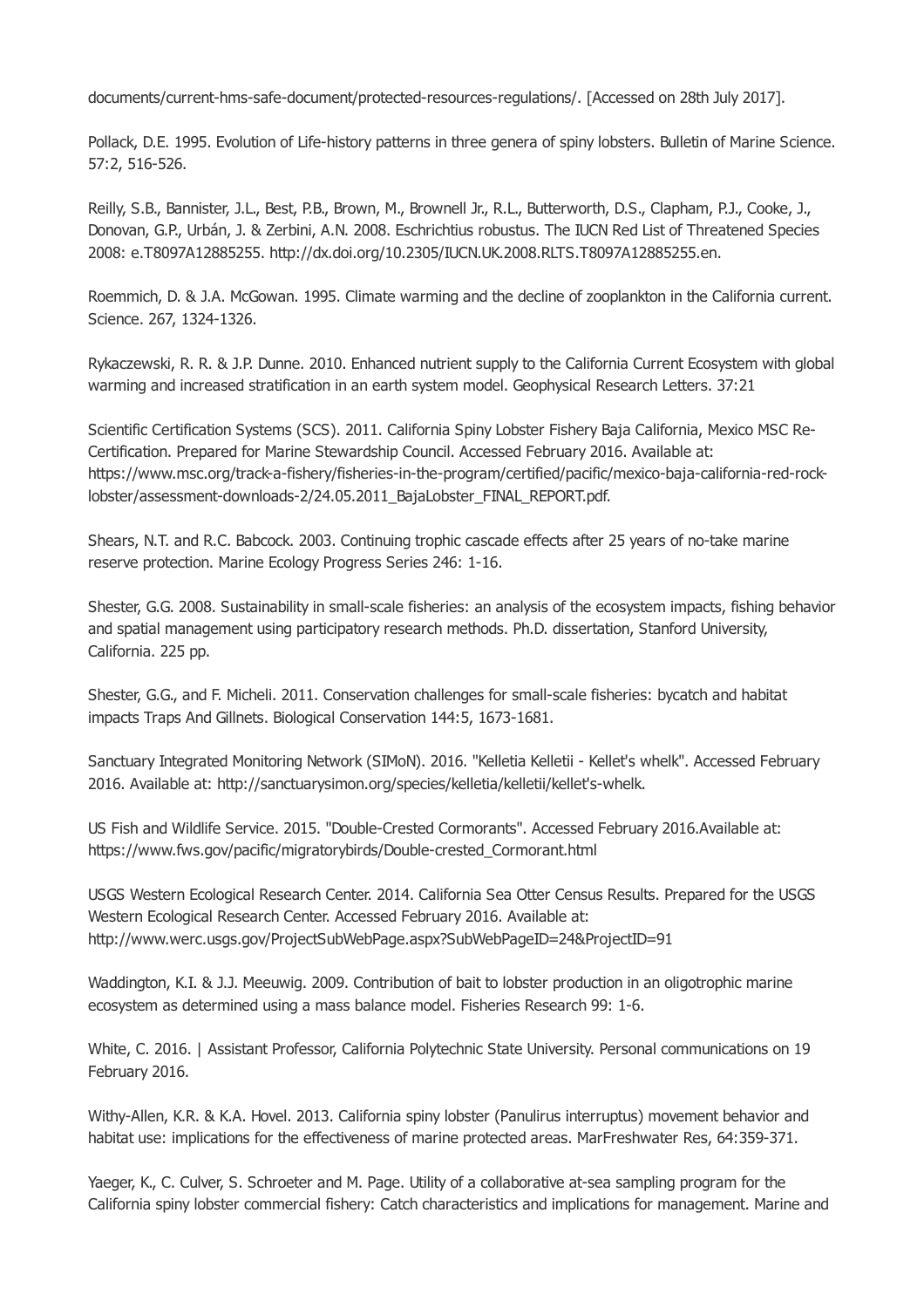#### Coastal Fisheries

Zacherl, D. Gaines, S.D. and S.I. Lonhart. 2003. The limits to biogeographical distributions: Insights from the northward range extension of the marine snail, Kelletia kelletii (Forbes, 1852). Journal of Biogeography 30:6, 913-924.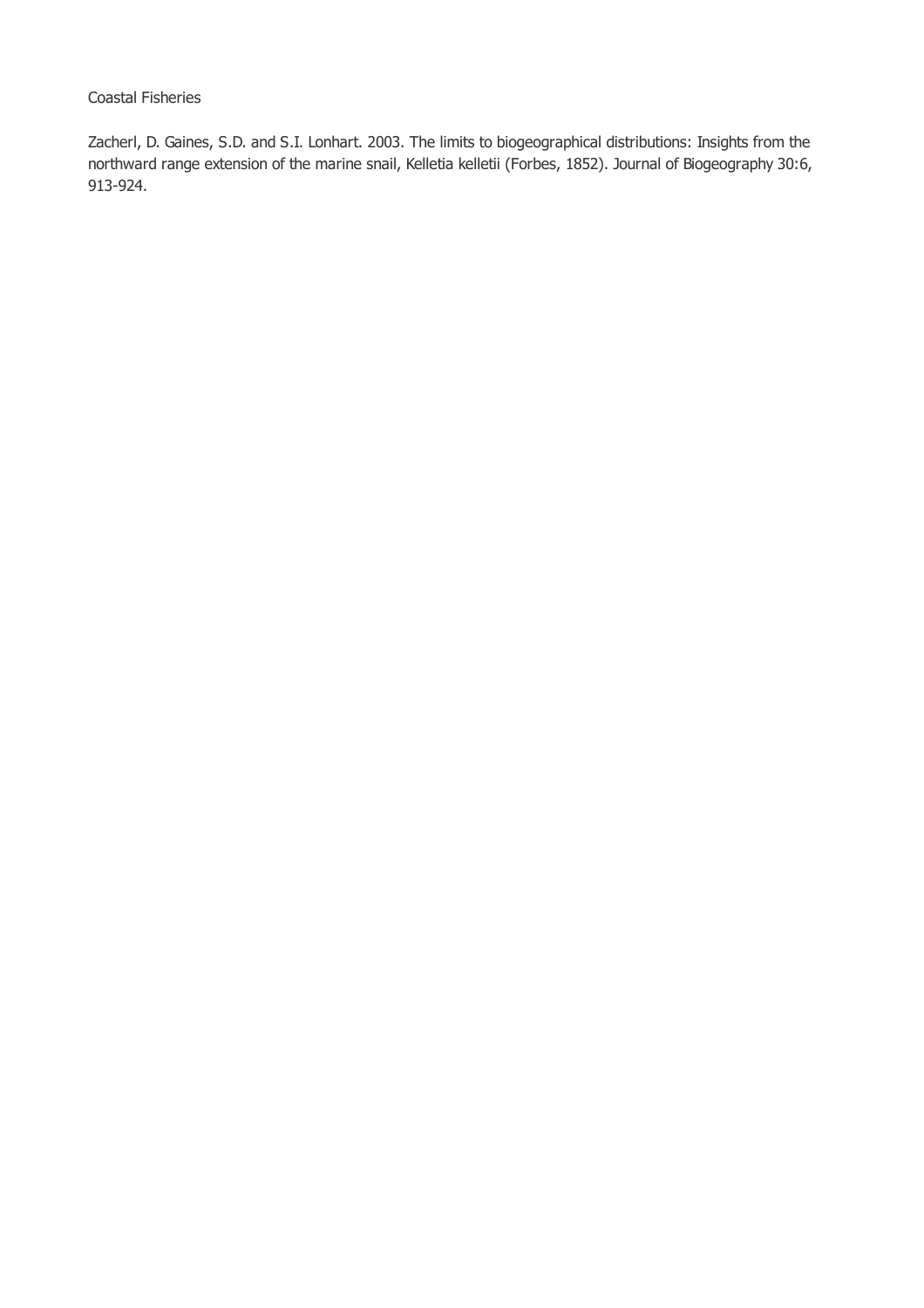# **Appendix A: Extra By Catch Species**

## GRAY WHALE

# **Factor 2.1 - Abundance**

#### **CALIFORNIA/EASTERNCENTRAL PACIFIC**

Pots | United States Of America

#### **Low Concern**

The minimum population size for the eastern North Pacific stock of gray whales is 25,849 individuals (Carretta et al. 2019). The population was removed from ESA listing in 1994 and has been considered stable over the past few decades. There are a minimum of 227 individuals in the Pacific Coast Feeding Group (PCFG), a distinct feeding aggregation defined as those feeding between northern California and northern British Columbia in summer and fall. The status of this group as a distinct population stock is uncertain as genetic studies indicate matrilineal fidelity (significant differences in mtDNA haplotype frequencies between groups) but with suggestion of interbreeding with individuals from other feeding grounds (no significant nuclear differences between groups) (Carretta et al. 2019) (Lang et al 2017).The National Marine Fisheries Service considers a stock to be demographically distinct if population dynamics are a consequence of internal dynamics (births and deaths) rather than external dynamics (immigration and emigration). Insufficient data are available to determine if the PCFG meets these criteria, since it is plausible that the PCFG is a demographically independent group; however, external immigration into the group may also be taking place. The abundance estimates of the PCFG subpopulation have increased in recent years (2011 to 2015) but population status relative to reference points is unknown. Due to a recent stock assessment with indications that the stock is within range of its optimal sustainable population size, but with some uncertainty regarding the health of the PCFG sub-population, stock status is considered a "low" concern.

# **Factor 2.2 - Fishing Mortality**

#### **CALIFORNIA/EASTERNCENTRAL PACIFIC**

Pots | United States Of America

#### **Low Concern**

There were no known interactions between gray whales and the California spiny lobster fishery between 2012 and 2016 (Caretta et al 2019); however there are known interactions with other trap and pot fisheries in the region, particularly the Dungeness crab fishery, and a number of interactions are attributed to unidentified pot and trap fisheries, which could be the result of the lobster fishery. Within the eastern North Pacific (ENP) gray whale population, unidentified fisheries are responsible for 1.9 serious injuries or mortalities (SIMs) per year (on average between 2012 and 2016), with commercial fisheries being responsible for 8.7 such interactions per year (Caretta et al 2019). For the Pacific Coast Feeding Group (PCFG), unidentified fisheries are responsible for 0.3 SIMs per year, with commercial fisheries being responsible for 0.85 interactions per year (Caretta et al 2019). In all instances, the interactions are lower than the potential biological removals for ENP (801) and PCFG (3.5) (Caretta et al 2019); therefore, Seafood Watch considers the impact of the spiny lobster fishery to be a "low" conservation concern.

## **Factor 2.3 - Discard Rate**

**CALIFORNIA/EASTERNCENTRAL PACIFIC**

Pots | United States Of America

**≥ 100%**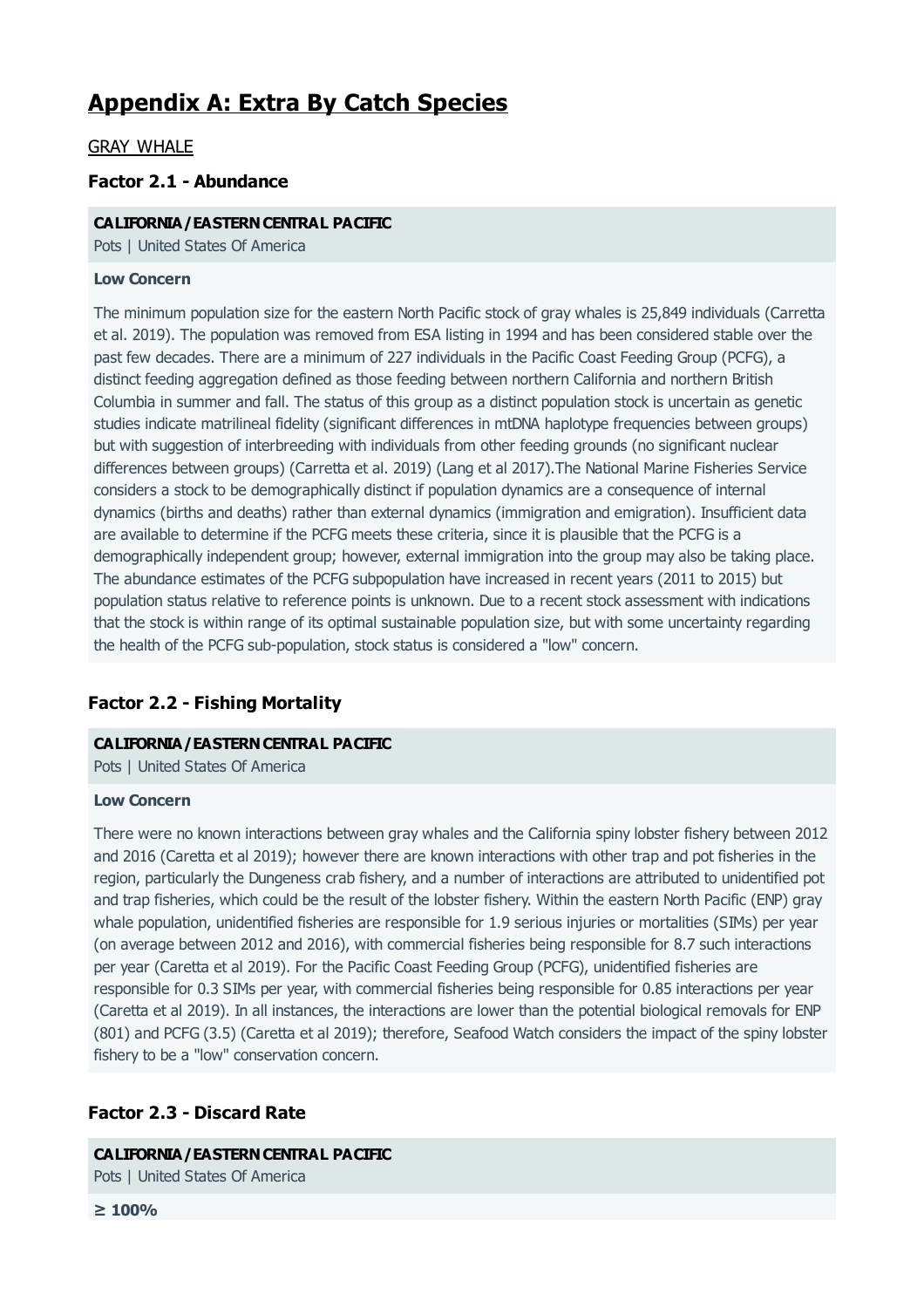<span id="page-48-0"></span>Neither discard, discard mortality rates nor bait use is recorded in the fishery. However, it is assumed that discards are around 15% (Shester and Micheli 2011) and bait use is assumed to be over 100% of lobster landing weight. Therefore, the modifying factor receives a score of 0.75.

#### **Justification:**

#### **Discards**

There are no finalised discard rates available for the California spiny lobster fishery that account for handling mortality or post-release mortality. However, Nielson (2011) stated that retained lobster account for 23 to 30% of total lobster caught. Fishery-dependant data showed that around 70% of the catch is short (Nielson 2011).

In the California commercial lobster fishery, traps are serviced immediately, one at a time, so it is assumed that all handling of undersized lobsters and other bycatch is significantly less than one hour—most likely a very small fraction of an hour (T. Buck, personal communication 2018). Survival is likely to be high when lobsters are quickly returned to the water (CDFW 2016c). In similar spiny lobster fisheries with short handling times, survival rates were estimated at 88% (DiNardo and DeMartini 2002). If around 70% of the catch is short and 88% survive, dead discards represent around 8% of the total lobster catch. Shester and Micheli (2011) suggest that total bycatch rates for the Mexico spiny lobster trap fisheries are 15% (Shester and Micheli 2011).

#### **Bait**

The bait use in the California lobster fishery has not been quantified; however, bait use is generally quite large in trap fisheries. Studies from other lobster fisheries globally have shown that volumes of bait used regularly exceed the volume of the target species landed (Harnish and Willison 2009) (Waddington and Meeuwig 2009) (SCS 2011). For one season in the Punta Abreojos and Bahia Tortugas cooperatives in Mexico, bait use was equal to approximately 4,500 to 5,000 t (or 2.3 to 3.5 kg of bait per kg of landed lobster (SCS 2011)).

In the California spiny lobster fishery, many fishers have arrangements with local fish processors and use the scraps and carcasses provided post-processing. They have also been known to use a wide variety of fish, including mackerel, since it is readily available (K. Barsky, personal communication 2012). In the Mexican Baja spiny lobster fishery, incidental fish caught are often used as bait, including barred sand bass (Paralabrax nebulifer) and ocean whitefish (Caulolatilus princeps). Such practice is not permitted in California: only crabother than Dungeness crab *(Metacarcinus magister)*, Kellet's whelk, and octopus—may be taken by vessels with lobster permits. All other species must be returned to the water (CDFW 2017c); (§8250.5) (CA Government 2016a).

With no accurate information available from the California lobster fishery, bait use is considered to be greater than 100% of the volume landed.